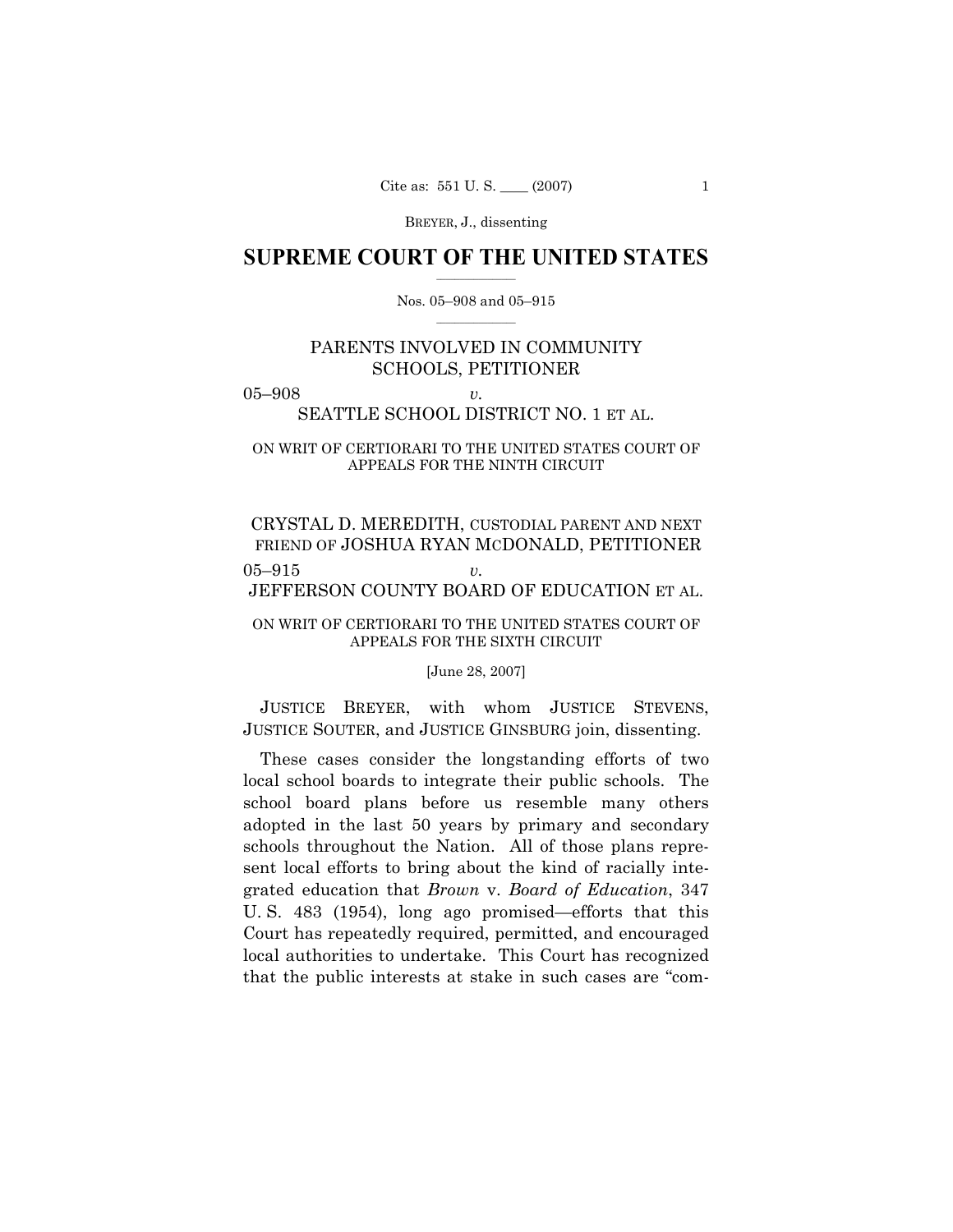pelling." We have approved of "narrowly tailored" plans that are no less race-conscious than the plans before us. And we have understood that the Constitution *permits* local communities to adopt desegregation plans even where it does not *require* them to do so.

 The plurality pays inadequate attention to this law, to past opinionsí rationales, their language, and the contexts in which they arise. As a result, it reverses course and reaches the wrong conclusion. In doing so, it distorts precedent, it misapplies the relevant constitutional principles, it announces legal rules that will obstruct efforts by state and local governments to deal effectively with the growing resegregation of public schools, it threatens to substitute for present calm a disruptive round of racerelated litigation, and it undermines *Brown*ís promise of integrated primary and secondary education that local communities have sought to make a reality. This cannot be justified in the name of the Equal Protection Clause.

# I

## *Facts*

 The historical and factual context in which these cases arise is critical. In *Brown*, this Court held that the government's segregation of schoolchildren by race violates the Constitutionís promise of equal protection. The Court emphasized that "education is perhaps the most important function of state and local governments." 347 U.S., at 493. And it thereby set the Nation on a path toward public school integration.

 In dozens of subsequent cases, this Court told school districts previously segregated by law what they must do at a minimum to comply with *Brown*ís constitutional holding. The measures required by those cases often included race-conscious practices, such as mandatory busing and race-based restrictions on voluntary transfers. See, *e.g.*, *Columbus Bd. of Ed.* v. *Penick*, 443 U. S. 449,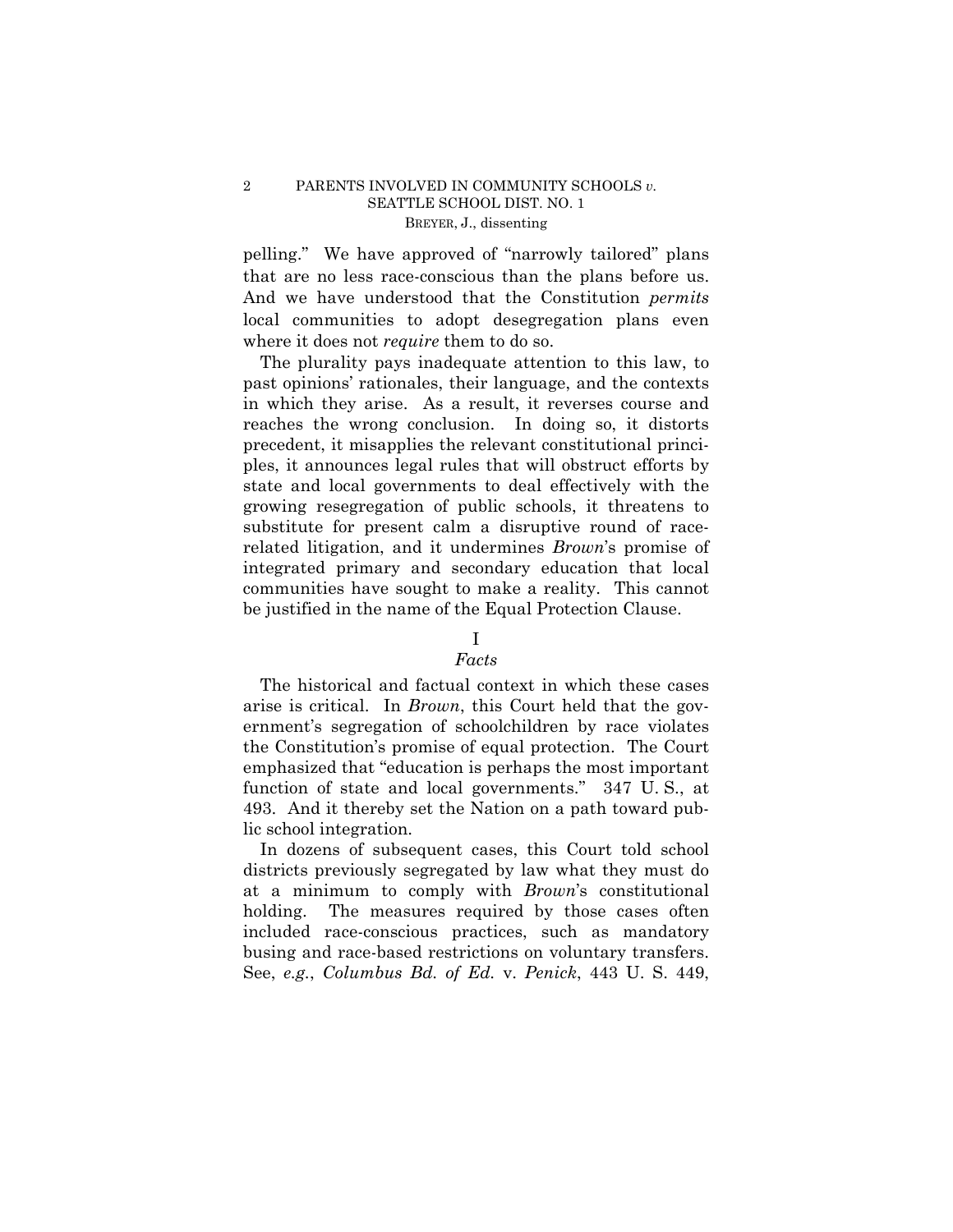455, n. 3 (1979); *Davis* v. *Board of School Commírs of Mobile Cty., 402 U.S. 33, 37–38 (1971); Green v. School Bd. of New Kent Cty.*, 391 U.S. 430, 441–442 (1968).

 Beyond those minimum requirements, the Court left much of the determination of how to achieve integration to the judgment of local communities. Thus, in respect to race-conscious desegregation measures that the Constitution *permitted,* but did not *require* (measures similar to those at issue here), this Court unanimously stated:

ìSchool authorities are traditionally charged with broad power to formulate and implement educational policy and might well conclude, for example, that in order to prepare students to live in a pluralistic society each school should have a prescribed ratio of Negro to white students reflecting the proportion for the district as a whole. *To do this as an educational policy is within the broad discretionary powers of school authorities*.î *Swann* v. *Charlotte-Mecklenburg Bd. of Ed.*, 402 U. S. 1, 16 (1971) (emphasis added).

As a result, different districts—some acting under court decree, some acting in order to avoid threatened lawsuits, some seeking to comply with federal administrative orders, some acting purely voluntarily, some acting after federal courts had dissolved earlier orders—adopted, modified, and experimented with hosts of different kinds of plans, including race-conscious plans, all with a similar objective: greater racial integration of public schools. See F. Welch & A. Light, New Evidence on School Desegregation v (1987) (hereinafter Welch) (prepared for the Commission on Civil Rights) (reviewing a sample of 125 school districts, constituting 20% of national public school enrollment, that had experimented with nearly 300 different plans over 18 years). The techniques that different districts have employed range "from voluntary transfer programs to mandatory reassignment.î *Id.*, at 21. And the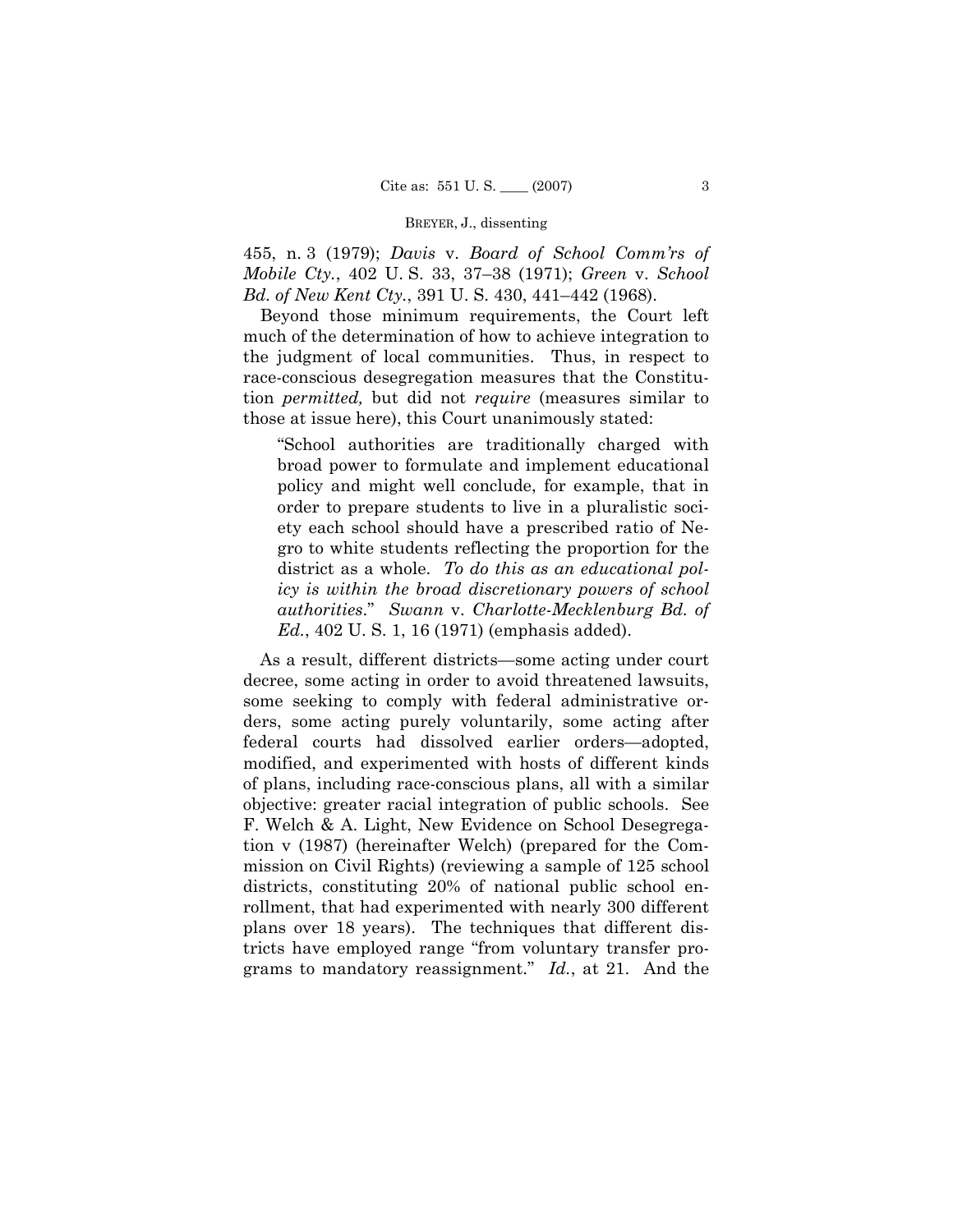design of particular plans has been "dictated by both the law and the specific needs of the district." *Ibid*.

 Overall these efforts brought about considerable racial integration. More recently, however, progress has stalled. Between 1968 and 1980, the number of black children attending a school where minority children constituted more than half of the school fell from 77% to 63% in the Nation (from 81% to 57% in the South) but then reversed direction by the year 2000, rising from 63% to 72% in the Nation (from 57% to 69% in the South). Similarly, between 1968 and 1980, the number of black children attending schools that were more than 90% minority fell from 64% to 33% in the Nation (from 78% to 23% in the South), but that too reversed direction, rising by the year 2000 from 33% to 37% in the Nation (from 23% to 31% in the South). As of 2002, almost 2.4 million students, or over 5% of all public school enrollment, attended schools with a white population of less than 1%. Of these, 2.3 million were black and Latino students, and only 72,000 were white. Today, more than one in six black children attend a school that is 99–100% minority. See Appendix A, *infra.* In light of the evident risk of a return to school systems that are in fact (though not in law) resegregated, many school districts have felt a need to maintain or to extend their integration efforts.

 The upshot is that myriad school districts operating in myriad circumstances have devised myriad plans, often with race-conscious elements, all for the sake of eradicating earlier school segregation, bringing about integration, or preventing retrogression. Seattle and Louisville are two such districts, and the histories of their present plans set forth typical school integration stories.

 I describe those histories at length in order to highlight three important features of these cases. First, the school districts' plans serve "compelling interests" and are "narrowly tailored" on any reasonable definition of those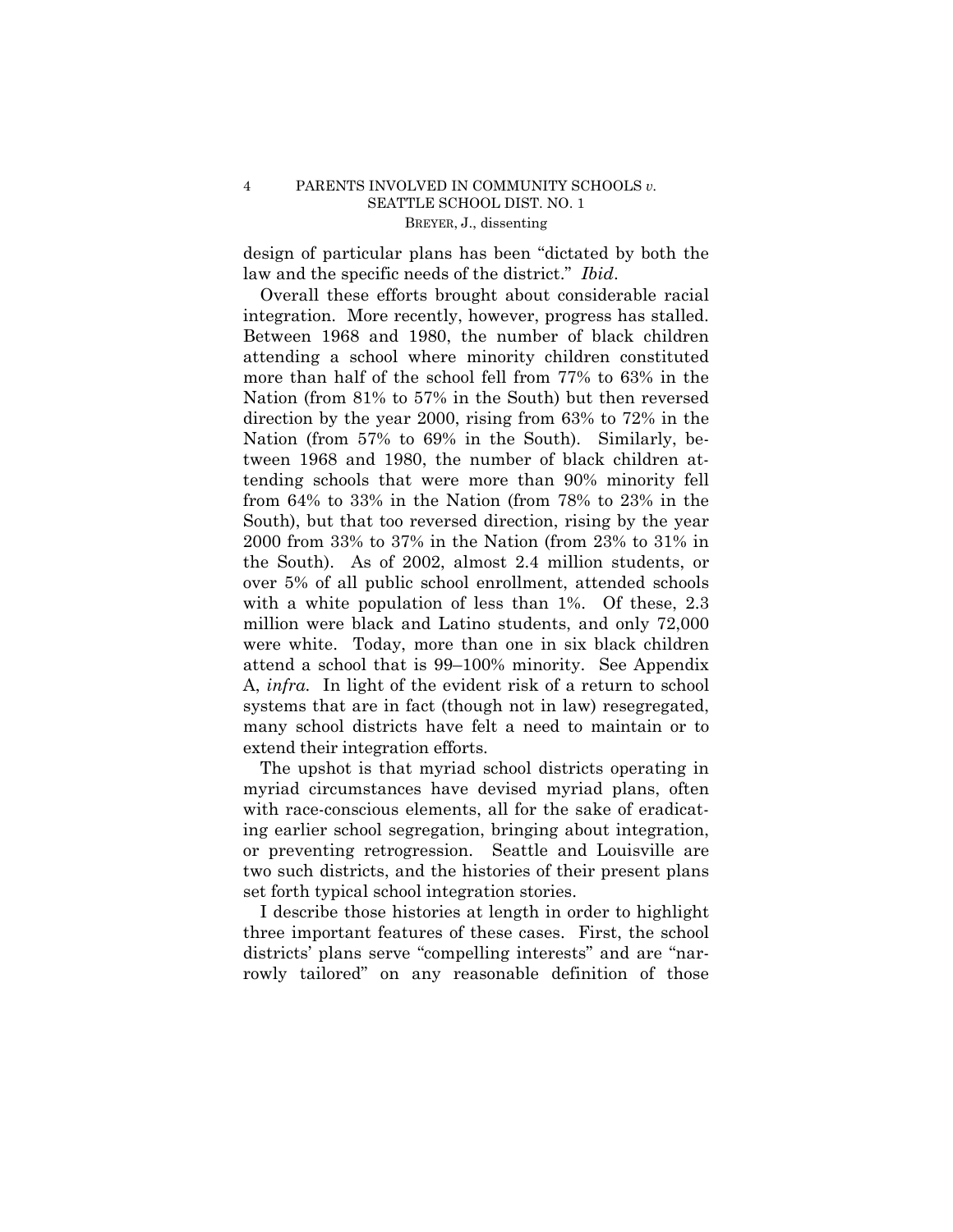terms. Second, the distinction between *de jure* segregation (caused by school systems) and *de facto* segregation (caused, *e.g.*, by housing patterns or generalized societal discrimination) is meaningless in the present context, thereby dooming the pluralityís endeavor to find support for its views in that distinction. Third, real-world efforts to substitute racially diverse for racially segregated schools (however caused) are complex, to the point where the Constitution cannot plausibly be interpreted to rule out categorically all local efforts to use means that are "conscious" of the race of individuals.

 In both Seattle and Louisville, the local school districts began with schools that were highly segregated in fact. In both cities plaintiffs filed lawsuits claiming unconstitutional segregation. In Louisville, a federal district court found that school segregation reflected pre-*Brown* state laws separating the races. In Seattle, the plaintiffs alleged that school segregation unconstitutionally reflected not only generalized societal discrimination and residential housing patterns, but also *school board policies and actions* that had helped to create, maintain, and aggravate racial segregation. In Louisville, a federal court entered a remedial decree. In Seattle, the parties settled after the school district pledged to undertake a desegregation plan. In both cities, the school boards adopted plans designed to achieve integration by bringing about more racially diverse schools. In each city the school board modified its plan several times in light of, for example, hostility to busing, the threat of resegregation, and the desirability of introducing greater student choice. And in each city, the school boards' plans have evolved over time in ways that progressively *diminish* the plans' use of explicit raceconscious criteria.

 The histories that follow set forth these basic facts. They are based upon numerous sources, which for ease of exposition I have cataloged, along with their correspond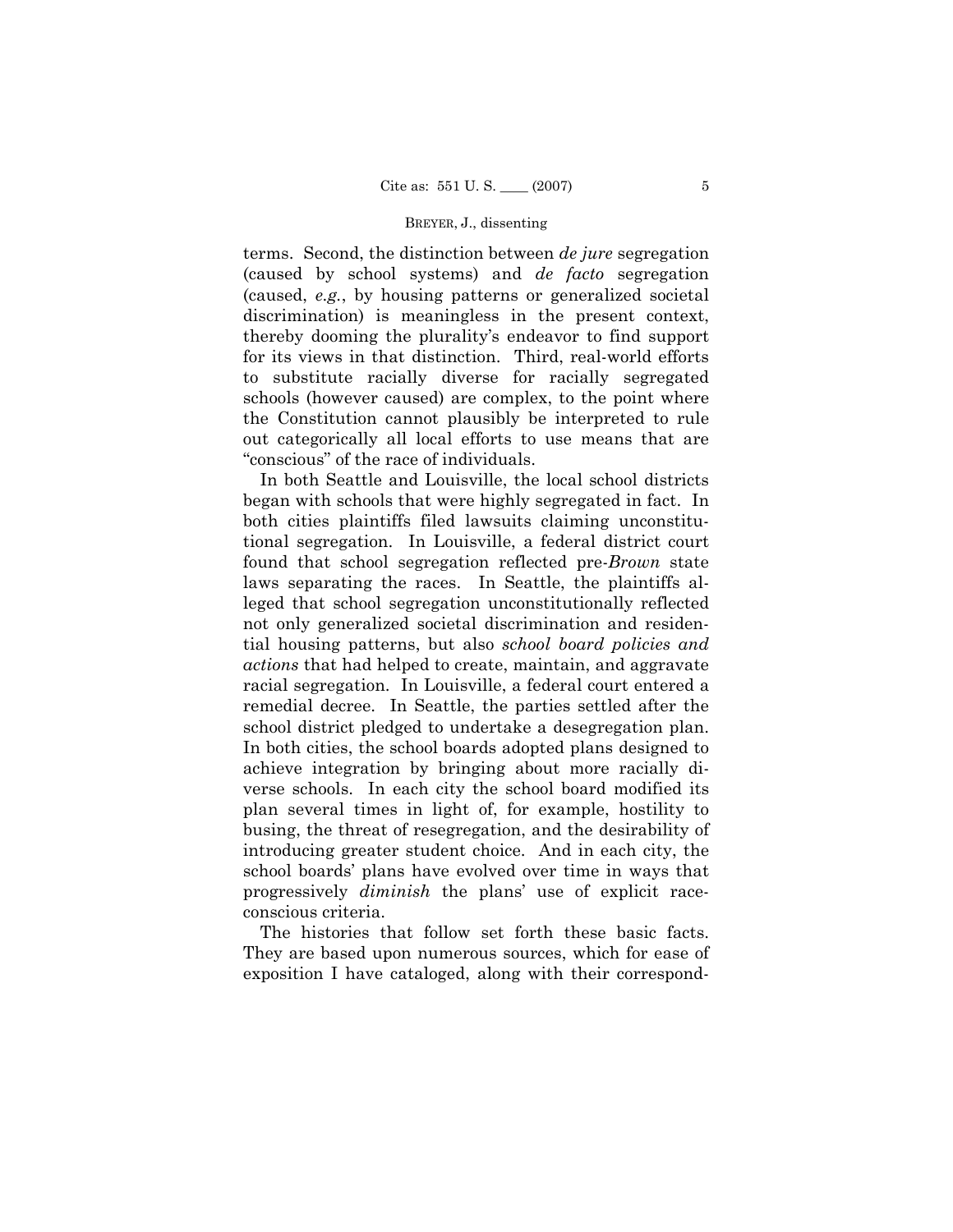ing citations, at Appendix B, *infra.*

# A

# *Seattle*

*1. Segregation, 1945 to 1956.* During and just after World War II, significant numbers of black Americans began to make Seattle their home. Few black residents lived outside the central section of the city. Most worked at unskilled jobs. Although black students made up about 3% of the total Seattle population in the mid-1950ís, nearly all black children attended schools where a majority of the population was minority. Elementary schools in central Seattle were between 60% and 80% black; Garfield, the central district high school, was more than 50% minority; schools outside the central and southeastern sections of Seattle were virtually all white.

*2. Preliminary Challenges, 1956 to 1969.* In 1956, a memo for the Seattle School Board reported that school segregation reflected not only segregated housing patterns but also school board policies that permitted white students to transfer out of black schools while restricting the transfer of black students into white schools. In 1958, black parents whose children attended Harrison Elementary School (with a black student population of over 75%) wrote the Seattle board, complaining that the "boundaries" for the Harrison Elementary School were not set in accordance with the long-established standards of the School District . . . but were arbitrarily set with an end to excluding colored children from McGilvra School, which is adjacent to the Harrison school district."

 In 1963, at the insistence of the National Association for the Advancement of Colored People (NAACP) and other community groups, the school board adopted a new racebased transfer policy. The new policy added an explicitly racial criterion: If a place exists in a school, then, irrespective of other transfer criteria, a white student may trans-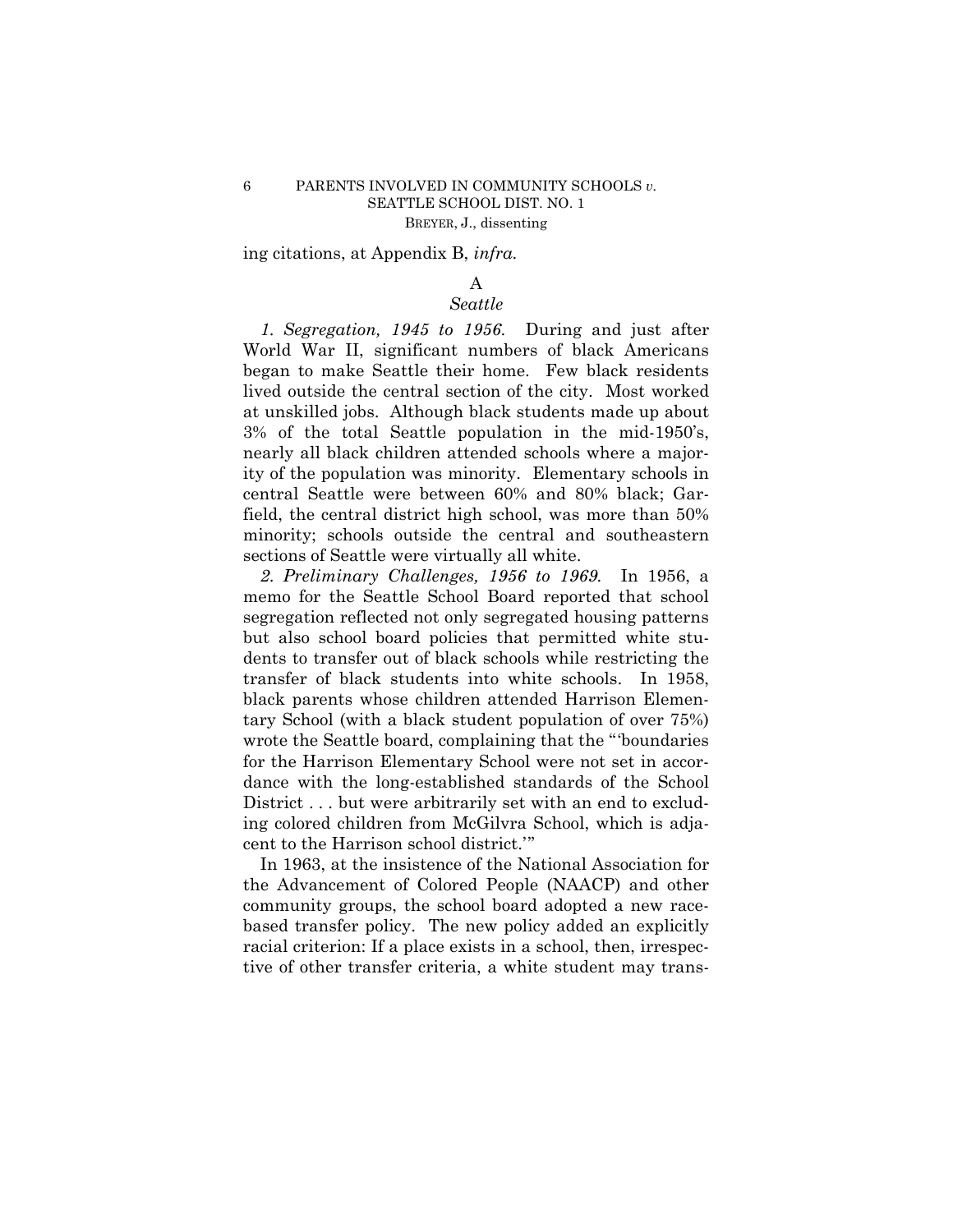fer to a predominantly black school, and a black student may transfer to a predominantly white school.

 At that time one high school, Garfield, was about twothirds minority; eight high schools were virtually all white. In 1963, the transfer program's first year, 239 black students and 8 white students transferred. In 1969, about  $2,200$  (of 10,383 total) of the district's black students and about 400 of the district's white students took advantage of the plan. For the next decade, annual program transfers remained at approximately this level.

*3. The NAACPís First Legal Challenge and Seattleís Response, 1969 to 1977.* In 1969 the NAACP filed a federal lawsuit against the school board, claiming that the board had "unlawfully and unconstitutionally" "establish[ed]" and "maintain[ed]" a system of "racially segregated public schools.î The complaint said that 77% of black public elementary school students in Seattle attended 9 of the cityís 86 elementary schools and that 23 of the remaining schools had no black students at all. Similarly, of the 1,461 black students enrolled in the 12 senior high schools in Seattle, 1,151 (or 78.8%) attended 3 senior high schools, and 900 (61.6%) attended a single school, Garfield.

 The complaint charged that the school board had brought about this segregated system in part by "mak[ing] and enforc[ing]" certain "rules and regulations," in part by "drawing . . . boundary lines" and "executing school attendance policies" that would create and maintain "predominantly Negro or non-white schools," and in part by building schools "in such a manner as to restrict the Negro plaintiffs and the class they represent to predominantly negro or non-white schools." The complaint also charged that the board discriminated in assigning teachers.

 The board responded to the lawsuit by introducing a plan that required race-based transfers and mandatory busing. The plan created three new middle schools at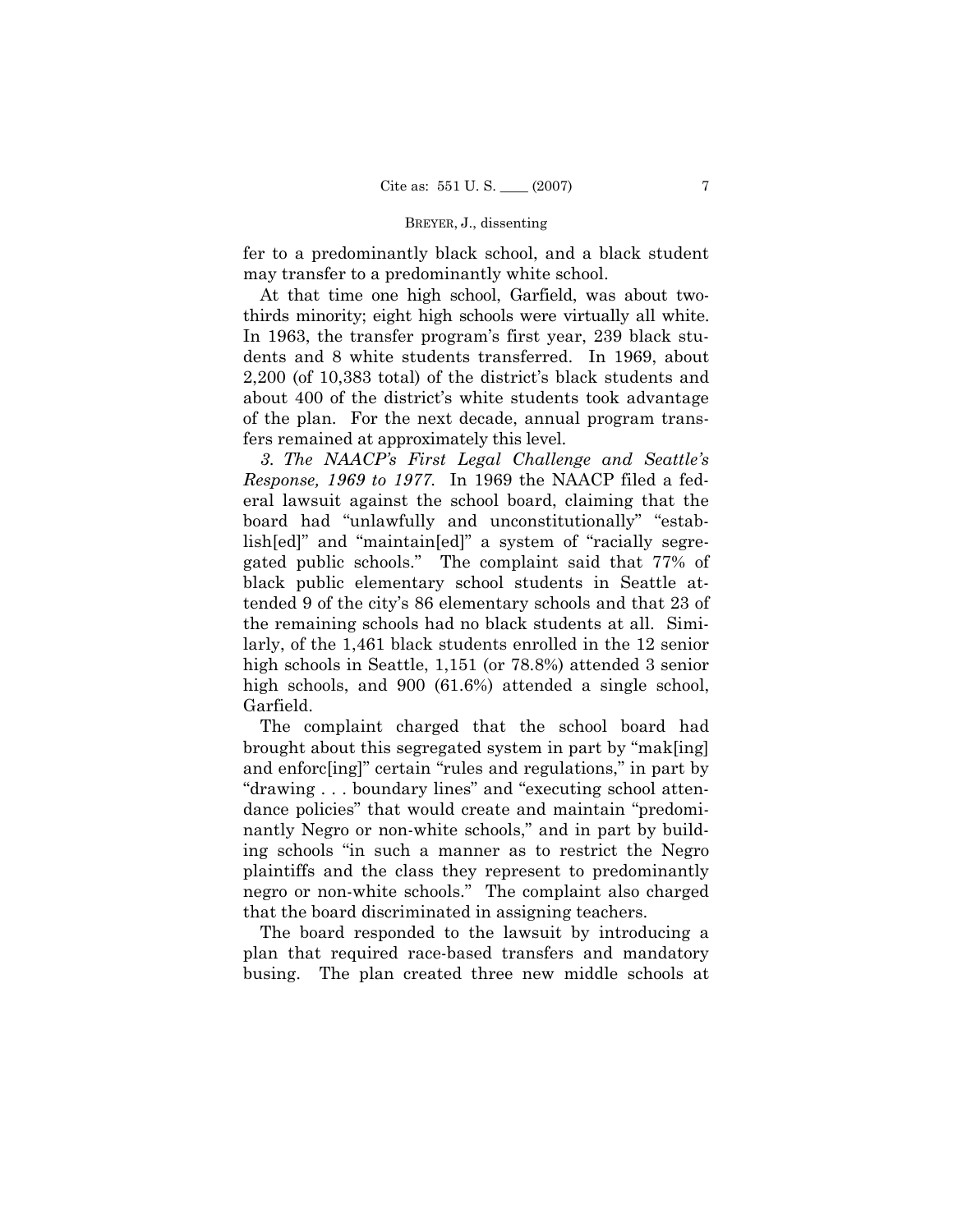three school buildings in the predominantly white north end. It then created a "mixed" student body by assigning to those schools students who would otherwise attend predominantly white, or predominantly black, schools elsewhere. It used explicitly racial criteria in making these assignments (*i.e.*, it deliberately assigned to the new middle schools black students, not white students, from the black schools and white students, not black students, from the white schools). And it used busing to transport the students to their new assignments. The plan provoked considerable local opposition. Opponents brought a lawsuit. But eventually a state court found that the mandatory busing was lawful.

In 1976–1977, the plan involved the busing of about  $500$ middle school students (300 black students and 200 white students). Another 1,200 black students and 400 white students participated in the previously adopted voluntary transfer program. Thus about 2,000 students out of a total district population of about 60,000 students were involved in one or the other transfer program. At that time, about  $20\%$  or  $12,000$  of the district's students were black. And the board continued to describe 26 of its 112 schools as "segregated."

 *4. The NAACPís Second Legal Challenge, 1977.* In 1977, the NAACP filed another legal complaint, this time with the federal Department of Health, Education, and Welfare's Office for Civil Rights (OCR). The complaint alleged that the Seattle School Board had created or perpetuated unlawful racial segregation through, *e.g.*, certain school-transfer criteria, a construction program that needlessly built new schools in white areas, district linedrawing criteria, the maintenance of inferior facilities at black schools, the use of explicit racial criteria in the assignment of teachers and other staff, and a general pattern of delay in respect to the implementation of promised desegregation efforts.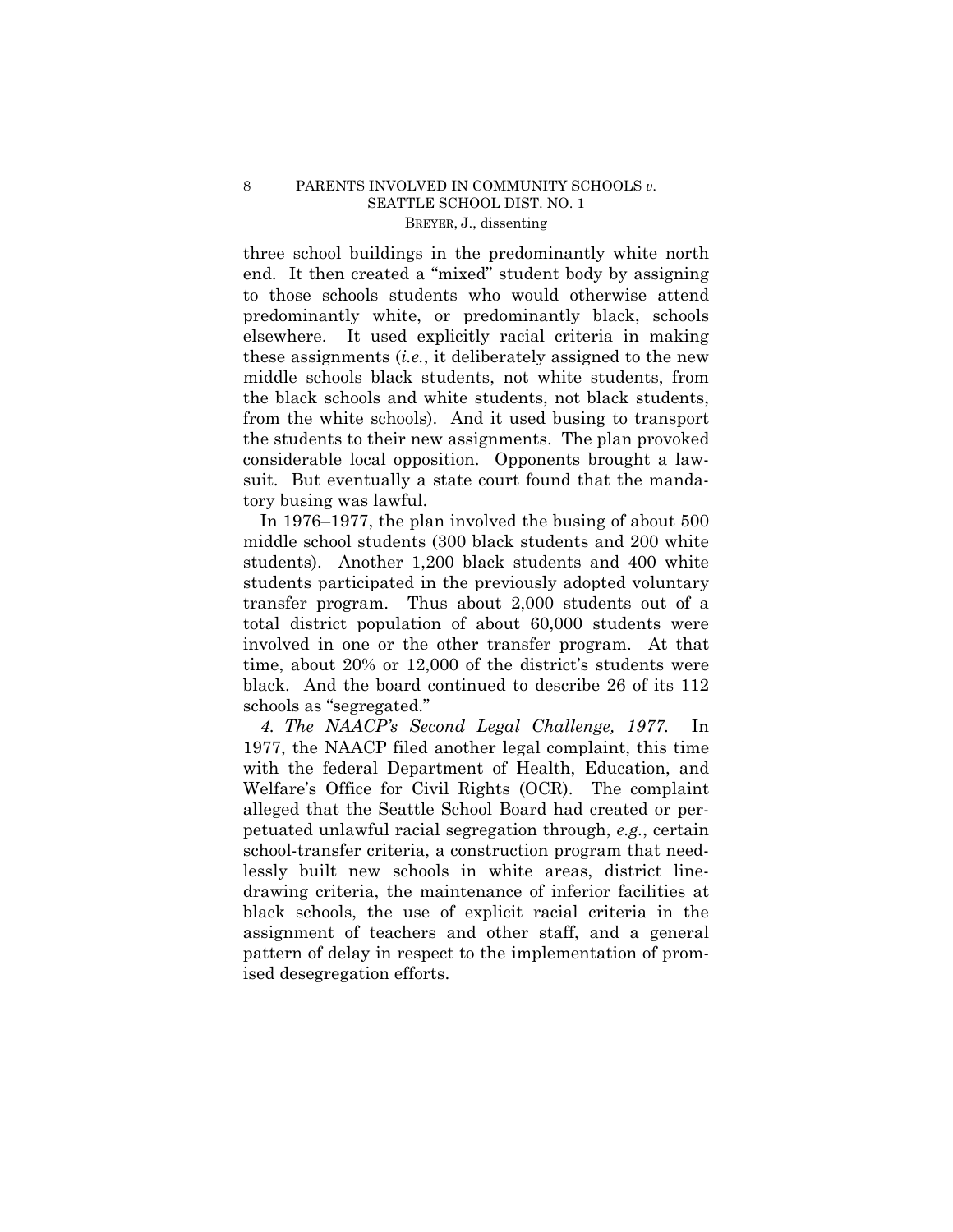The OCR and the school board entered into a formal settlement agreement. The agreement required the board to implement what became known as the "Seattle Plan."

 *5. The Seattle Plan: Mandatory Busing, 1978 to 1988.*  The board began to implement the Seattle Plan in 1978. This plan labeled "racially imbalanced" any school at which the percentage of black students exceeded by more than 20% the minority population of the school district as a whole. It applied that label to 26 schools, including 4 high schools—Cleveland (72.8% minority), Franklin (76.6% minority), Garfield (78.4% minority), and Rainier Beach  $(58.9\%$  minority). The plan paired (or "triaded") "imbalanced" black schools with "imbalanced" white schools. It then placed some grades (say, third and fourth grades) at one school building and other grades (say, fifth and sixth grades) at the other school building. And it thereby required, for example, all fourth grade students from the previously black and previously white schools first to attend together what would now be a "mixed" fourth grade at one of the school buildings and then the next year to attend what would now be a "mixed" fifth grade at the other school building.

 At the same time, the plan provided that a previous ìblackî school would remain about 50% black, while a previous "white" school would remain about two-thirds white. It was consequently necessary to decide with some care *which* students would attend the new "mixed" grade. For this purpose, administrators cataloged the racial makeup of each neighborhood housing block. The school district met its percentage goals by assigning to the new "mixed" school an appropriate number of "black" housing blocks and "white" housing blocks. At the same time, transport from house to school involved extensive busing, with about half of all students attending a school other than the one closest to their home.

The Seattle Plan achieved the school integration that it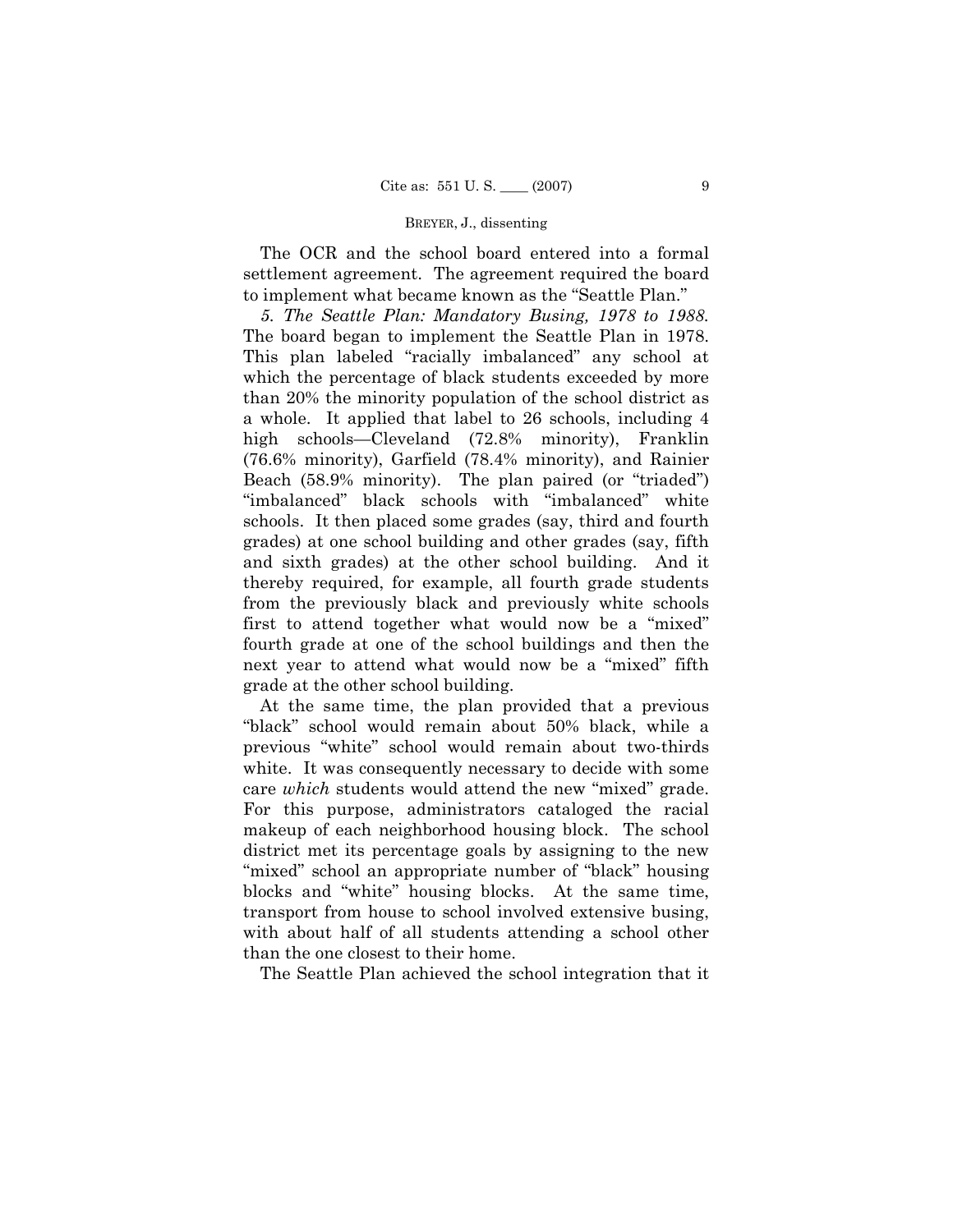sought. Just prior to the plan's implementation, for example, 4 of Seattle's 11 high schools were "imbalanced," *i.e.*, almost exclusively "black" or almost exclusively "white." By 1979, only two were out of "balance." By 1980 only Cleveland remained out of "balance" (as the board defined it) and that by a mere two students.

 Nonetheless, the Seattle Plan, due to its busing, provoked serious opposition within the State. See generally *Washington* v. *Seattle School Dist. No. 1*, 458 U. S. 457, 461–466 (1982). Thus, Washington state voters enacted an initiative that amended state law to require students to be assigned to the schools closest to their homes. *Id.*, at 462. The Seattle School Board challenged the constitutionality of the initiative. *Id.*, at 464. This Court then held that the initiative—which would have prevented the Seattle Plan from taking effect—violated the Fourteenth Amendment. *Id.*, at 470.

 *6. Student Choice, 1988 to 1998.* By 1988, many white families had left the school district, and many Asian families had moved in. The public school population had fallen from about 100,000 to less than 50,000. The racial makeup of the school population amounted to 43% white, 24% black, and 23% Asian or Pacific Islander, with Hispanics and Native Americans making up the rest. The cost of busing, the harm that members of all racial communities feared that the Seattle Plan caused, the desire to attract white families back to the public schools, and the interest in providing greater school choice led the board to abandon busing and to substitute a new student assignment policy that resembles the plan now before us.

 The new plan permitted each student to choose the school he or she wished to attend, subject to race-based constraints. In respect to high schools, for example, a student was given a list of a subset of schools, carefully selected by the board to balance racial distribution in the district by including neighborhood schools and schools in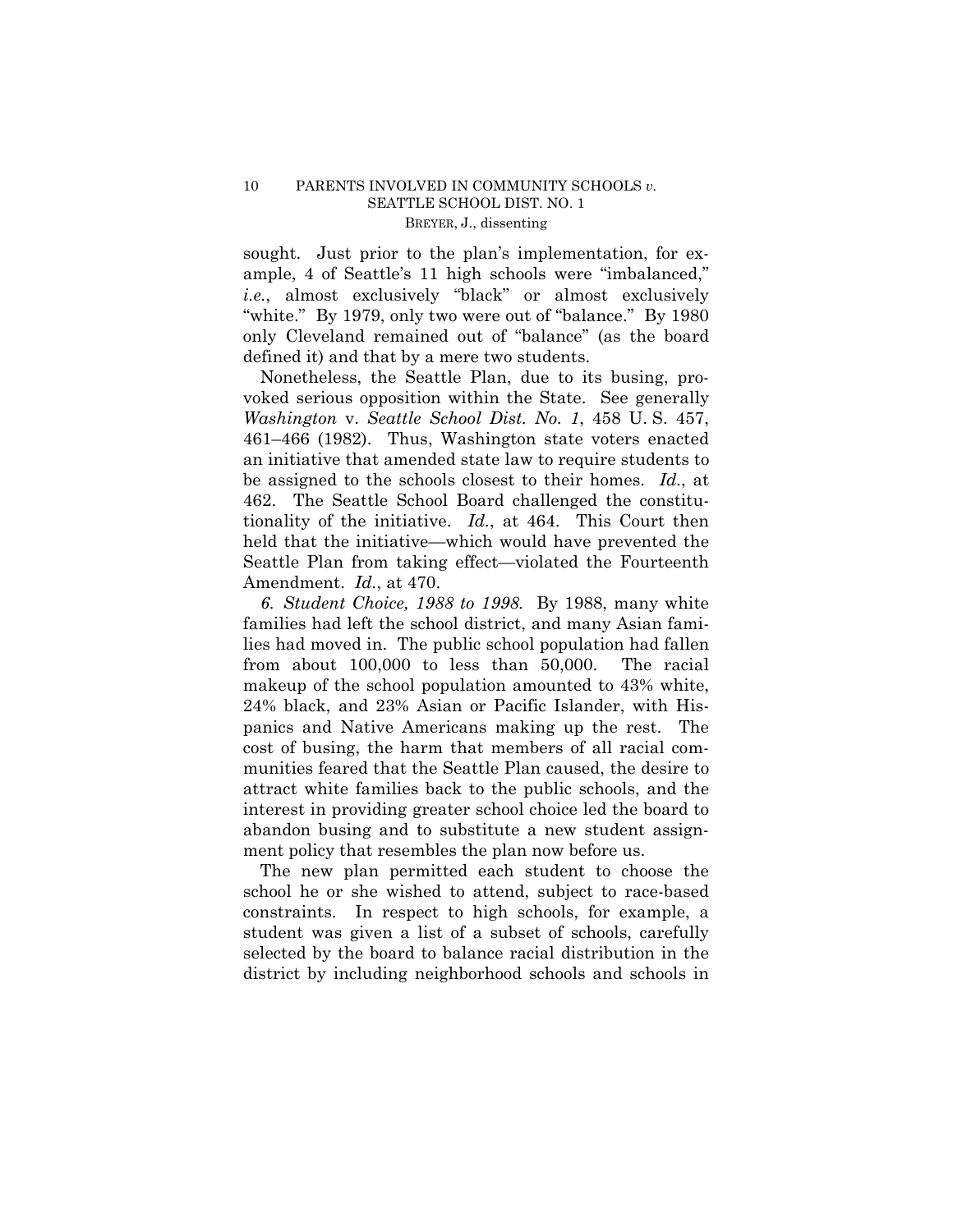racially different neighborhoods elsewhere in the city. The student could then choose among those schools, indicating a first choice, and other choices the student found acceptable. In making an assignment to a particular high school, the district would give first preference to a student with a sibling already at the school. It gave second preference to a student whose race differed from a race that was ìover-representedî at the school (*i.e.,* a race that accounted for a higher percentage of the school population than of the total district population). It gave third preference to students residing in the neighborhood. It gave fourth preference to students who received child care in the neighborhood. In a typical year, say, 1995, about 20,000 potential high school students participated. About 68% received their first choice. Another 16% received an "acceptableî choice. A further 16% were assigned to a school they had not listed.

 *7. The Current Plan, 1999 to the Present.* In 1996, the school board adopted the present plan, which began in 1999. In doing so, it sought to deemphasize the use of racial criteria and to increase the likelihood that a student would receive an assignment at his first or second choice high school. The district retained a racial tiebreaker for oversubscribed schools, which takes effect only if the school's minority or majority enrollment falls outside of a 30% range centered on the minority/majority population ratio within the district. At the same time, all students were free subsequently to transfer from the school at which they were initially placed to a different school of their choice without regard to race. Thus, at worst, a student would have to spend one year at a high school he did not pick as a first or second choice.

 The new plan worked roughly as expected for the two school years during which it was in effect (1999–2000 and  $2000-2001$ ). In the  $2000-2001$  school year, for example, with the racial tiebreaker, the entering ninth grade class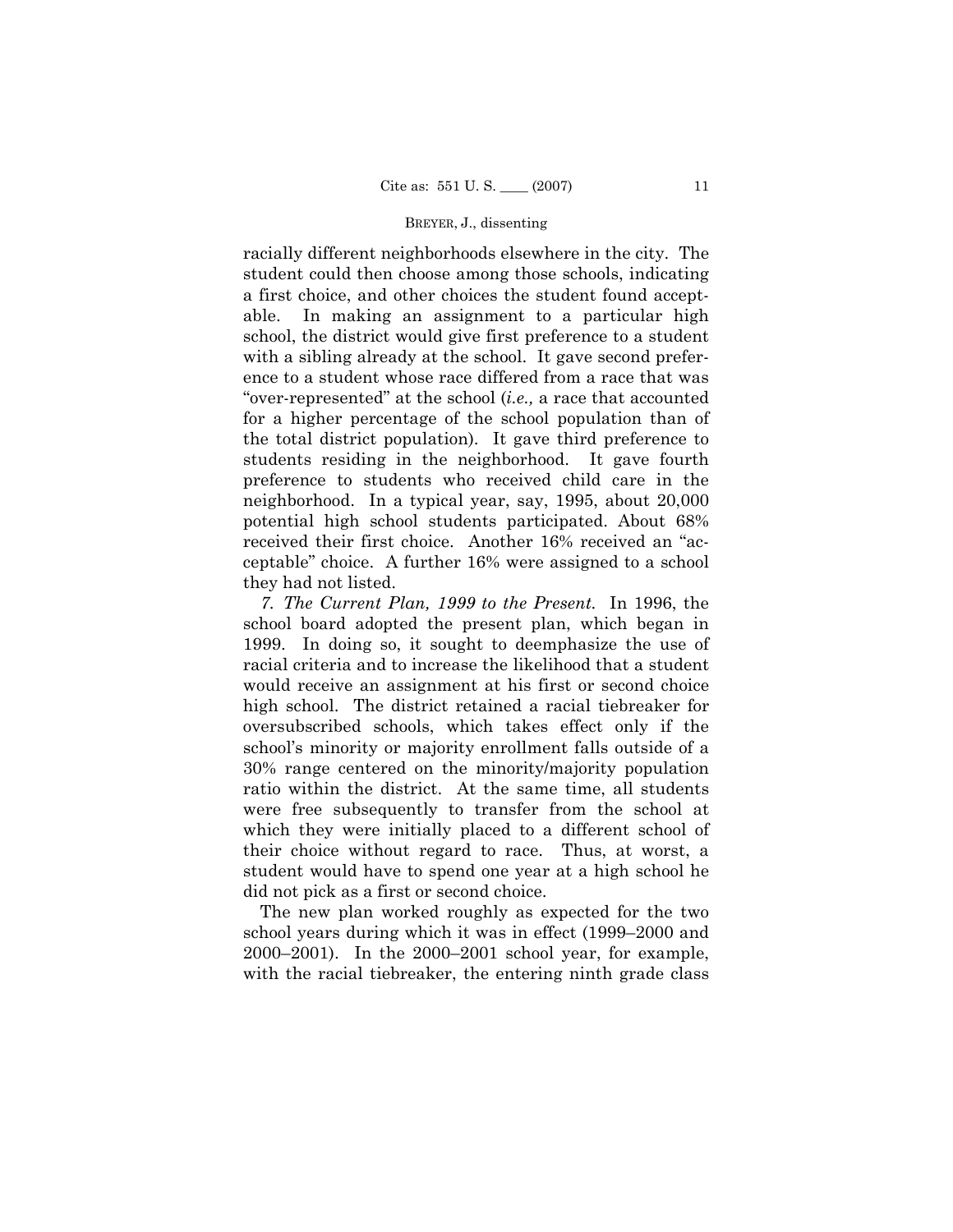at Franklin High School had a 60% minority population; without the racial tiebreaker that same class at Franklin would have had an almost 80% minority population. (We consider only the ninth grade since only students entering that class were subject to the tiebreaker, and because the plan was not in place long enough to change the composition of an entire school.) In the year  $2005-2006$ , by which time the racial tiebreaker had not been used for several years, Franklinís overall minority enrollment had risen to 90%. During the period the tiebreaker applied, it typically affected about 300 students per year. Between 80% and 90% of all students received their first choice assignment; between 89% and 97% received their first or second choice assignment.

 Petitioner Parents Involved in Community Schools objected to Seattleís most recent plan under the State and Federal Constitutions. In due course, the Washington Supreme Court, the Federal District Court, and the Court of Appeals for the Ninth Circuit (sitting en banc) rejected the challenge and found Seattleís plan lawful.

## B

## *Louisville*

*1. Before the Lawsuit, 1954 to 1972.* In 1956, two years after *Brown* made clear that Kentucky could no longer require racial segregation by law, the Louisville Board of Education created a geography-based student assignment plan designed to help achieve school integration. At the same time it adopted an open transfer policy under which approximately 3,000 of Louisville's 46,000 students applied for transfer. By 1972, however, the Louisville School District remained highly segregated. Approximately half the districtís public school enrollment was black; about half was white. Fourteen of the district's nineteen nonvocational middle and high schools were close to totally black or totally white. Nineteen of the district's forty-six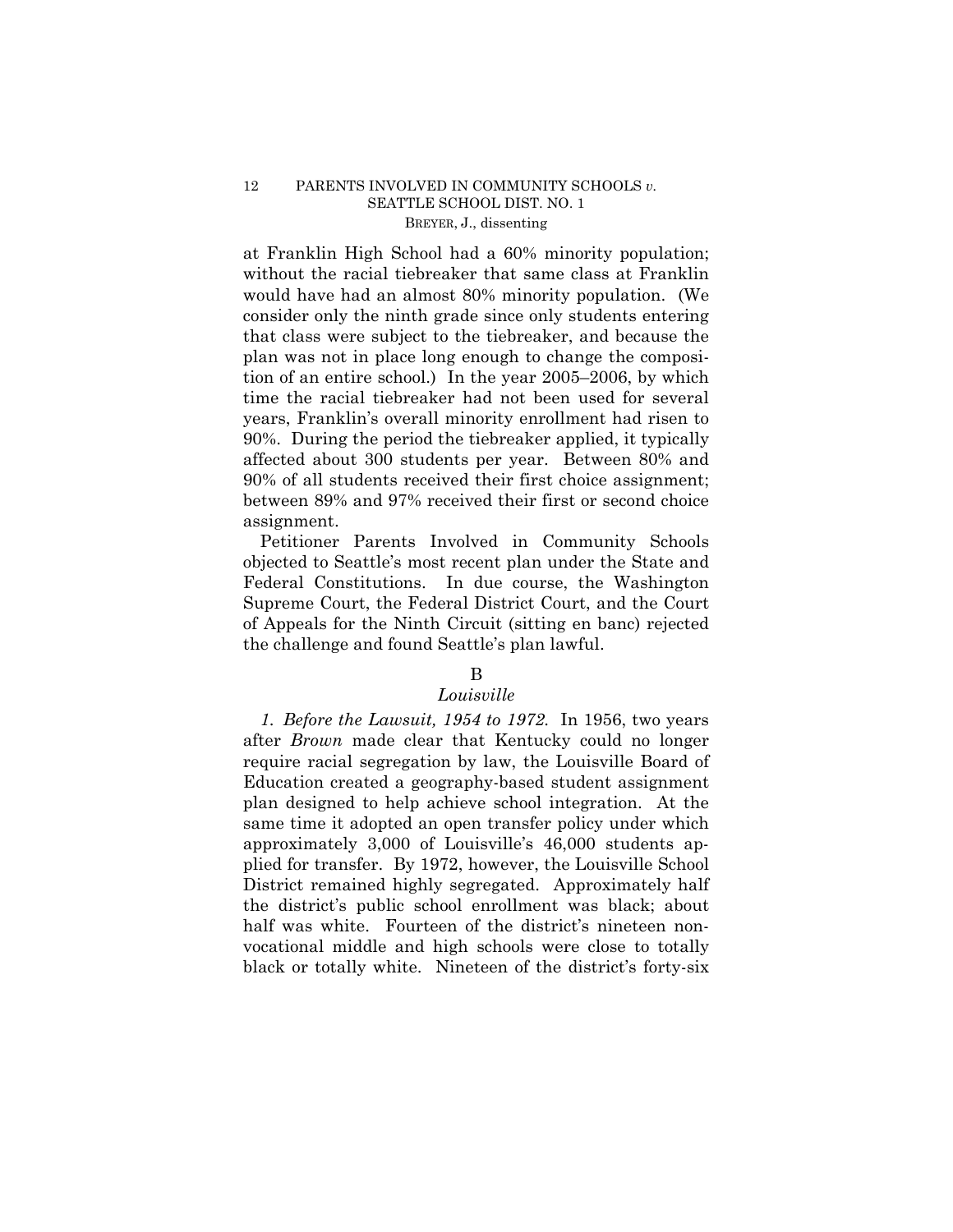elementary schools were between 80% and 100% black. Twenty-one elementary schools were between roughly 90% and 100% white.

 *2. Court-Imposed Guidelines and Busing, 1972 to 1991.* In 1972, civil rights groups and parents, claiming unconstitutional segregation, sued the Louisville Board of Education in federal court. The original litigation eventually became a lawsuit against the Jefferson County School System, which in April 1975 absorbed Louisville's schools and combined them with those of the surrounding suburbs. (For ease of exposition, I shall still use "Louisville" to refer to what is now the combined districts.) After preliminary rulings and an eventual victory for the plaintiffs in the Court of Appeals for the Sixth Circuit, the District Court in July 1975 entered an order requiring desegregation.

The order's requirements reflected a (newly enlarged) school district student population of about 135,000, approximately 20% of whom were black. The order required the school board to create and to maintain schools with student populations that ranged, for elementary schools, between 12% and 40% black, and for secondary schools (with one exception), between 12.5% and 35% black.

 The District Court also adopted a complex desegregation plan designed to achieve the orderís targets. The plan required redrawing school attendance zones, closing 12 schools, and busing groups of students, selected by race and the first letter of their last names, to schools outside their immediate neighborhoods. The plan's initial busing requirements were extensive, involving the busing of 23,000 students and a transportation fleet that had to ìoperate from early in the morning until late in the evening." For typical students, the plan meant busing for several years (several more years for typical black students than for typical white students). The following notice, published in a Louisville newspaper in 1976, gives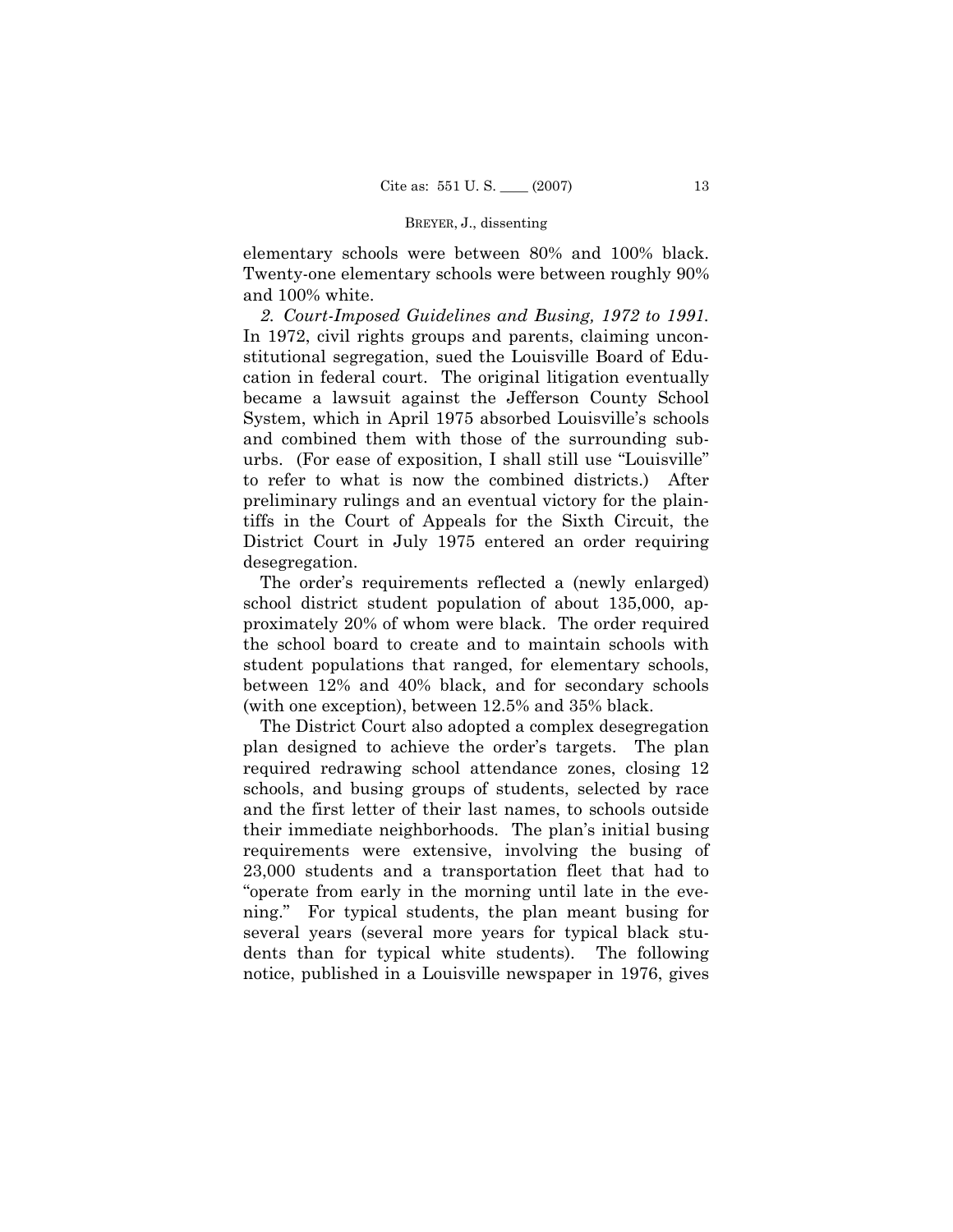a sense of how the district's race-based busing plan operated in practice:

| How to tell<br>when your child<br>will be busedunless |                                            |                                                   |                                                                                                                                                                              |
|-------------------------------------------------------|--------------------------------------------|---------------------------------------------------|------------------------------------------------------------------------------------------------------------------------------------------------------------------------------|
| If child's last name<br>begins with letters:          | White child<br>will be bused<br>in grades: | <b>Black child</b><br>will be bused<br>in grades: | <b>Exempted students:</b><br>Kindergarten students                                                                                                                           |
| A, B, F, Q                                            | 11, 12                                     | 2, 3, 5, 6, 7, 8, 9, 10, 11, 12                   | $\nu$ First graders                                                                                                                                                          |
| G, H, L                                               | 2,7                                        | 2, 3, 4, 6, 7, 8, 9, 10, 11, 12                   | Students in special schools,<br>primarily for the emotionally or<br>or physically handicapped<br>Students attending schools<br>exempted under the plan<br>Some students with |
| C, P, R, X                                            | 3,8                                        | 2, 3, 4, 5, 6, 7, 8                               |                                                                                                                                                                              |
| M, O, T, U, V, Y                                      | 4.9                                        | 2, 3, 4, 5, 9, 10, 11, 12                         |                                                                                                                                                                              |
|                                                       | 5, 10                                      | 2, 4, 5, 6, 7, 8, 9, 10, 11, 12                   |                                                                                                                                                                              |
| D, E, N, W, Z                                         |                                            |                                                   |                                                                                                                                                                              |

Louisville Courier Journal, June 18, 1976 (reproduced in J. Wilkinson, From *Brown* to *Bakke:* The Supreme Court and School Integration 1954–1978, p. 176 (1979)).

 The District Court monitored implementation of the plan. In 1978, it found that the plan had brought all of Louisville's schools within its "'guidelines' for racial composition" for "at least a substantial portion of the [previous] three years." It removed the case from its active docket while stating that it expected the board "to continue to implement those portions of the desegregation order which are by their nature of a continuing effect."

 By 1984, after several schools had fallen out of compliance with the order's racial percentages due to shifting demographics in the community, the school board revised its desegregation plan. In doing so, the board created a new racial "guideline," namely a "floating range of 10% above and 10% below the countywide average for the different grade levels." The board simultaneously redrew district boundaries so that middle school students could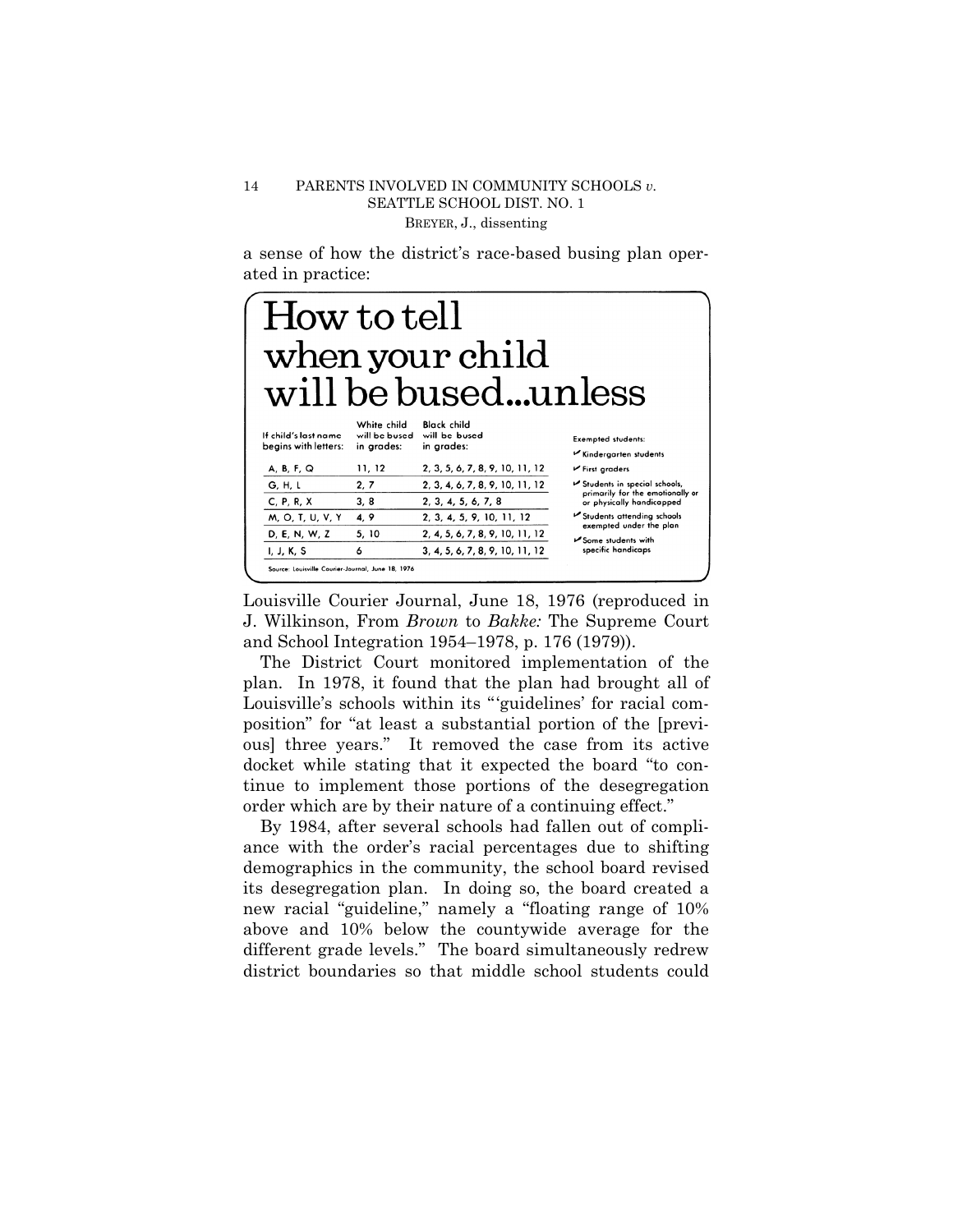attend the same school for three years and high school students for four years. It added "magnet" programs at two high schools. And it adjusted its alphabet-based system for grouping and busing students. The board estimated that its new plan would lead to annual reassignment (with busing) of about 8,500 black students and about 8,000 white students.

*3. Student Choice and Project Renaissance, 1991 to 1996.* By 1991, the board had concluded that assigning elementary school students to two or more schools during their elementary school years had proved educationally unsound and, if continued, would undermine Kentuckyís newly adopted Education Reform Act. It consequently conducted a nearly year-long review of its plan. In doing so, it consulted widely with parents and other members of the local community, using public presentations, public meetings, and various other methods to obtain the public's input. At the conclusion of this review, the board adopted a new plan, called "Project Renaissance," that emphasized student choice.

Project Renaissance again revised the board's racial guidelines. It provided that each elementary school would have a black student population of between 15% and 50%; each middle and high school would have a black population and a white population that fell within a range, the boundaries of which were set at 15% above and 15% below the general student population percentages in the county at that grade level. The plan then drew new geographical school assignment zones designed to satisfy these guidelines; the district could reassign students if particular schools failed to meet the guidelines and was required to do so if a school repeatedly missed these targets.

 In respect to elementary schools, the plan first drew a neighborhood line around each elementary school, and it then drew a second line around groups of elementary schools (called "clusters"). It initially assigned each stu-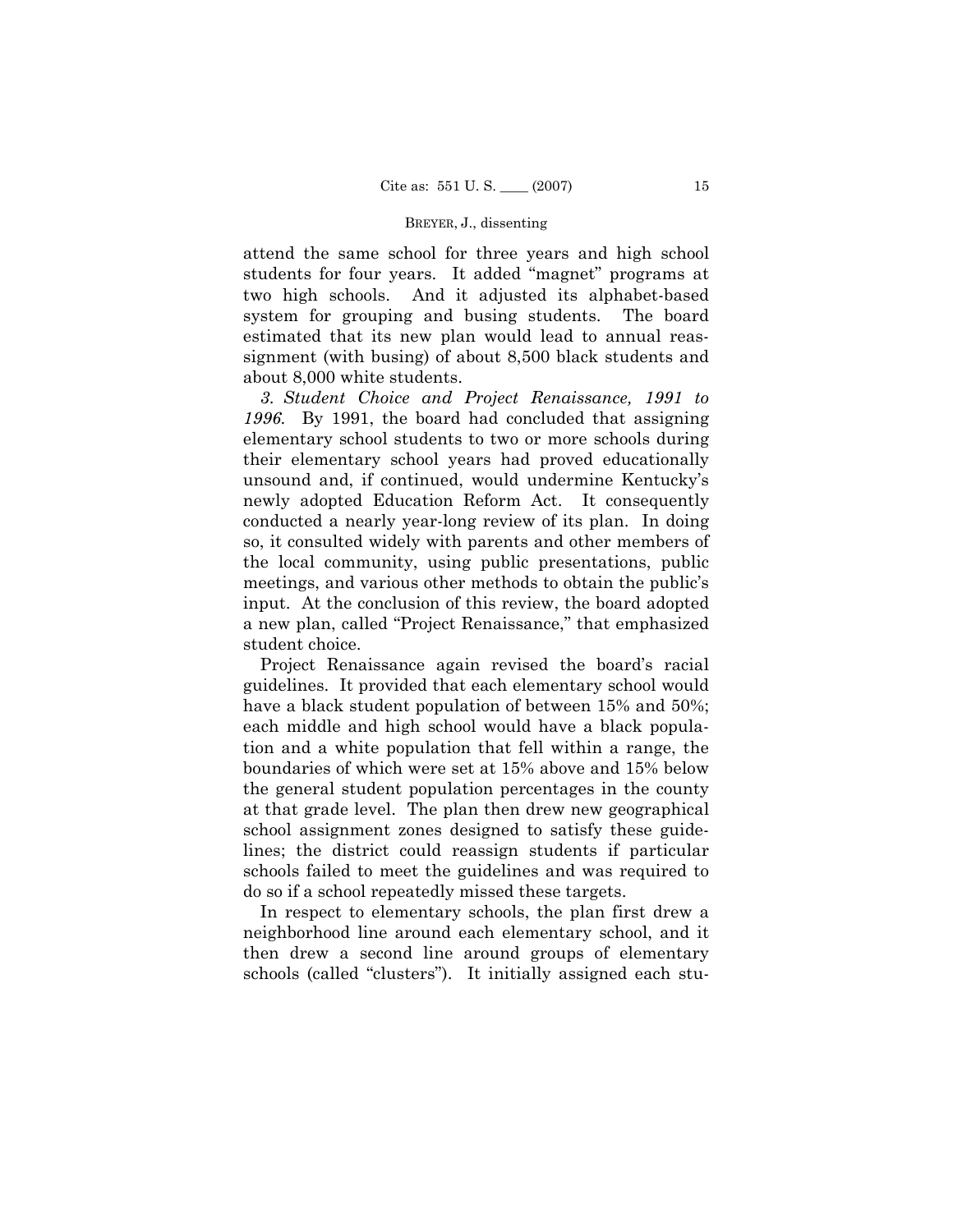dent to his or her neighborhood school, but it permitted each student freely to transfer between elementary schools within each cluster *provided that* the transferring student (a) was black if transferring from a predominantly black school to a predominantly white school, or (b) was white if transferring from a predominantly white school to a predominantly black school. Students could also apply to attend magnet elementary schools or programs.

 The plan required each middle school student to be assigned to his or her neighborhood school unless the student applied for, and was accepted by, a magnet middle school. The plan provided for "open" high school enrollment. Every 9th or 10th grader could apply to any high school in the system, and the high school would accept applicants according to set criteria—one of which consisted of the need to attain or remain in compliance with the planís racial guidelines. Finally, the plan created two new magnet schools, one each at the elementary and middle school levels.

 *4. The Current Plan: Project Renaissance Modified, 1996 to 2003.* In 1995 and 1996, the Louisville School Board, with the help of a special "Planning Team," community meetings, and other official and unofficial study groups, monitored the effects of Project Renaissance and considered proposals for improvement. Consequently, in 1996, the board modified Project Renaissance, thereby creating the present plan.

At the time, the district's public school population was approximately 30% black. The plan consequently redrew the racial "guidelines," setting the boundaries at  $15\%$  to 50% black for *all* schools. It again redrew school assignment boundaries. And it expanded the transfer opportunities available to elementary and middle school pupils. The plan forbade transfers, however, if the transfer would lead to a school population outside the guideline range, *i.e.*, if it would create a school where fewer than 15% or more than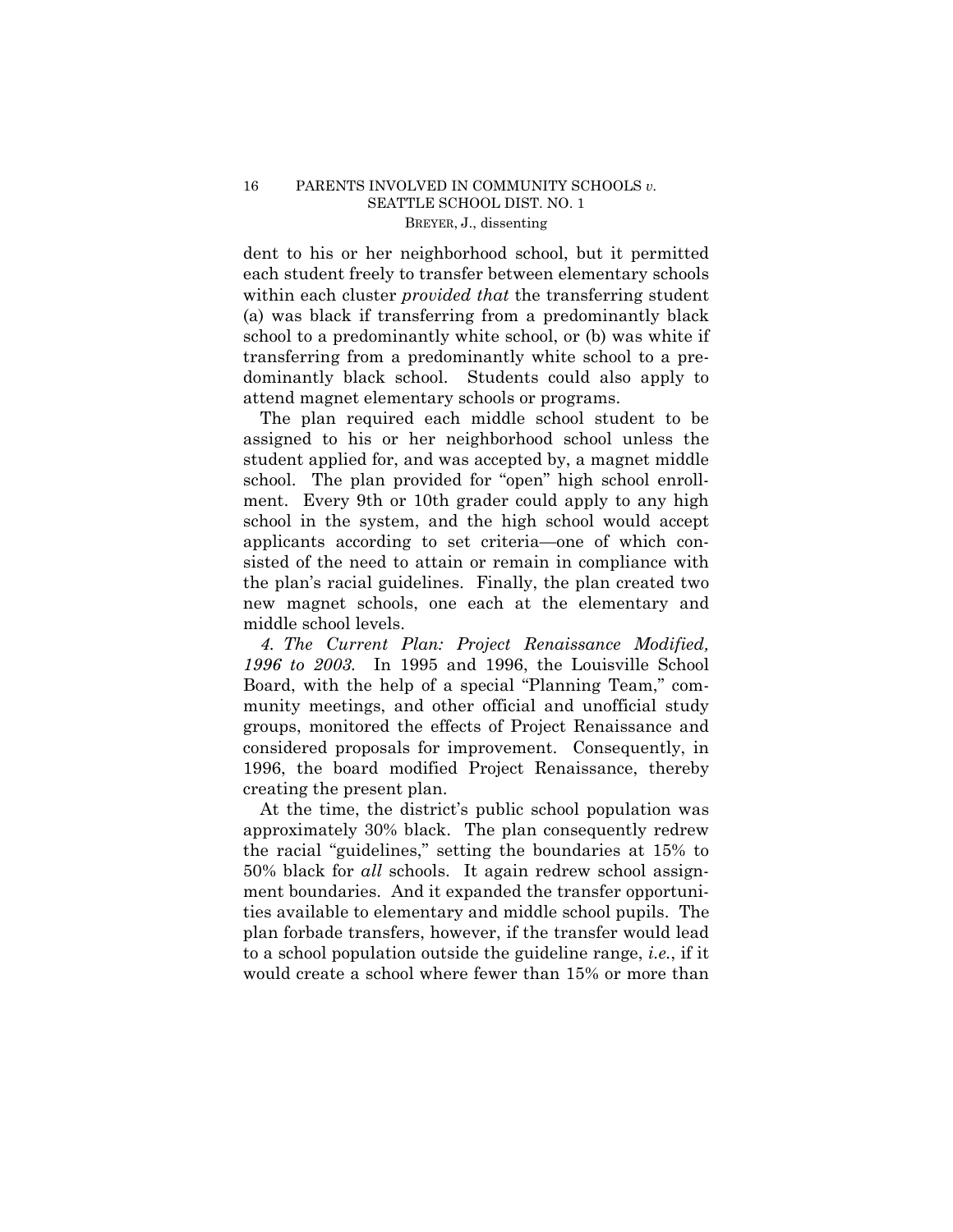50% of the students were black.

The plan also established "Parent Assistance Centers" to help parents and students navigate the school selection and assignment process. It pledged the use of other resources in order to "encourage all schools to achieve an African-American enrollment equivalent to the average district-wide African-American enrollment at the school's respective elementary, middle or high school level." And the plan continued use of magnet schools.

 In 1999, several parents brought a lawsuit in federal court attacking the plan's use of racial guidelines at one of the districtís magnet schools. They asked the court to dissolve the desegregation order and to hold the use of *magnet* school racial guidelines unconstitutional. The board opposed dissolution, arguing that "the old dual" system" had left a "demographic imbalance" that "prevent[ed] dissolution." In 2000, after reviewing the present plan, the District Court dissolved the 1975 order. It wrote that there was "overwhelming evidence of the Board's good faith compliance with the desegregation Decree and its underlying purposes." It added that the Louisville School Board had "treated the ideal of an integrated system as much more than a legal obligation—they consider it a positive, desirable policy and an essential element of any well-rounded public school education."

 The Court also found that the magnet programs available at the high school in question were "not available at other high schoolsî in the school district. It consequently held unconstitutional the use of race-based "targets" to govern admission to *magnet schools*. And it ordered the board not to control access to those scarce programs through the use of racial targets.

 *5. The Current Lawsuit, 2003 to the Present.* Subsequent to the District Court's dissolution of the desegregation order (in 2000) the board simply continued to implement its 1996 plan as modified to reflect the court's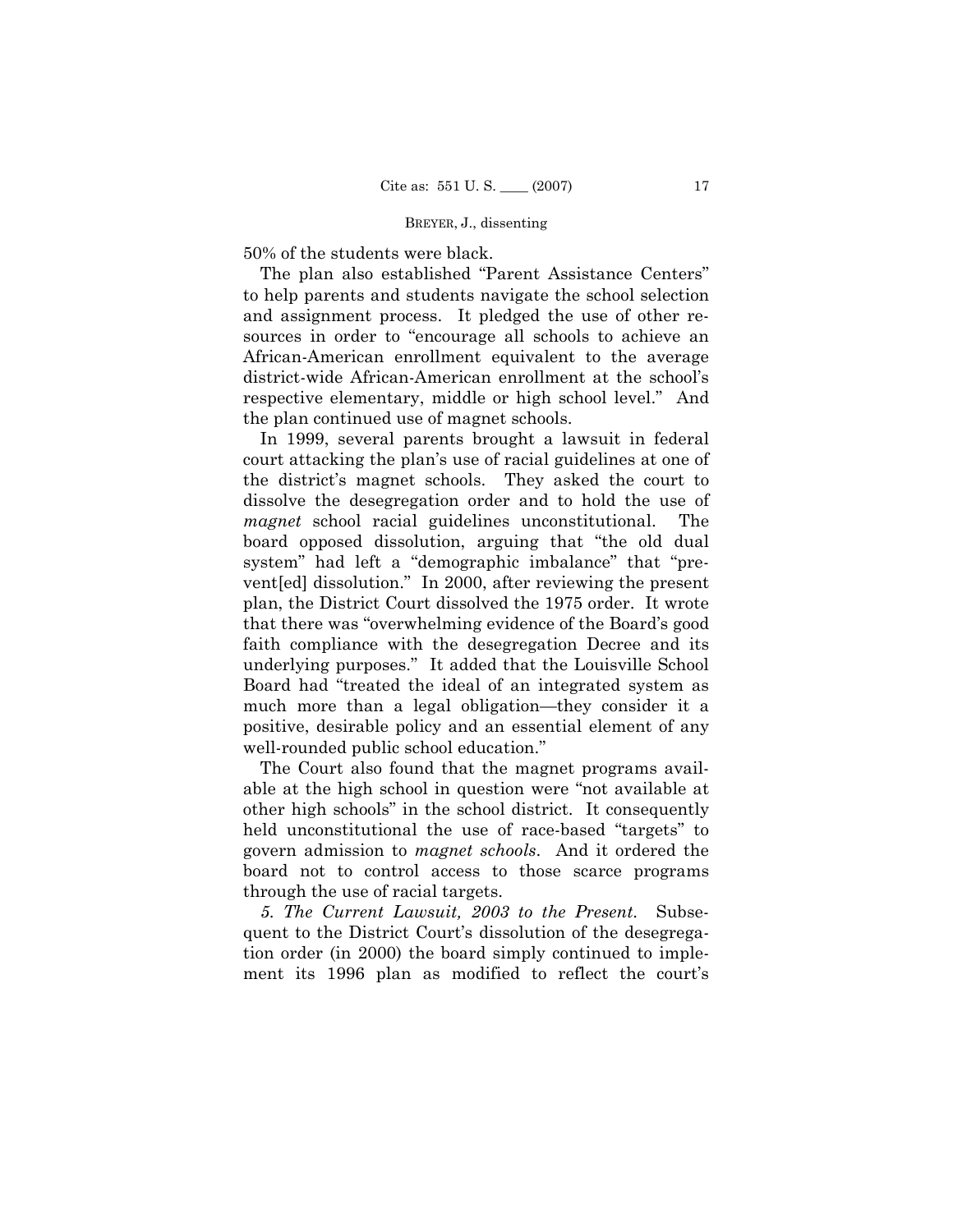magnet school determination. In 2003, the petitioner now before us, Crystal Meredith, brought this lawsuit challenging the plan's unmodified portions, *i.e.*, those portions that dealt with *ordinary*, not magnet, schools. Both the District Court and the Court of Appeals for the Sixth Circuit rejected Meredithís challenge and held the unmodified aspects of the plan constitutional.

 $\mathcal{C}$ 

 The histories I have set forth describe the extensive and ongoing efforts of two school districts to bring about greater racial integration of their public schools. In both cases the efforts were in part remedial. Louisville began its integration efforts in earnest when a federal court in 1975 entered a school desegregation order. Seattle undertook its integration efforts in response to the filing of a federal lawsuit and as a result of its settlement of a segregation complaint filed with the federal OCR.

 The plans in both Louisville and Seattle grow out of these earlier remedial efforts. Both districts faced problems that reflected initial periods of severe racial segregation, followed by such remedial efforts as busing, followed by evidence of resegregation, followed by a need to end busing and encourage the return of, *e.g.*, suburban students through increased student choice. When formulating the plans under review, both districts drew upon their considerable experience with earlier plans, having revised their policies periodically in light of that experience. Both districts rethought their methods over time and explored a wide range of other means, including non-race-conscious policies. Both districts also considered elaborate studies and consulted widely within their communities.

 Both districts sought greater racial integration for educational and democratic, as well as for remedial, reasons. Both sought to achieve these objectives while preserving their commitment to other educational goals, *e.g.*,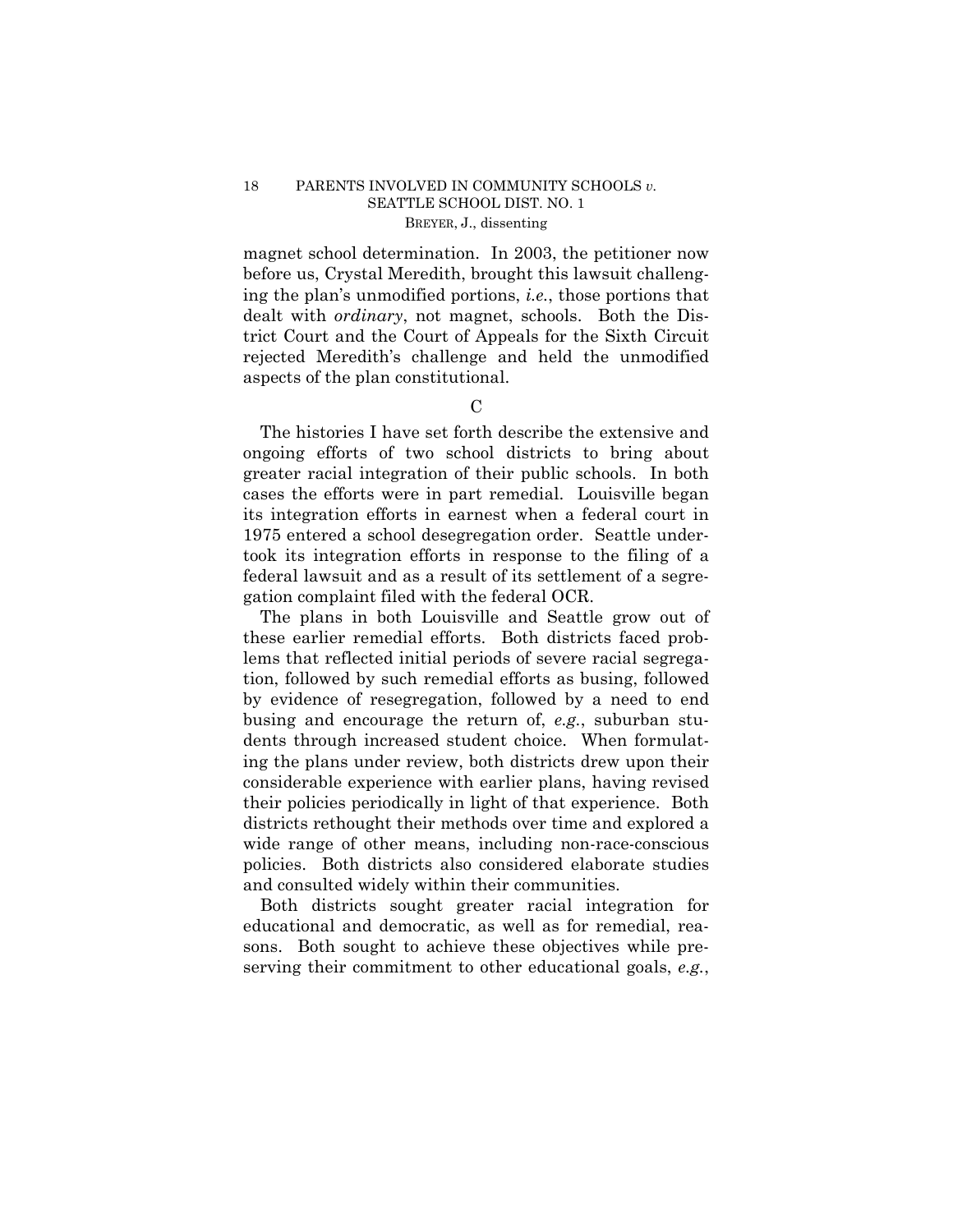districtwide commitment to high quality public schools, increased pupil assignment to neighborhood schools, diminished use of busing, greater student choice, reduced risk of white flight, and so forth. Consequently, the present plans expand student choice; they limit the burdens (including busing) that earlier plans had imposed upon students and their families; and they use race-conscious criteria in limited and gradually diminishing ways. In particular, they use race-conscious criteria only to mark the outer bounds of broad population-related ranges.

 The histories also make clear the futility of looking simply to whether earlier school segregation was *de jure* or *de facto* in order to draw firm lines separating the constitutionally permissible from the constitutionally forbidden use of "race-conscious" criteria. JUSTICE THOMAS suggests that it will be easy to identify *de jure* segregation because ì[i]n most cases, there either will or will not have been a state constitutional amendment, state statute, local ordinance, or local administrative policy explicitly requiring separation of the races." *Ante*, at 6, n. 4 (concurring opinion). But our precedent has recognized that *de jure* discrimination can be present even in the absence of racially explicit laws. See *Yick Wo* v. *Hopkins*, 118 U.S. 356, 373– 374 (1886).

No one here disputes that Louisville's segregation was *de jure*.But what about Seattleís? Was it *de facto? De jure?* A mixture? Opinions differed. Or is it that a prior federal court had not adjudicated the matter? Does that make a difference? Is Seattle free on remand to say that its schools were *de jure* segregated, just as in 1956 a memo for the School Board admitted? The plurality does not seem confident as to the answer. Compare *ante*, at 12 (opinion of the Court) ("[T]he Seattle public schools *have never shown* that they were ever segregated by law<sup>"</sup> (emphasis added)), with *ante* at 29–30 (plurality opinion) (assuming "the Seattle school district was never segre-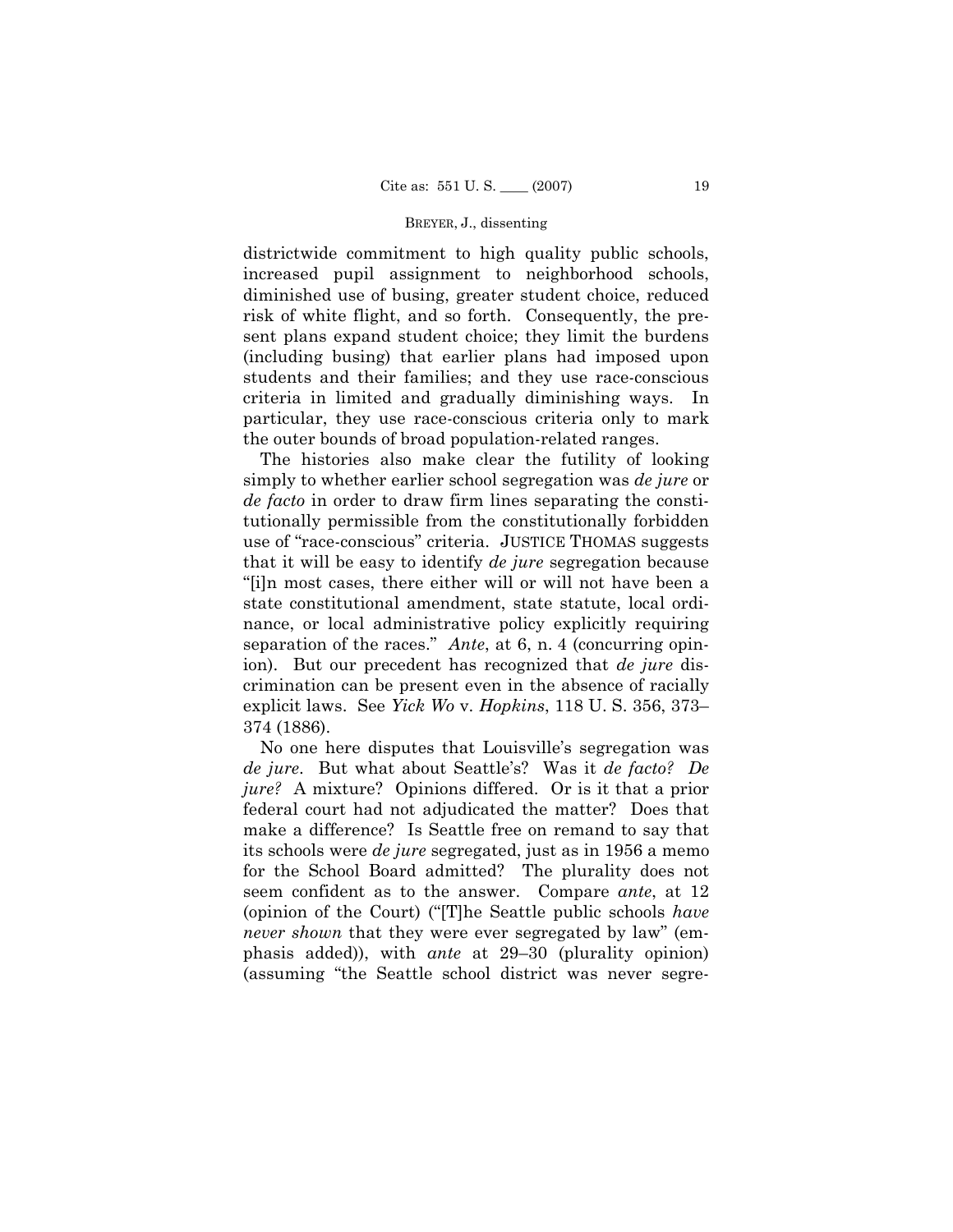gated by law," but seeming to concede that a school district with *de jure* segregation need not be subject to a court order to be allowed to engage in race-based remedial measures).

 A court finding of *de jure* segregation cannot be the crucial variable. After all, a number of school districts in the South that the Government or private plaintiffs challenged as segregated *by law* voluntarily desegregated their schools *without a court order*—just as Seattle did. See, *e.g.*, Coleman, Desegregation of the Public Schools in Kentucky–The Second Year After the Supreme Courtís Decision, 25 J. Negro Educ. 254, 256, 261 (1956) (40 of Kentuckyís 180 school districts began desegregation without court orders); Branton, Little Rock Revisited: Desegregation to Resegregation, 52 J. Negro Educ. 250, 251 (1983) (similar in Arkansas); Bullock & Rodgers, Coercion to Compliance: Southern School Districts and School Desegregation Guidelines, 38 J. Politics 987, 991 (1976) (similar in Georgia); *McDaniel* v. *Barresi*, 402 U. S. 39, 40, n. 1 (1971) (Clarke County, Georgia). See also Letter from Robert F. Kennedy, Attorney General, to John F. Kennedy, President (Jan. 24, 1963) (hereinafter Kennedy Report), available at http://www.gilderlehrman.org/search/collection\_pdfs/05/63/ 0/05630.pdf (all Internet materials as visited June 26, 2007, and available in Clerk of Court's case file) (reporting successful efforts by the Government to induce voluntary desegregation).

Moreover, Louisville's history makes clear that a community under a court order to desegregate might submit a race-conscious remedial plan *before* the court dissolved the order, but with every intention of following that plan even *after* dissolution. How could such a plan be lawful the day before dissolution but then become unlawful the very next day? On what legal ground can the majority rest its contrary view? But see *ante*, at 12–13, 17, n. 12.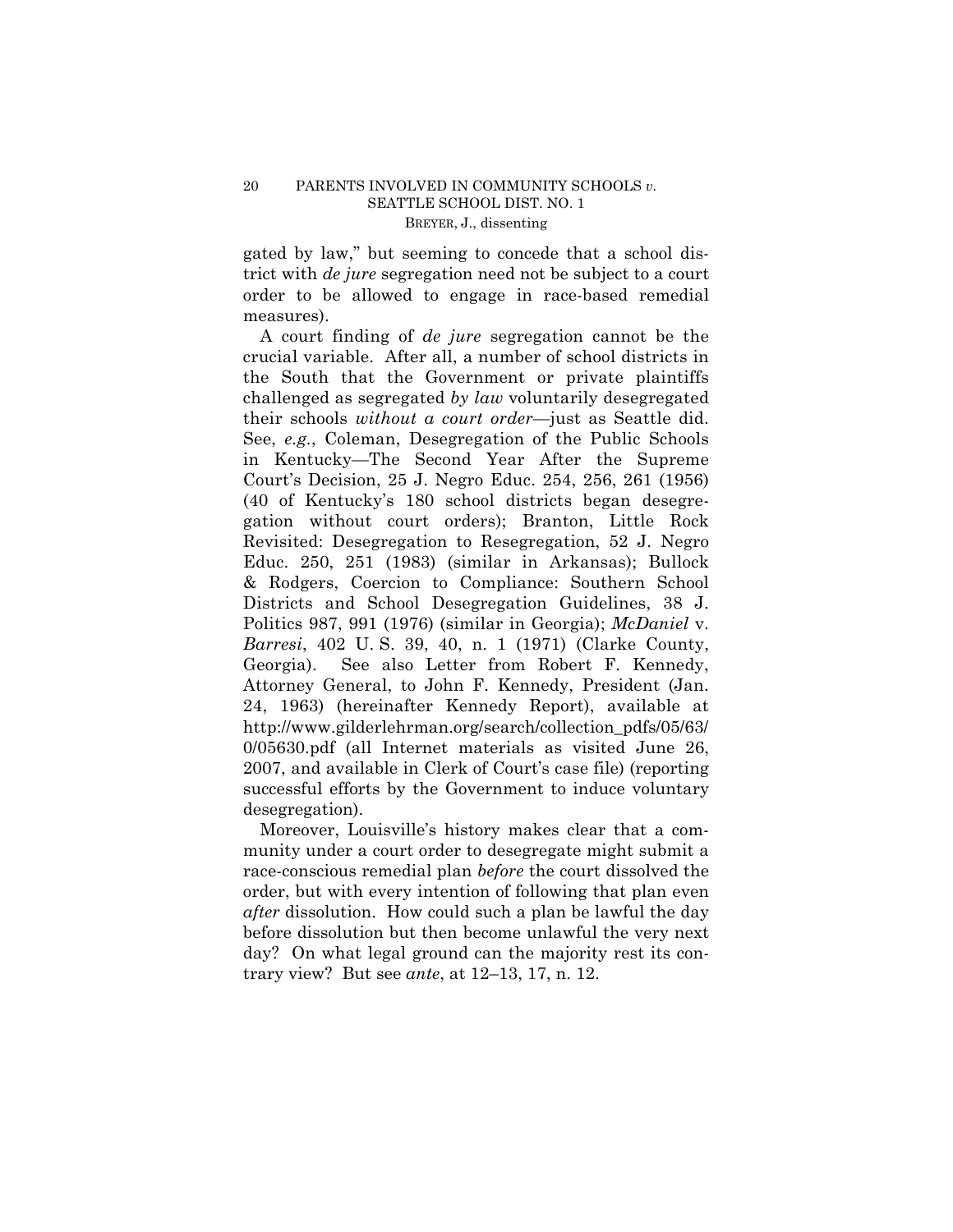Are courts really to treat as merely *de facto* segregated those school districts that avoided a federal order by voluntarily complying with *Brown*ís requirements? See *id.*, at 12, 29–30. This Court has previously done just the opposite, permitting a race-conscious remedy without any kind of court decree. See *McDaniel*, *supra*, at 41. Because the Constitution emphatically does not forbid the use of race-conscious measures by districts in the South that voluntarily desegregated their schools, on what basis does the plurality claim that the law forbids Seattle to do the same? But see *ante*, at 29.

 The histories also indicate the complexity of the tasks and the practical difficulties that local school boards face when they seek to achieve greater racial integration. The boards work in communities where demographic patterns change, where they must meet traditional learning goals, where they must attract and retain effective teachers, where they should (and will) take account of parents' views and maintain *their* commitment to public school education, where they must adapt to court intervention, where they must encourage voluntary student and parent action—where they will find that their own good faith, their knowledge, and their understanding of local circumstances are always necessary but often insufficient to solve the problems at hand.

 These facts and circumstances help explain why in this context, as to means, the law often leaves legislatures, city councils, school boards, and voters with a broad range of choice, thereby giving "different communities" the opportunity to "try different solutions to common problems and gravitate toward those that prove most successful or seem to them best to suit their individual needs.î *Comfort* v. *Lynn School Comm.*, 418 F. 3d 1, 28 (CA1 2005) (Boudin, C. J., concurring) (citing *United States* v. *Lopez*, 514 U. S. 549, 581 (1995) (KENNEDY, J., concurring)), cert. denied, 546 U. S. 1061 (2005).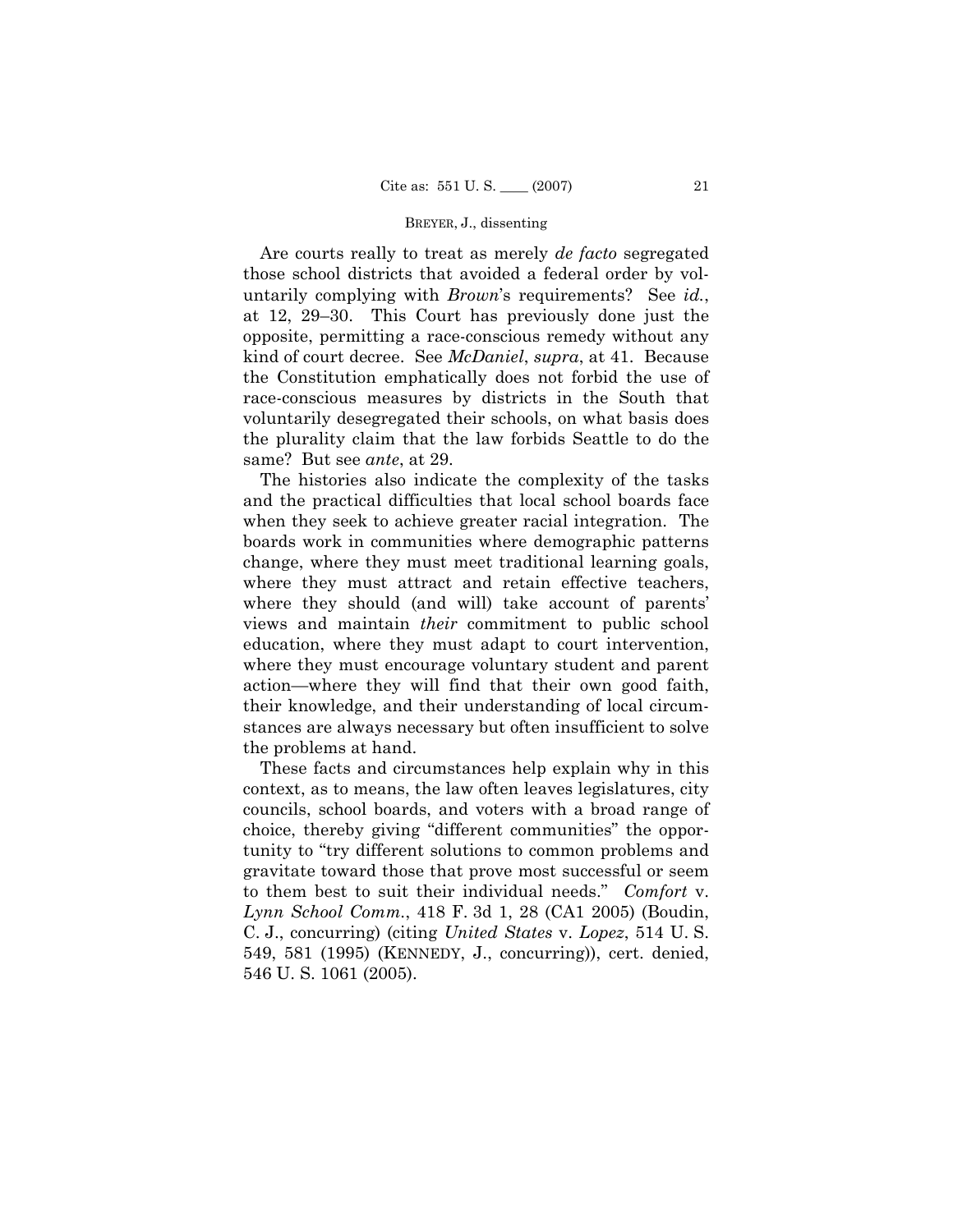With this factual background in mind, I turn to the legal question: Does the United States Constitution prohibit these school boards from using race-conscious criteria in the limited ways at issue here?

## II

## *The Legal Standard*

 A longstanding and unbroken line of legal authority tells us that the Equal Protection Clause permits local school boards to use race-conscious criteria to achieve positive race-related goals, even when the Constitution does not compel it. Because of its importance, I shall repeat what this Court said about the matter in *Swann*. Chief Justice Burger, on behalf of a unanimous Court in a case of exceptional importance, wrote:

 ìSchool authorities are traditionally charged with broad power to formulate and implement educational policy and might well conclude, for example, that in order to prepare students to live in a pluralistic society each school should have a prescribed ratio of Negro to white students reflecting the proportion for the district as a whole. To do this as an educational policy is within the broad discretionary powers of school authorities.î 402 U. S., at 16.

The statement was not a technical holding in the case. But the Court set forth in *Swann* a basic principle of constitutional law—a principle of law that has found "wide" acceptance in the legal culture.î *Dickerson* v. *United States*, 530 U. S. 428, 443 (2000) (internal quotation marks omitted); *Mitchell* v. *United States*, 526 U. S. 314, 330 (1999); *id.*, at 331, 332 (SCALIA, J., dissenting) (citing "wide acceptance in the legal culture" as "adequate reason not to overrule" prior cases).

 Thus, in *North Carolina Bd. of Ed.* v. *Swann*, 402 U. S. 43, 45 (1971), this Court, citing *Swann,* restated the point. "[S]chool authorities," the Court said, "have wide discre-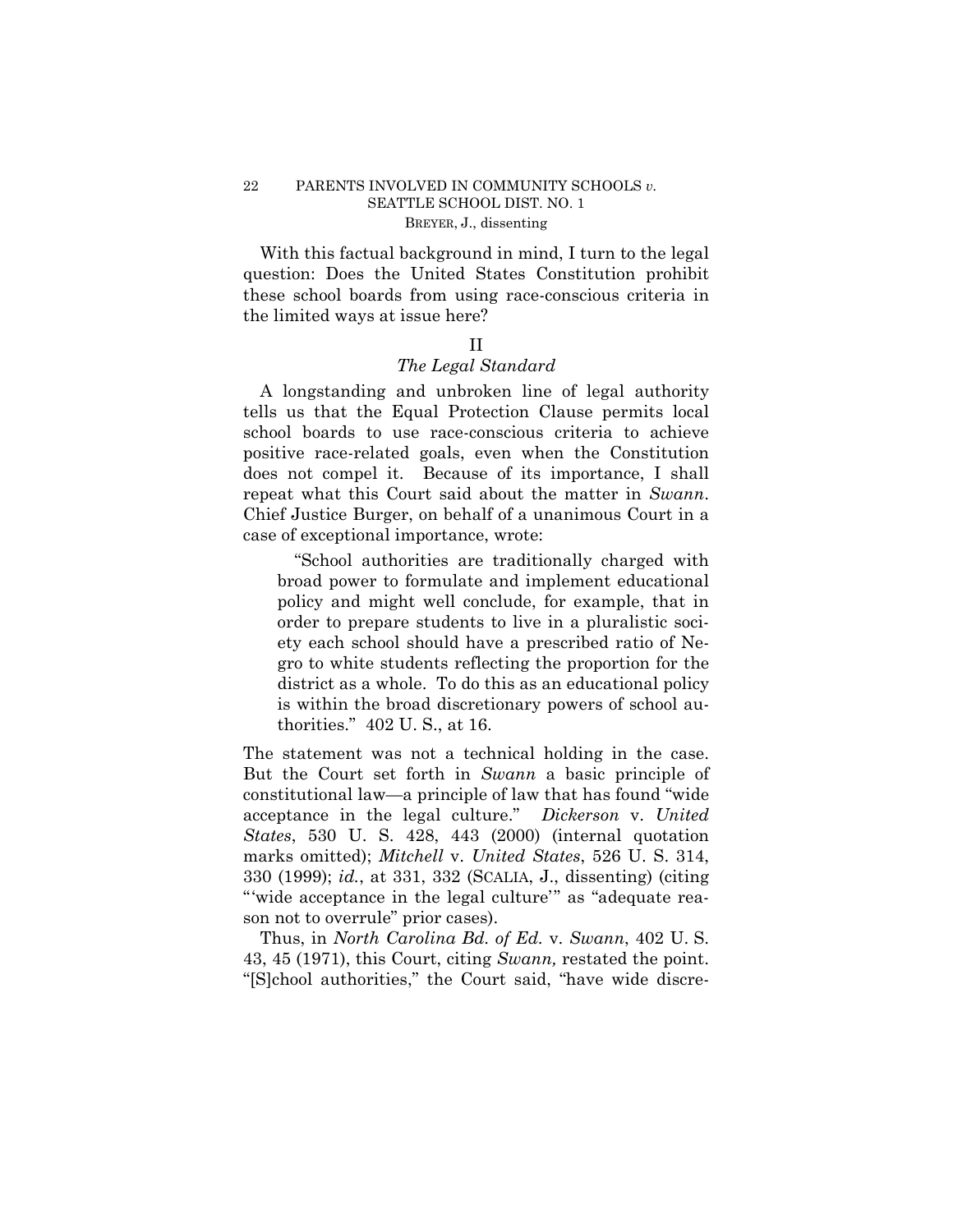tion in formulating school policy, and . . . as a matter of educational policy school authorities may well conclude that some kind of racial balance in the schools is desirable quite apart from any constitutional requirements." Then-Justice Rehnquist echoed this view in *Bustop, Inc.* v. *Los Angeles Bd. of Ed.*, 439 U. S. 1380, 1383 (1978) (opinion in chambers), making clear that he too believed that *Swann*ís statement reflected settled law: "While I have the gravest doubts that [a state supreme court] was *required* by the United States Constitution to take the [desegregation] action that it has taken in this case, I have very little doubt that it was *permitted* by that Constitution to take such action." (Emphasis in original.)

 These statements nowhere suggest that this freedom is limited to school districts where court-ordered desegregation measures are also in effect. Indeed, in *McDaniel*, a case decided the same day as *Swann*, a group of parents challenged a race-conscious student assignment plan that the Clarke County School Board had *voluntarily* adopted as a remedy without a court order (though under federal agency pressure—pressure Seattle also encountered). The plan required that each elementary school in the district maintain 20% to 40% enrollment of African-American students, corresponding to the racial composition of the district. See *Barresi* v. *Browne*, 226 Ga. 456, 456–459, 175 S. E. 2d 649, 650–651 (1970). This Court upheld the plan, see *McDaniel*, 402 U.S., at 41, rejecting the parents' argument that "a person may not be *included* or *excluded* solely because he is a Negro or because he is white." Brief for Respondents in *McDaniel*, O. T. 1970, No. 420, p. 25.

Federal authorities had claimed—as the NAACP and the OCR did in Seattle—that Clarke County schools were segregated in law, not just in fact. The plurality's claim that Seattle was "never segregated by law" is simply not accurate. Compare *ante*, at 29, with *supra*, at 6–9. The plurality could validly claim that *no court* ever found that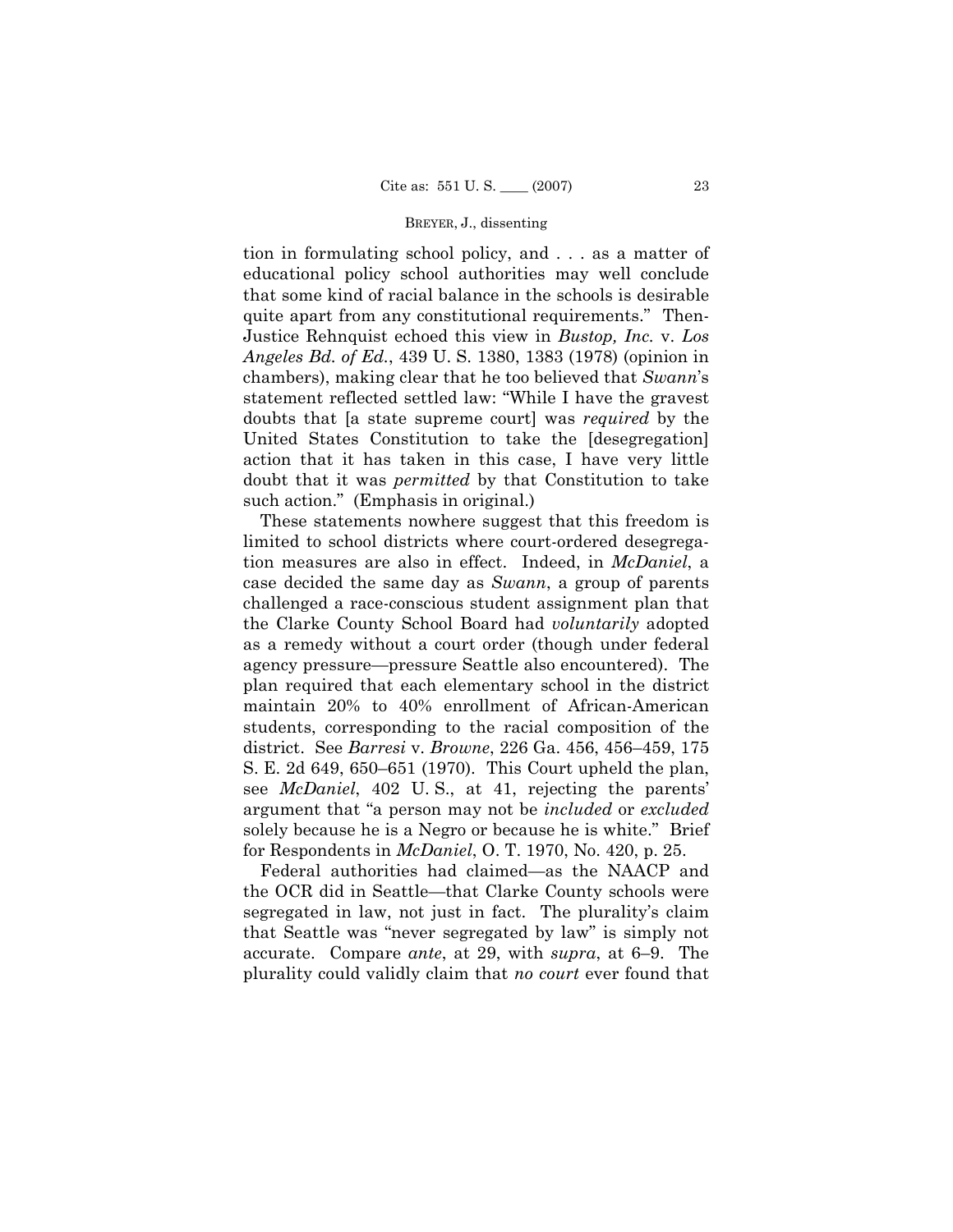Seattle schools were segregated in law. But that is also true of the Clarke County schools in *McDaniel*. Unless we believe that the Constitution enforces one legal standard for the South and another for the North, this Court should grant Seattle the permission it granted Clarke County, Georgia. See *McDaniel*, 402 U.S., at 41 ("S teps will almost invariably require that students be assigned ëdifferently because of their race.<sup>'</sup> . . . Any other approach would freeze the status quo that is the very target of all desegregation processes.").

 This Court has also held that school districts may be required by federal statute to undertake race-conscious desegregation efforts even when there is no likelihood that *de jure* segregation can be shown. In *Board of Ed. of City School Dist. of New York v. Harris,* 444 U.S. 130, 148–149 (1979), the Court concluded that a federal statute required school districts receiving certain federal funds to remedy faculty segregation, even though in this Court's view the racial disparities in the affected schools were purely *de facto* and would not have been actionable under the Equal Protection Clause. Not even the dissenters thought the race-conscious remedial program posed a *constitutional*  problem. See *id.*, at 152 (opinion of Stewart, J.). See also, *e.g.*, *Crawford* v. *Board of Ed. of Los Angeles*, 458 U. S. 527, 535–536 (1982) (" $[S]$ tate courts of California continue to have an obligation under state law to order segregated school districts to use voluntary desegregation techniques, *whether or not there has been a finding of intentional segregation*. . . . [S]chool districts themselves retain a state-law obligation to take reasonably feasible steps to desegregate, and *they remain free to adopt reassignment and busing plans to effectuate desegregation*î (emphasis added)); *School Comm. of Boston* v. *Board of Education*, 389 U. S. 572 (1968) *(per curiam)* (dismissing for want of a federal question a challenge to a voluntary statewide integration plan using express racial criteria).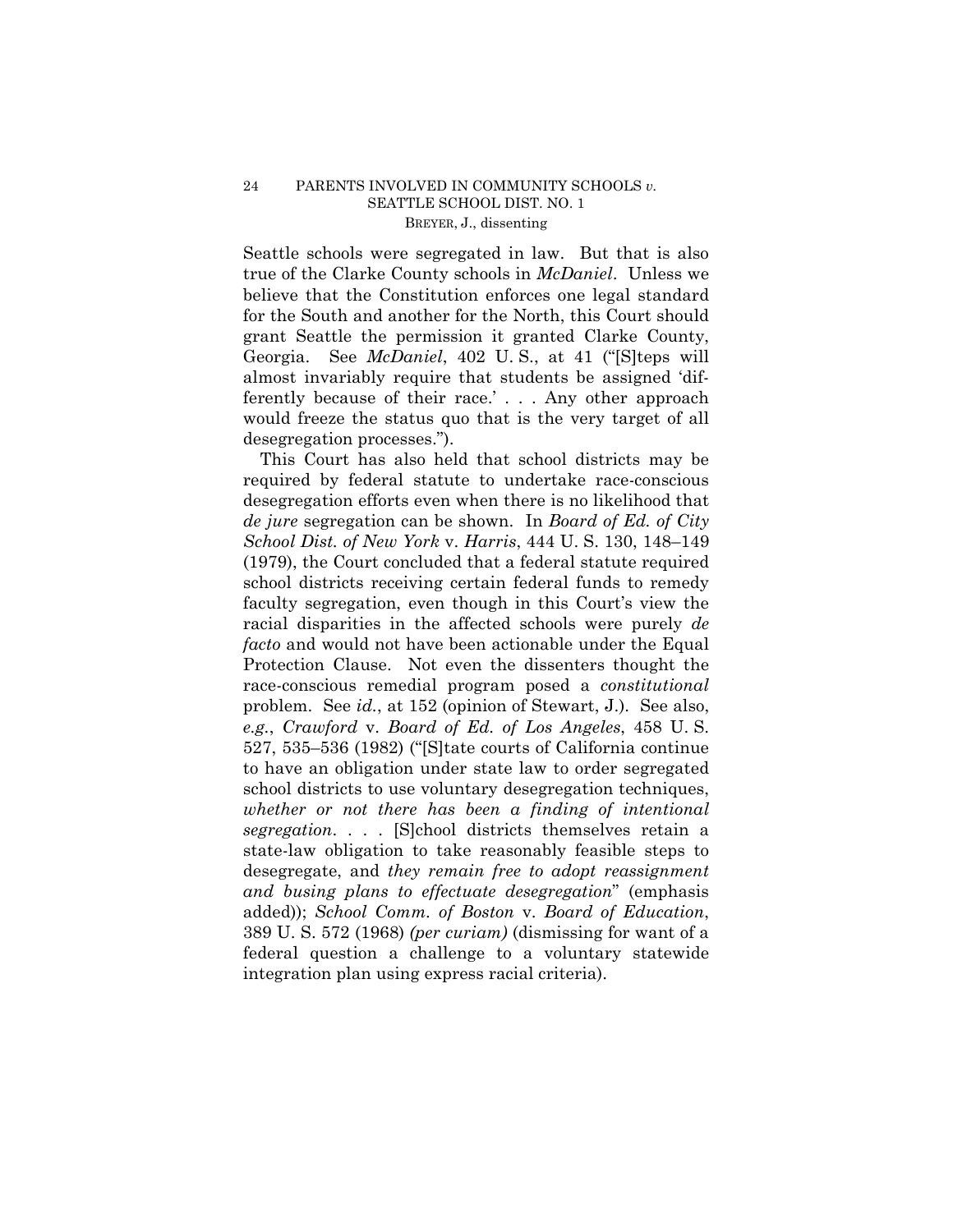Lower state and federal courts had considered the matter settled and uncontroversial even before this Court decided *Swann*. Indeed, in 1968, the Illinois Supreme Court rejected an equal protection challenge to a raceconscious state law seeking to undo *de facto* segregation:

 ìTo support [their] claim, the defendants heavily rely on three Federal cases, each of which held, no State law being involved, that a local school board does not have an affirmative constitutional duty to act to alleviate racial imbalance in the schools that it did not cause. However, the question as to whether the constitution requires a local school board, or a State, to act to undo *de facto* school segregation is simply not here concerned. The issue here is whether the constitution permits, rather than prohibits, voluntary State action aimed toward reducing and eventually eliminating *de facto* school segregation.

 ìState laws or administrative policies, directed toward the reduction and eventual elimination of *de facto* segregation of children in the schools and racial imbalance, have been approved by every high State court which has considered the issue. Similarly, the Federal courts which have considered the issue . . . have recognized that voluntary programs of local school authorities designed to alleviate *de facto* segregation and racial imbalance in the schools are not constitutionally forbidden.î *Tometz* v. *Board of Ed., Waukegan School Dist. No. 6, 39 Ill. 2d 593, 597–598,* 237 N. E. 2d 498, 501 (1968) (citations omitted) (citing decisions from the high courts of Pennsylvania, Massachusetts, New Jersey, California, New York, and Connecticut, and from the Courts of Appeals for the First, Second, Fourth, and Sixth Circuits).

See also, *e.g.*, *Offerman* v. *Nitkowski*, 378 F. 2d 22, 24 (CA2 1967); *Deal* v. *Cincinnati Bd. of Ed.*, 369 F. 2d 55, 61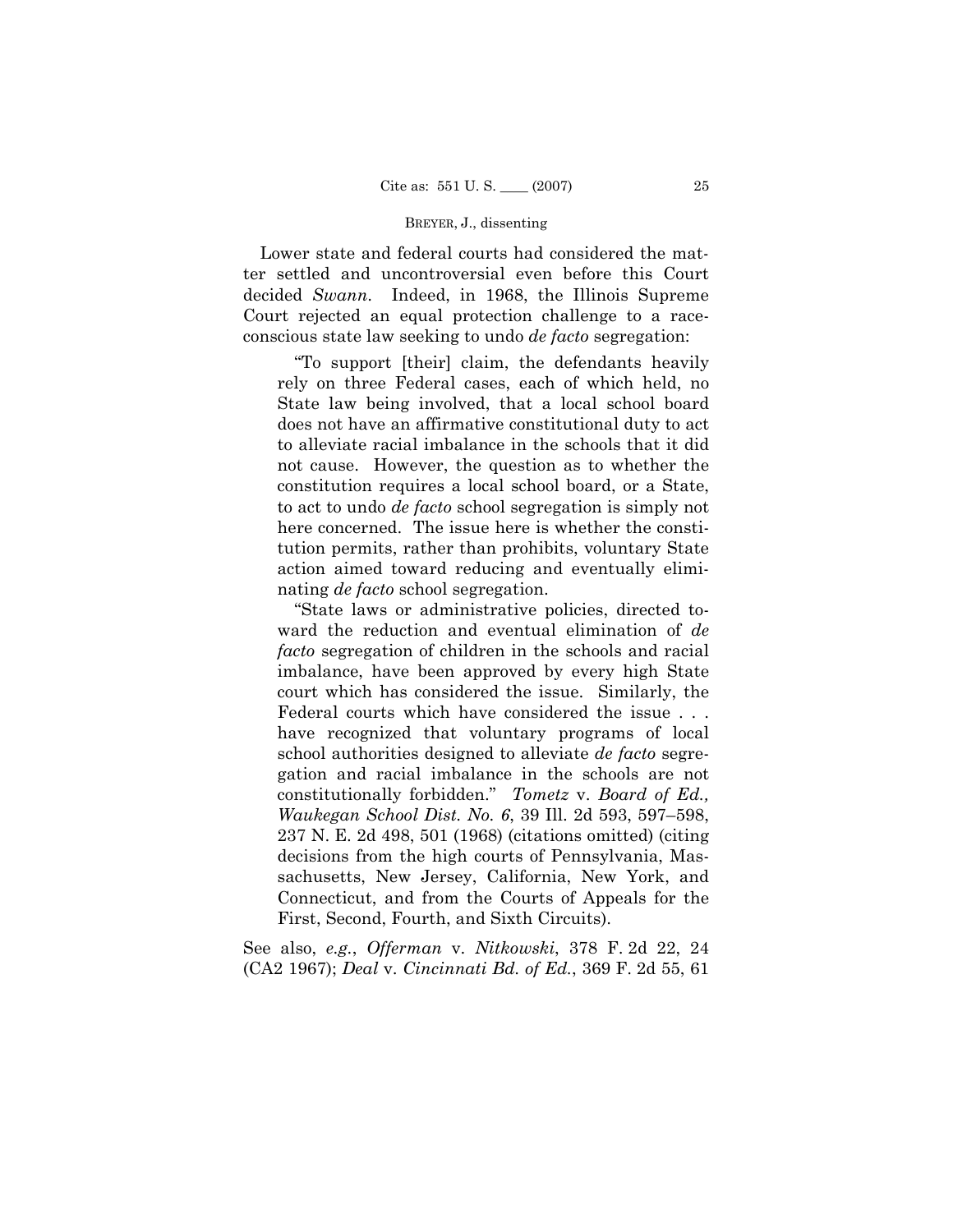(CA6 1966), cert. denied, 389 U. S. 847 (1967); *Springfield School Comm.* v. *Barksdale*, 348 F. 2d 261, 266 (CA1 1965); *Pennsylvania Human Relations Commín* v. *Chester School Dist.*, 427 Pa. 157, 164, 233 A. 2d 290, 294 (1967); *Booker* v. *Board of Ed. of Plainfield, Union Cty.*, 45 N. J. 161, 170, 212 A. 2d 1, 5 (1965); *Jackson* v. *Pasadena City School Dist.*, 59 Cal. 2d 876, 881–882, 382 P. 2d 878, 881– 882 (1963) (in bank).

 I quote the Illinois Supreme Court at length to illustrate the prevailing legal assumption at the time *Swann* was decided. In this respect, *Swann* was not a sharp or unexpected departure from prior rulings; it reflected a consensus that had already emerged among state and lower federal courts.

 If there were doubts before *Swann* was decided, they did not survive this Court's decision. Numerous state and federal courts explicitly relied upon *Swann*ís guidance for decades to follow. For instance, a Texas appeals court in 1986 rejected a Fourteenth Amendment challenge to a voluntary integration plan by explaining:

ì[T]he absence of a court order to desegregate does not mean that a school board cannot exceed minimum requirements in order to promote school integration. School authorities are traditionally given broad discretionary powers to formulate and implement educational policy and may properly decide to ensure to their students the value of an integrated school experience.î *Citizens for Better Ed.* v. *Goose Creek Consol. Independent School Dist.*, 719 S. W. 2d 350, 352- 353 (Ct. App. Tex. 1986) (citing *Swann* and *North Carolina Bd. of Ed.*), appeal dism'd for want of a substantial federal question, 484 U. S. 804 (1987).

Similarly, in *Zaslawsky* v. *Bd. of Ed. of Los Angeles City Unified School Dist.*, 610 F. 2d 661, 662–664 (1979), the Ninth Circuit rejected a federal constitutional challenge to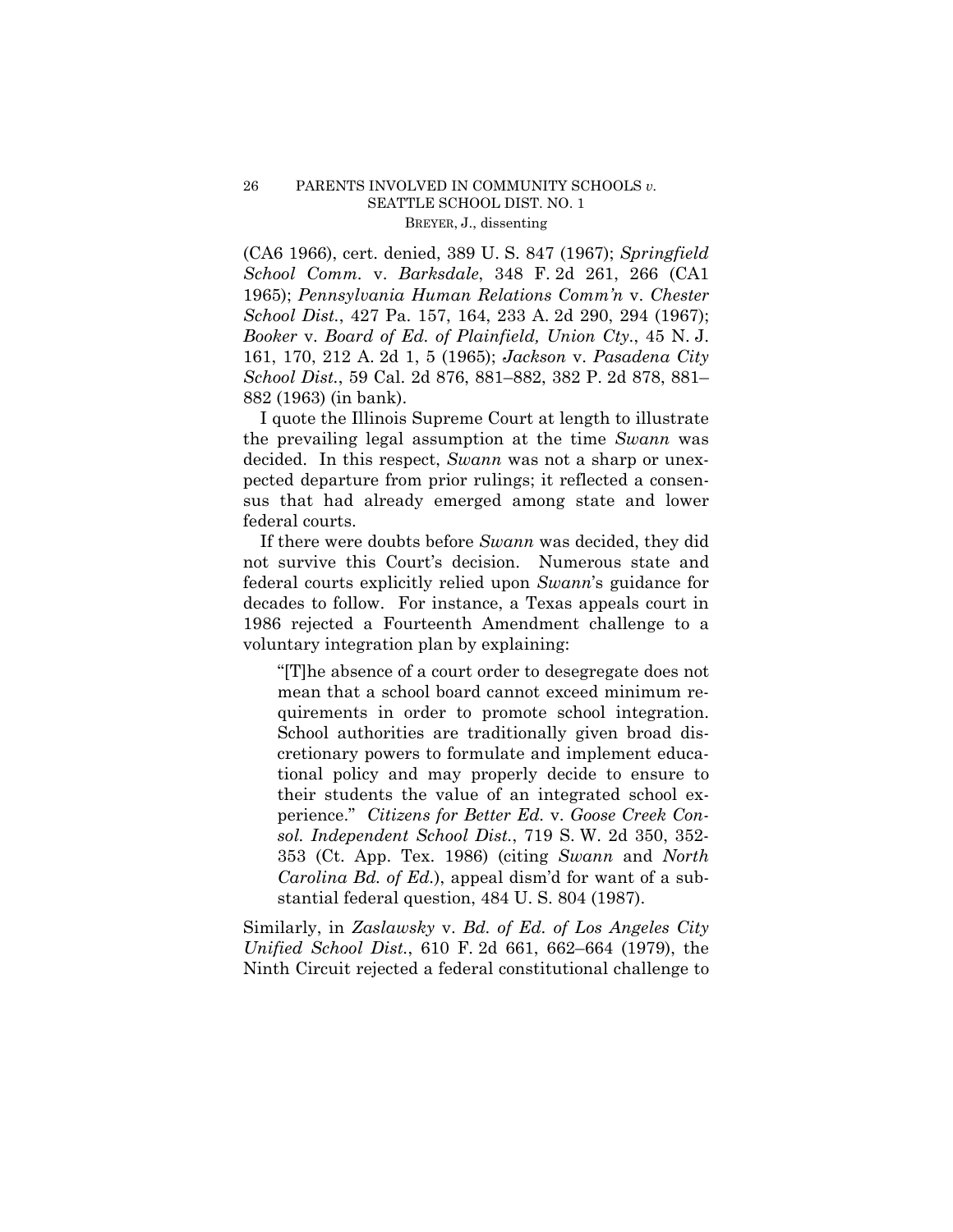a school district's use of mandatory faculty transfers to ensure that each school's faculty makeup would fall within 10% of the districtwide racial composition. Like the Texas court, the Ninth Circuit relied upon *Swann* and *North Carolina Bd. of Ed.* to reject the argument that "a raceconscious plan is permissible only when there has been a judicial finding of *de jure* segregation." 610 F. 2d, at 663-664. See also, *e.g.*, *Darville* v. *Dade County School Bd.*, 497 F. 2d 1002, 1004–1006 (CA5 1974); *State ex rel. Citizens Against Mandatory Bussing* v. *Brooks*, 80 Wash. 2d 121, 128–129, 492 P. 2d 536, 541–542 (1972) (en banc), overruled on other grounds, *Cole* v. *Webster*, 103 Wash. 2d 280, 692 P. 2d 799 (1984) (en banc); *School Comm. of Springfield* v. *Board of Ed.*, 362 Mass. 417, 428–429 287 N. E. 2d  $438$ ,  $447-448$  (1972). These decisions illustrate well how lower courts understood and followed *Swann*ís enunciation of the relevant legal principle.

 Courts are not alone in accepting as constitutionally valid the legal principle that *Swann* enunciated—*i.e.*, that the government may voluntarily adopt race-conscious measures to improve conditions of race even when it is not under a constitutional obligation to do so. That principle has been accepted by every branch of government and is rooted in the history of the Equal Protection Clause itself. Thus, Congress has enacted numerous race-conscious statutes that illustrate that principle or rely upon its validity. See, *e.g.*, 20 U. S. C. ß6311(b)(2)(C)(v) (No Child Left Behind Act); ß1067 *et seq.* (authorizing aid to minority institutions). In fact, without being exhaustive, I have counted 51 federal statutes that use racial classifications. I have counted well over 100 state statutes that similarly employ racial classifications. Presidential administrations for the past half-century have used and supported various race-conscious measures. See, *e.g.*, Exec. Order No. 10925, 26 Fed. Reg. 1977 (1961) (President Kennedy); Exec. Order No. 11246, 30 Fed. Reg. 12319 (1965) (President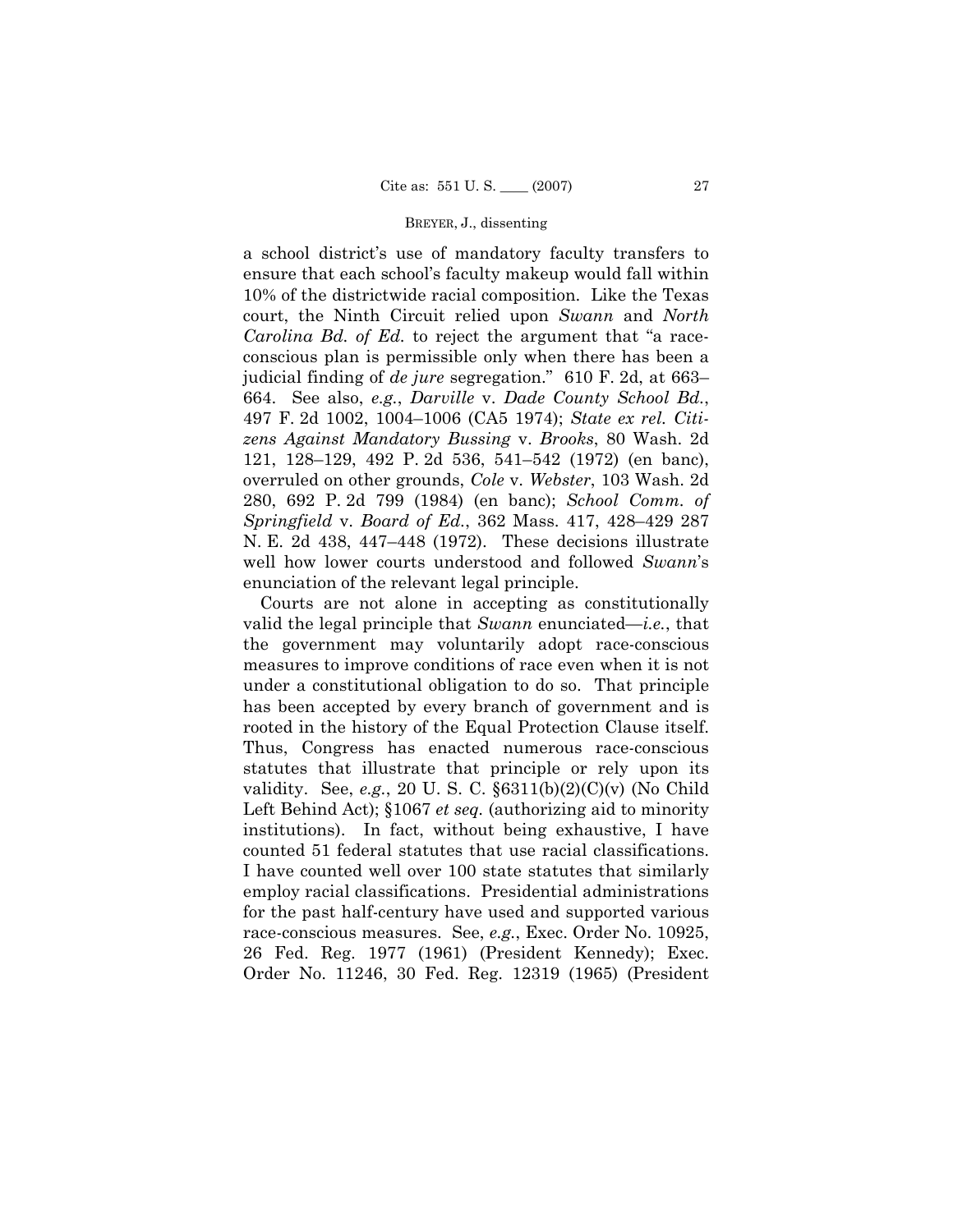Johnson); Sugrue, Breaking Through: The Troubled Origins of Affirmative Action in the Workplace, in Colorlines: Affirmative Action, Immigration, and Civil Rights Options for America 31 (Skretny ed. 2001) (describing President Nixonís lobbying for affirmative action plans, *e.g.*, the Philadelphia Plan); White, Affirmative Action's Alamo: Gerald Ford Returns to Fight Once More for Michigan, Time, Aug. 23, 1999, p. 48 (reporting on President Fordís support for affirmative action); Schuck, Affirmative Action: Past, Present, and Future, 20 Yale L. & Pol'y Rev. 1, 50 (2002) (describing President Carterís support for affirmation action). And during the same time, hundreds of local school districts have adopted student assignment plans that use race-conscious criteria. See Welch 83–91.

 That *Swann*ís legal statement should find such broad acceptance is not surprising. For *Swann* is predicated upon a well-established legal view of the Fourteenth Amendment. That view understands the basic objective of those who wrote the Equal Protection Clause as forbidding practices that lead to racial exclusion. The Amendment sought to bring into American society as full members those whom the Nation had previously held in slavery. See *Slaughter-House Cases*, 16 Wall. 36, 71 (1872) ("[N]o one can fail to be impressed with the one pervading purpose found in [all the Reconstruction amendments] . . . we mean the freedom of the slave race"); *Strauder* v. West *Virginia*, 100 U. S. 303, 306 (1879) ("The Fourteenth Amendment] is one of a series of constitutional provisions having a common purpose; namely, securing to a race recently emancipated . . . all the civil rights that the superior race enjoy").

 There is reason to believe that those who drafted an Amendment with this basic purpose in mind would have understood the legal and practical difference between the use of race-conscious criteria in defiance of that purpose, namely to keep the races apart, and the use of race-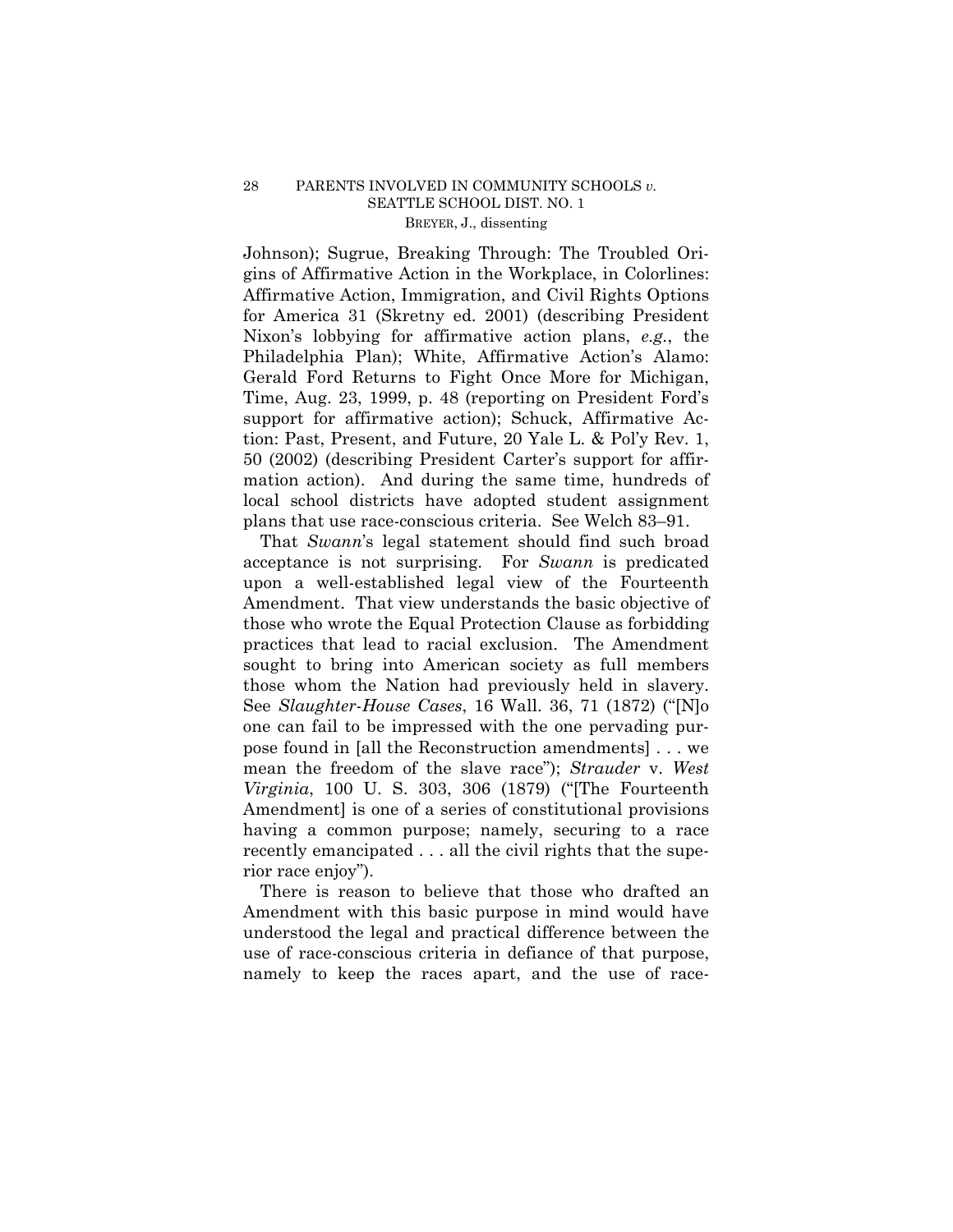conscious criteria to further that purpose, namely to bring the races together. See generally R. Sears, A Utopian Experiment in Kentucky: Integration and Social Equality at Berea,  $1866-1904$  (1996) (describing federal funding, through the Freedmanís Bureau, of race-conscious school integration programs). See also R. Fischer, The Segregation Struggle in Louisiana  $1862-77$ , p. 51 (1974) (describing the use of race-conscious remedies); Harlan, Desegregation in New Orleans Public Schools During Reconstruction, 67 Am. Hist. Rev. 663, 664 (1962) (same); W. Vaughn, Schools for All: The Blacks and Public Education in the South,  $1865-1877$ , pp. 111–116 (1974) (same). Although the Constitution almost always forbids the former, it is significantly more lenient in respect to the latter. See *Gratz* v. *Bollinger*, 539 U. S. 244, 301 (2003) (GINSBURG, J., dissenting); *Adarand Constructors, Inc.* v. *Peña*, 515 U. S. 200, 243 (1995) (STEVENS, J., dissenting).

 Sometimes Members of this Court have disagreed about the degree of leniency that the Clause affords to programs designed to include. See *Wygant* v. *Jackson Board of Education*, 476 U. S. 267, 274 (1986); *Fullilove* v. *Klutznick*, 448 U. S. 448, 507 (1980). But I can find no case in which this Court has followed JUSTICE THOMAS ìcolorblindî approach. And I have found no case that otherwise repudiated this constitutional asymmetry between that which seeks to *exclude* and that which seeks to *include* members of minority races.

 What does the plurality say in response? First, it seeks to distinguish *Swann* and other similar cases on the ground that those cases involved remedial plans in response to *judicial findings* of *de jure* segregation. As *McDaniel* and *Harris* show, that is historically untrue. See *supra*, at 22–24. Many school districts in the South adopted segregation remedies (to which *Swann* clearly applies) without any such federal order, see *supra*, at 19 20. See also Kennedy Report. Seattleís circumstances are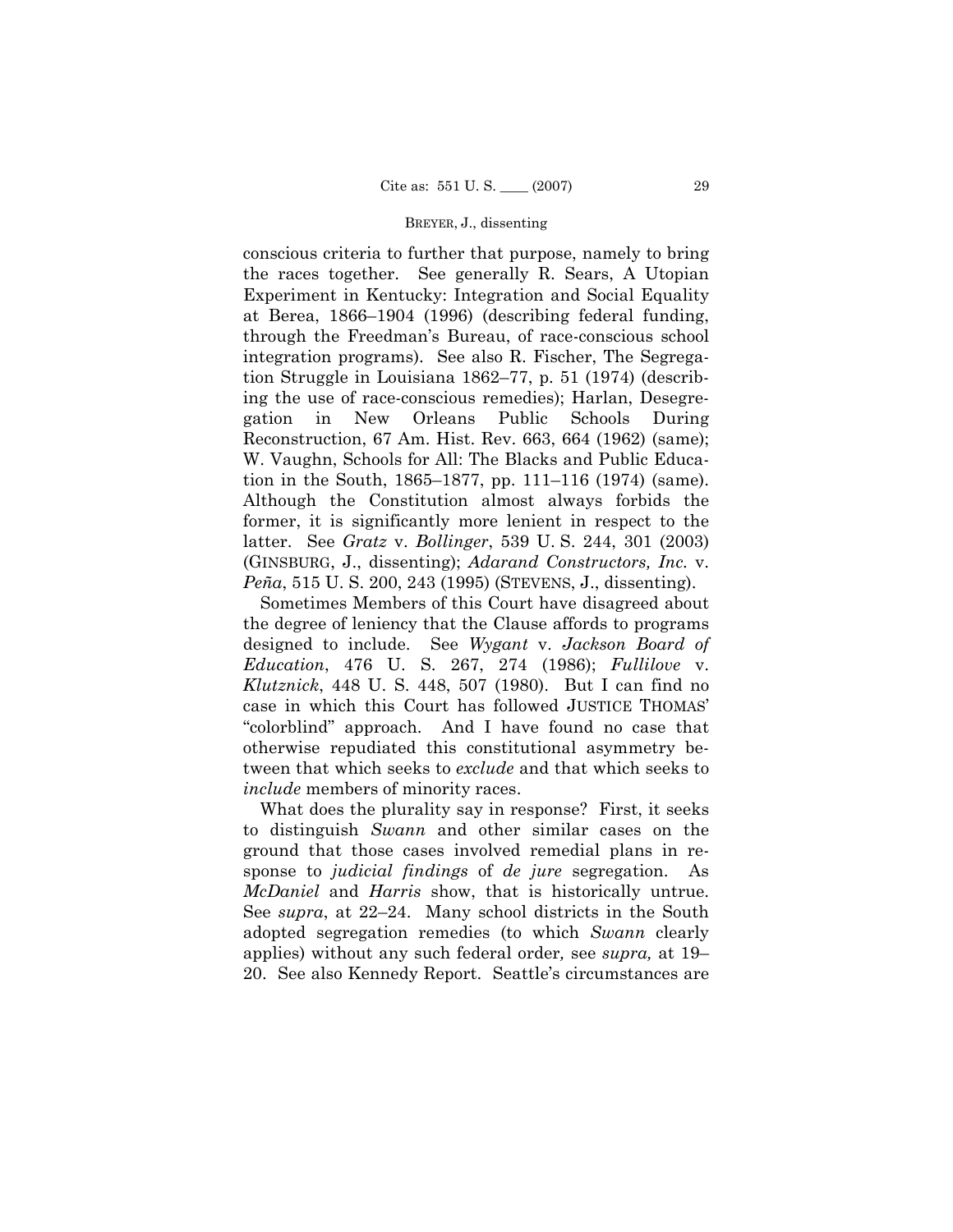not meaningfully different from those in, say, *McDaniel*, where this Court approved race-conscious remedies. Louisville's plan was created and initially adopted when a compulsory district court order was in place. And, in any event, the histories of Seattle and Louisville make clear that this distinction—between court-ordered and voluntary desegregation—seeks a line that sensibly cannot be drawn.

 Second, the plurality downplays the importance of *Swann* and related cases by frequently describing their relevant statements as "dicta." These criticisms, however, miss the main point. *Swann* did not hide its understanding of the law in a corner of an obscure opinion or in a footnote, unread but by experts. It set forth its view prominently in an important opinion joined by all nine Justices, knowing that it would be read and followed throughout the Nation. The basic problem with the plurality's technical "dicta"-based response lies in its overly theoretical approach to case law, an approach that emphasizes rigid distinctions between holdings and dicta in a way that serves to mask the radical nature of today's decision. Law is not an exercise in mathematical logic. And statements of a legal rule set forth in a judicial opinion do not always divide neatly into "holdings" and "dicta." (Consider the legal "status" of Justice Powell's separate opinion in *Regents of Univ. of Cal.* v. *Bakke*, 438 U. S. 265 (1978).) The constitutional principle enunciated in *Swann,* reiterated in subsequent cases, and relied upon over many years, provides, and has widely been thought to provide, authoritative legal guidance. And if the plurality now chooses to reject that principle, it cannot adequately justify its retreat simply by affixing the label "dicta" to reasoning with which it disagrees. Rather, it must explain to the courts and to the Nation *why* it would abandon guidance set forth many years before, guidance that countless others have built upon over time, and which the law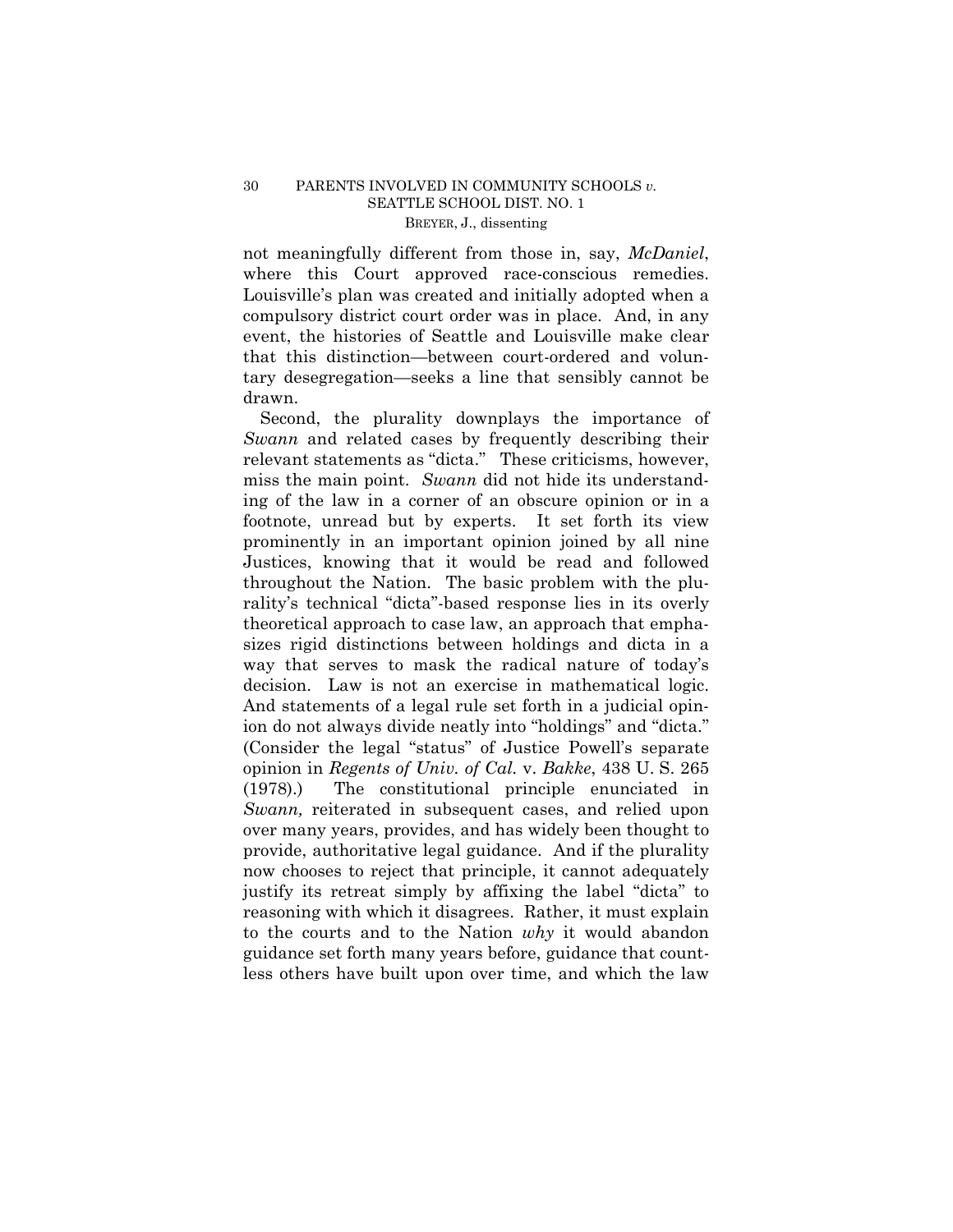has continuously embodied.

Third, a more important response is the plurality's claim that later cases—in particular *Johnson*, *Adarand*, and *Grutter*—supplanted *Swann*. See *ante*, at 11–12, 31– 32, n. 16, 34–35 (citing *Adarand*, *supra*, at 227; *Johnson* v. *California*, 543 U. S. 499, 505 (2005); *Grutter* v. *Bollinger*, 539 U. S. 306, 326 (2003)). The plurality says that cases such as *Swann* and the others I have described all "were decided before this Court definitively determined that 'all racial classifications . . . must be analyzed by a reviewing court under strict scrutiny.<sup>78</sup> *Ante*, at 31, n. 16 (quoting *Adarand*, 515 U. S., at 227). This Court in *Adarand* added that "such classifications are constitutional only if they are narrowly tailored measures that further compelling governmental interests." *Ibid*. And the Court repeated this same statement in *Grutter*. See 539 U. S., at 326.

 Several of these cases were significantly more restrictive than *Swann* in respect to the degree of leniency the Fourteenth Amendment grants to programs designed to *include* people of all races. See, *e.g.*, *Adarand*, *supra; Gratz*, *supra; Grutter*, *supra*. But that legal circumstance cannot make a critical difference here for two separate reasons.

First, no case—not *Adarand*, *Gratz*, *Grutter*, or any other—has ever held that the test of "strict scrutiny" means that all racial classifications—no matter whether they seek to include or exclude—must in practice be treated the same. The Court did not say in *Adarand* or in *Johnson* or in *Grutter* that it was overturning *Swann* or its central constitutional principle.

 Indeed, in its more recent opinions, the Court recognized that the "fundamental purpose" of strict scrutiny review is to "take relevant differences" between "fundamentally different situations . . . into account.î *Adarand*, *supra*, at 228 (internal quotation marks omitted). The Court made clear that " $[s]$ trict scrutiny does not trea $[t]$  dissimilar racebased decisions as though they were equally objection-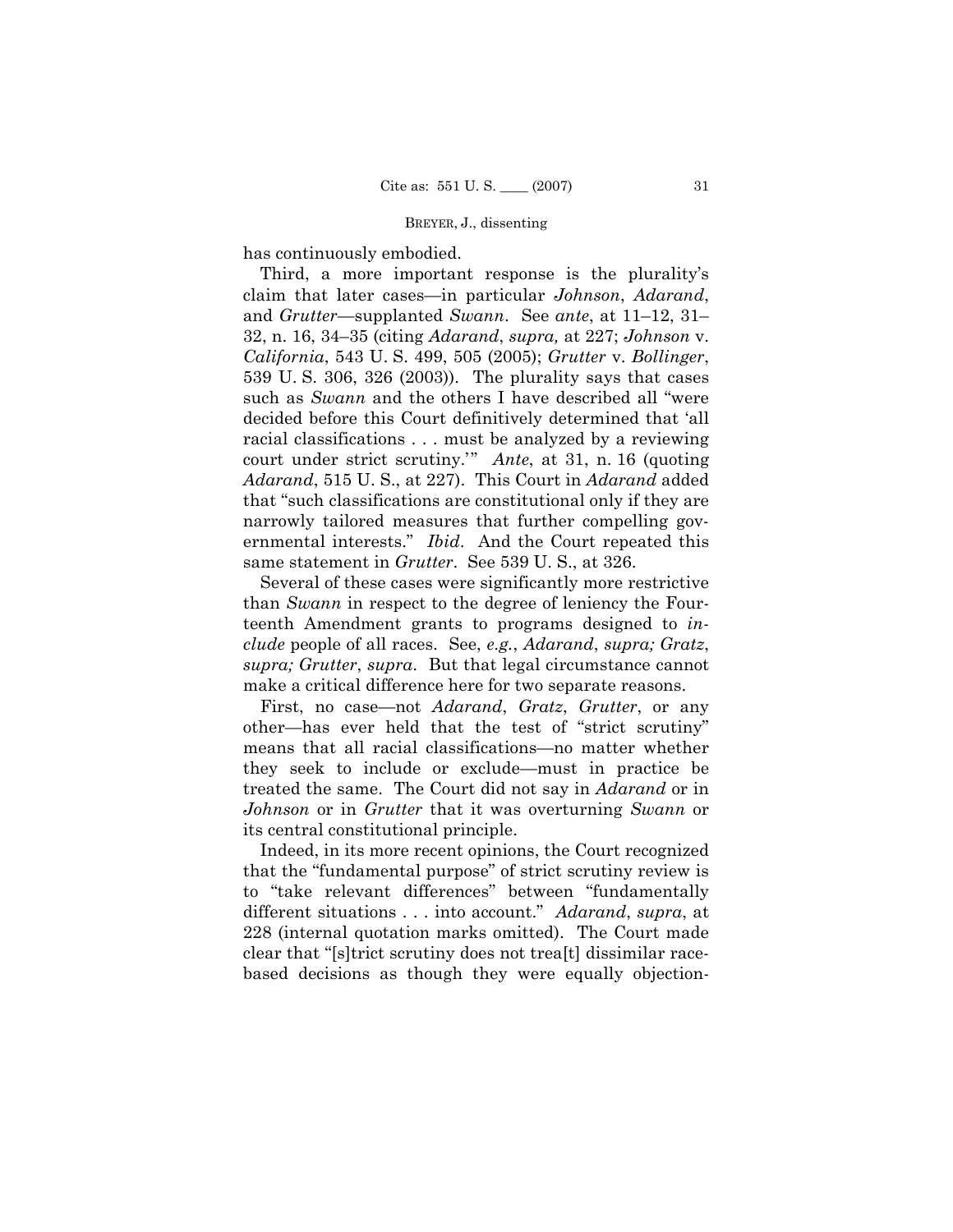able." *Ibid.* It added that the fact that a law "treats [a person] unequally because of his or her race . . . says nothing about the ultimate validity of any particular law." *Id.*, at 229–230 (internal quotation marks omitted). And the Court, using the very phrase that Justice Marshall had used to describe strict scrutiny's application to any *exclusionary* use of racial criteria, sought to *dispel the notion* that strict scrutiny" is as likely to condemn *inclu*sive uses of "race-conscious" criteria as it is to invalidate *exclusionary* uses. That is, it is *not* in all circumstances "strict in theory, but fatal in fact."  $Id.$ , at 237 (quoting *Fullilove* v. *Klutznick*, 448 U. S., at 519 (Marshall, J., concurring in judgment)).

The Court in *Grutter* elaborated:

 ìStrict scrutiny is not ëstrict in theory, but fatal in fact.'... Although all governmental uses of race are subject to strict scrutiny, not all are invalidated by it. . . .

 ìContext matters when reviewing race-based governmental action under the Equal Protection Clause. See *Gomillion* v. *Lightfoot*, 364 U.S. 339, 343–344 (1960) (admonishing that, ëin dealing with claims under broad provisions of the Constitution, which derive content by an interpretive process of inclusion and exclusion, it is imperative that generalizations, based on and qualified by the concrete situations that gave rise to them, must not be applied out of context in disregard of variant controlling facts').  $\ldots$  Not every decision influenced by race is equally objectionable, and strict scrutiny is designed to provide a framework for carefully examining the importance and the sincerity of the reasons advanced by the governmental decisionmaker for the use of race in that particular context." 539 U.S., at  $326-327$ .

The Court's holding in *Grutter* demonstrates that the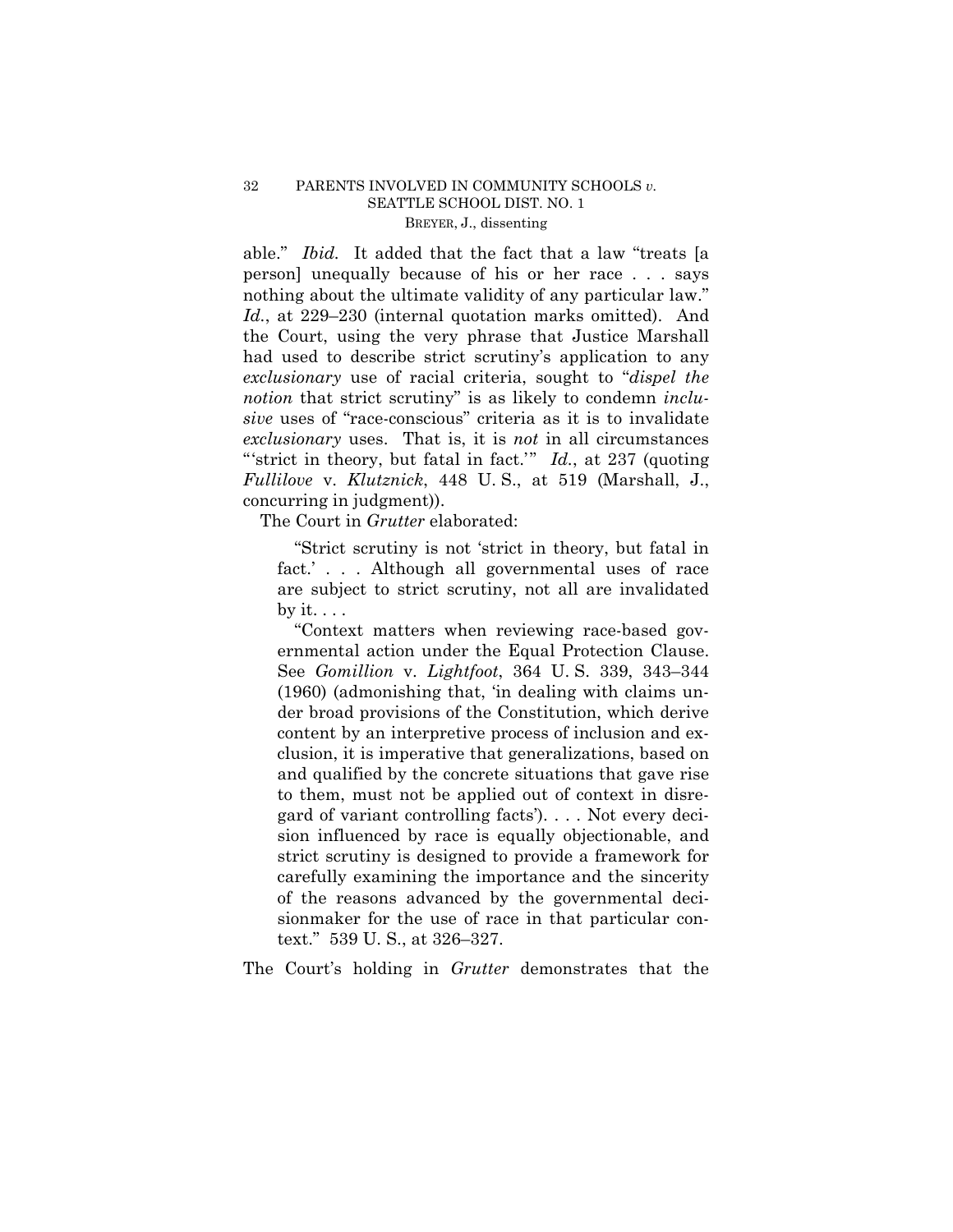Court meant what it said, for the Court upheld an elite law school's race-conscious admissions program.

 The upshot is that the cases to which the plurality refers, though all applying strict scrutiny, do not treat exclusive and inclusive uses the same. Rather, they apply the strict scrutiny test in a manner that is "fatal in fact" only to racial classifications that harmfully *exclude;* they apply the test in a manner that is *not* fatal in fact to racial classifications that seek to *include*.

 The plurality cannot avoid this simple fact. See *ante*, at 34–36. Today's opinion reveals that the plurality would rewrite this Court's prior jurisprudence, at least in practical application, transforming the "strict scrutiny" test into a rule that is fatal in fact across the board. In doing so, the plurality parts company from this Court's prior cases, and it takes from local government the longstanding legal right to use race-conscious criteria for inclusive purposes in limited ways.

Second, as *Grutter* specified, "[c]ontext matters when reviewing race-based governmental action under the Equal Protection Clause.î 539 U. S., at 327 (citing *Gomillion* v. *Lightfoot*, 364 U. S. 339, 343–344 (1960)). And contexts differ dramatically one from the other. Governmental use of race-based criteria can arise in the context of, for example, census forms, research expenditures for diseases, assignments of police officers patrolling predominantly minority-race neighborhoods, efforts to desegregate racially segregated schools, policies that favor minorities when distributing goods or services in short supply, actions that create majority-minority electoral districts, peremptory strikes that remove potential jurors on the basis of race, and others. Given the significant differences among these contexts, it would be surprising if the law required an identically strict legal test for evaluating the constitutionality of race-based criteria as to each of them.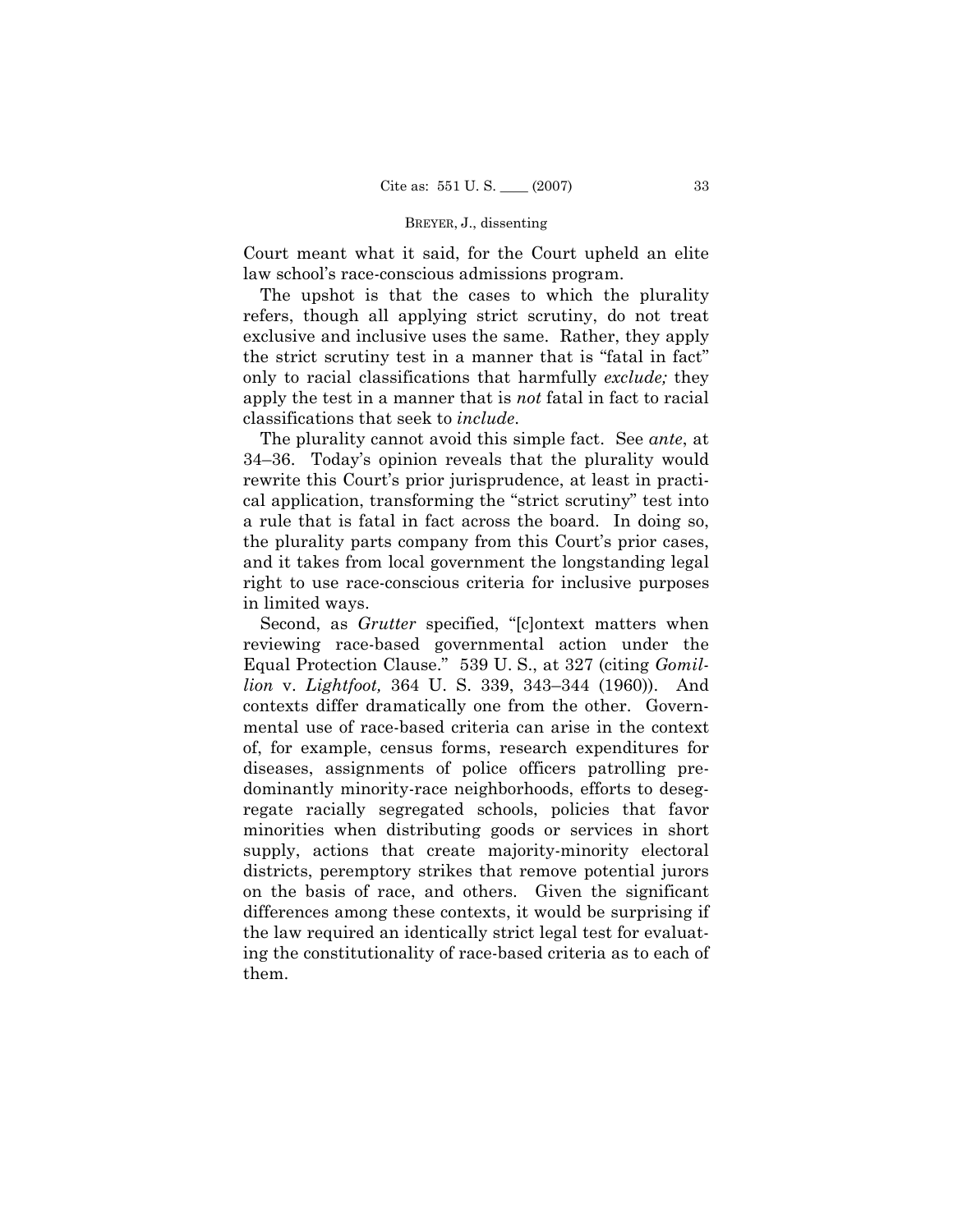Here, the context is one in which school districts seek to advance or to maintain racial integration in primary and secondary schools. It is a context, as *Swann* makes clear, where history has required special administrative remedies. And it is a context in which the school boards' plans simply set race-conscious limits at the outer boundaries of a broad range.

 This context is *not* a context that involves the use of race to decide who will receive goods or services that are normally distributed on the basis of merit and which are in short supply. It is not one in which race-conscious limits stigmatize or exclude; the limits at issue do not pit the races against each other or otherwise significantly exacerbate racial tensions. They do not impose burdens unfairly upon members of one race alone but instead seek benefits for members of all races alike. The context here is one of racial limits that seek, not to keep the races apart, but to bring them together.

 The importance of these differences is clear once one compares the present circumstances with other cases where one or more of these negative features are present. See, *e.g.*, *Strauder* v. *West Virginia*, 100 U. S. 303 (1880); *Yick Wo* v. *Hopkins*, 118 U. S. 356 (1886); *Brown*, 347 U. S. 483; *Loving* v. *Virginia*, 388 U. S. 1 (1967); *Regents of Univ. of Cal.* v. *Bakke*, 438 U. S. 265 (1978); *Batson* v. *Kentucky*, 476 U. S. 79 (1986); *Richmond* v. *J. A. Croson Co.*, 488 U. S. 469 (1989); *Shaw* v. *Reno*, 509 U. S. 630 (1993); *Adarand Constructors, Inc. v. Peña,* 515 U. S. 200 (1995); *Grutter*, *supra; Gratz* v. *Bollinger*, 539 U. S. 244 (2003); *Johnson* v. *California*, 543 U. S. 499 (2005).

 If one examines the context more specifically, one finds that the districts' plans reflect efforts to overcome a history of segregation, embody the results of broad experience and community consultation, seek to expand student choice while reducing the need for mandatory busing, and use race-conscious criteria in highly limited ways that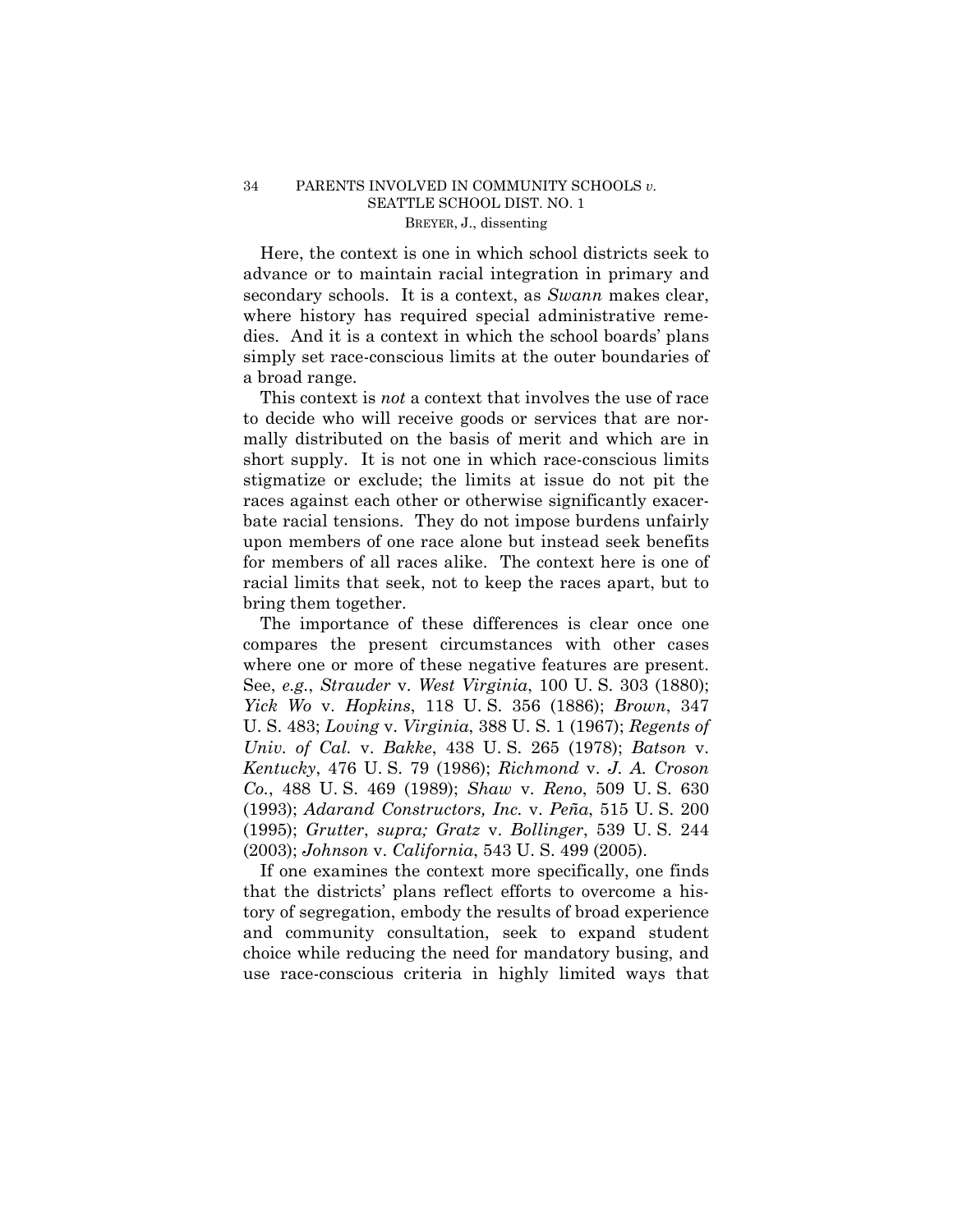diminish the use of race compared to preceding integration efforts. Compare *Wessmann* v. *Gittens*, 160 F. 3d 790, 809–810 (CA1 1998) (Boudin, J., concurring), with *Comfort*, 418 F. 3d, at  $28-29$  (Boudin, C. J., concurring). They do not seek to award a scarce commodity on the basis of merit, for they are not magnet schools; rather, by design and in practice, they offer substantially equivalent academic programs and electives. Although some parents or children prefer some schools over others, school popularity has varied significantly over the years. In 2000, for example, Roosevelt was the most popular first choice high school in Seattle; in 2001, Ballard was the most popular; in 2000, West Seattle was one of the least popular; by 2003, it was one of the more popular. See Research, Evaluation and Assessment, Student Information Services Office, District Summaries 1999–2005, available at http://www.seattleschools.org/area/siso/disprof/2005/DP05 all.pdf. In a word, the school plans under review do not involve the kind of race-based harm that has led this Court, in other contexts, to find the use of race-conscious criteria unconstitutional.

 These and related considerations convinced one Ninth Circuit judge in the Seattle case to apply a standard of constitutionality review that is less than "strict," and to conclude that this Court's precedents do not require the contrary. See 426 F. 3d 1162, 1193–1194 (2005) (Kozinski, J., concurring) ("That a student is denied the school of his choice may be disappointing, but it carries no racial stigma and says nothing at all about that individual's aptitude or abilityî). That judge is not alone. Cf. *Gratz*, *supra*, at 301 (GINSBURG, J., dissenting); *Adarand*, *supra*, at 243 (STEVENS, J., dissenting); Carter, When Victims Happen To Be Black, 97 Yale L. J. 420, 433–434 (1988).

The view that a more lenient standard than "strict" scrutinyî should apply in the present context would not imply abandonment of judicial efforts carefully to deter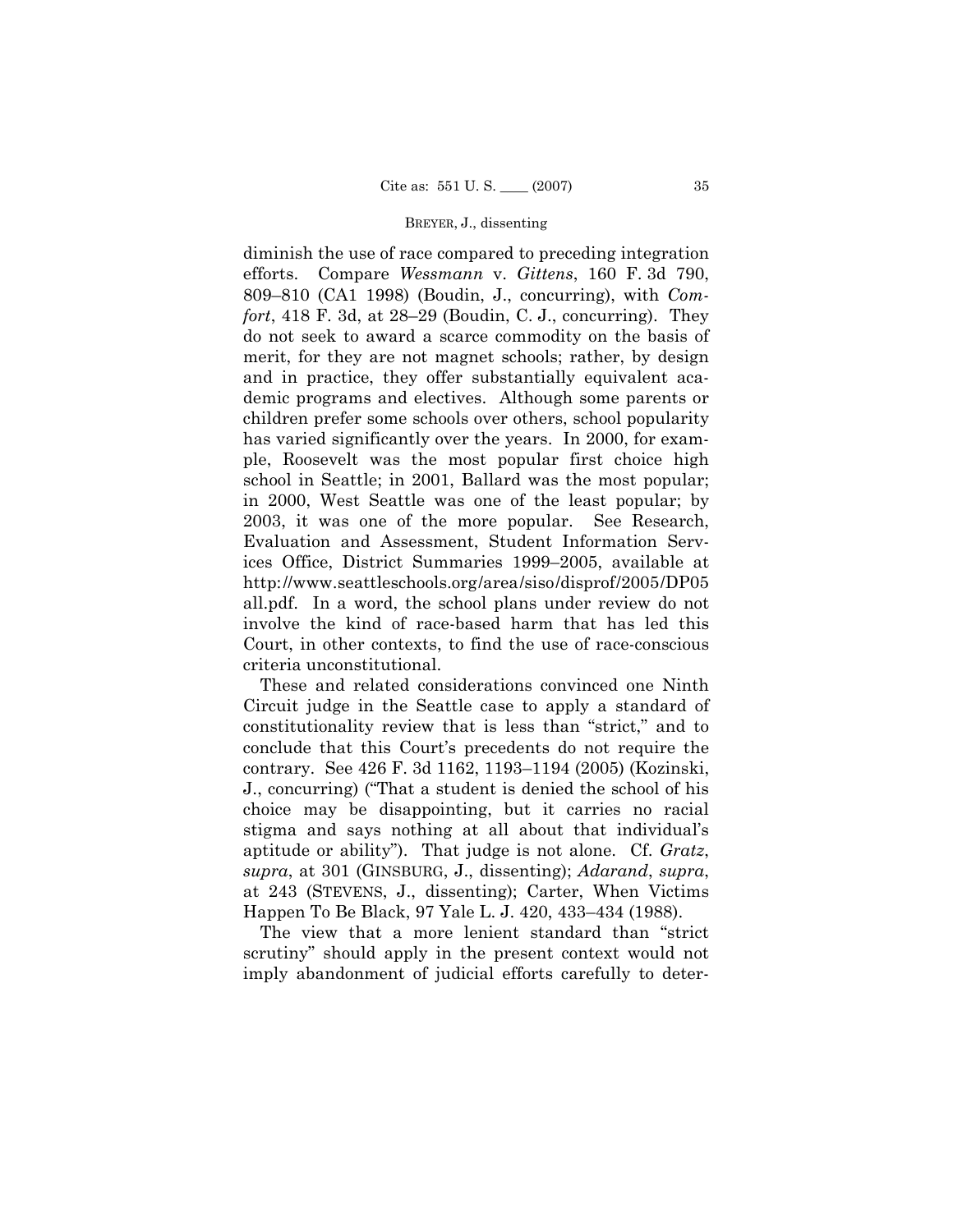mine the need for race-conscious criteria and the criteria's tailoring in light of the need. And the present context requires a court to examine carefully the race-conscious program at issue. In doing so, a reviewing judge must be fully aware of the potential dangers and pitfalls that JUSTICE THOMAS and JUSTICE KENNEDY mention. See *ante*, at 11–12 (THOMAS, J., concurring); *ante*, at 3, 17 (opinion of KENNEDY, J.).

 But unlike the plurality, such a judge would also be aware that a legislature or school administrators, ultimately accountable to the electorate, could *nonetheless*  properly conclude that a racial classification sometimes serves a purpose important enough to overcome the risks they mention, for example, helping to end racial isolation or to achieve a diverse student body in public schools. Cf. *ante*, at 17–18 (opinion of KENNEDY, J.). Where that is so, the judge would carefully examine the programís details to determine whether the use of race-conscious criteria is proportionate to the important ends it serves.

 In my view, this contextual approach to scrutiny is altogether fitting. I believe that the law requires application here of a standard of review that is not "strict" in the traditional sense of that word, although it does require the careful review I have just described. See *Gratz*, *supra*, at 301 (GINSBURG, J., joined by SOUTER, J., dissenting); *Adarand, supra, at 242–249 (STEVENS, J., joined by* GINSBURG, J., dissenting); 426 F. 3d, at 1193–1194 (Kozinski, J., concurring). Apparently JUSTICE KENNEDY also agrees that strict scrutiny would not apply in respect to certain "race-conscious" school board policies. See *ante*, at 9 ("Executive and legislative branches, which for generations now have considered these types of policies and procedures, should be permitted to employ them with candor and with confidence that a constitutional violation does not occur whenever a decisionmaker considers the impact a given approach might have on students of differ-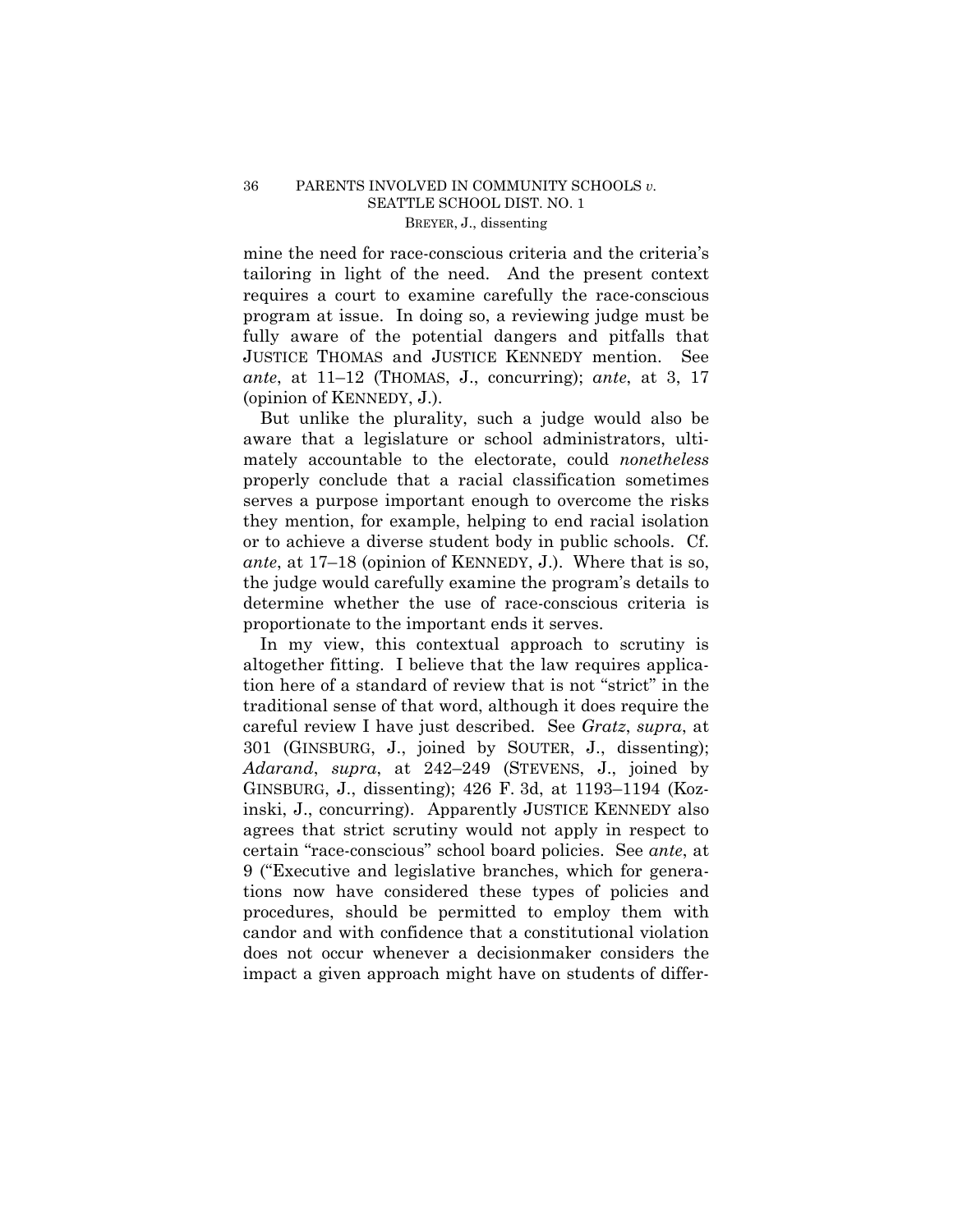ent races").

 Nonetheless, in light of *Grutter* and other precedents, see, *e.g.*, *Bakke*, 438 U. S., at 290 (opinion of Powell, J.), I shall adopt the first alternative. I shall apply the version of strict scrutiny that those cases embody. I shall consequently ask whether the school boards in Seattle and Louisville adopted these plans to serve a "compelling" governmental interest" and, if so, whether the plans are "narrowly tailored" to achieve that interest. If the plans survive this strict review, they would survive less exacting review *a fortiori*. Hence, I conclude that the plans before us pass both parts of the strict scrutiny test. Consequently I must conclude that the plans here are permitted under the Constitution.

### III

### *Applying the Legal Standard*

## A

### *Compelling Interest*

 The principal interest advanced in these cases to justify the use of race-based criteria goes by various names. Sometimes a court refers to it as an interest in achieving racial "diversity." Other times a court, like the plurality here, refers to it as an interest in racial "balancing." I have used more general terms to signify that interest, describing it, for example, as an interest in promoting or preserving greater racial "integration" of public schools. By this term, I mean the school districts' interest in eliminating school-by-school racial isolation and increasing the degree to which racial mixture characterizes each of the district's schools and each individual student's public school experience.

 Regardless of its name, however, the interest at stake possesses three essential elements. First, there is a historical and remedial element: an interest in setting right the consequences of prior conditions of segregation. This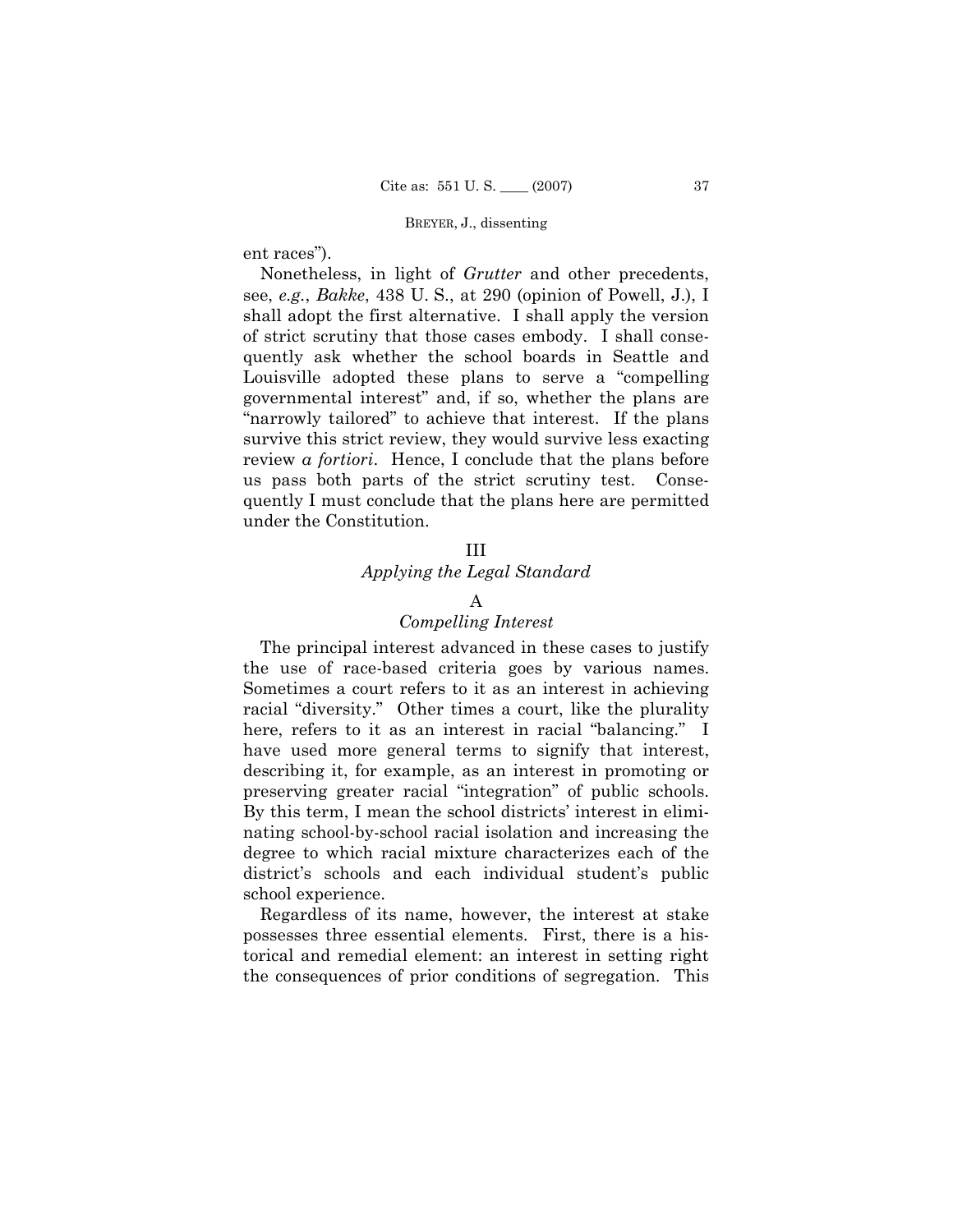refers back to a time when public schools were highly segregated, often as a result of legal or administrative policies that facilitated racial segregation in public schools. It is an interest in continuing to combat the remnants of segregation caused in whole or in part by these school-related policies, which have often affected not only schools, but also housing patterns, employment practices, economic conditions, and social attitudes. It is an interest in maintaining hard-won gains. And it has its roots in preventing what gradually may become the *de facto* resegregation of America's public schools. See Part I, *supra*, at 4; Appendix A, *infra.* See also *ante*, at 17 (opinion of KENNEDY, J.) ("This Nation has a moral and ethical obligation to fulfill its historic commitment to creating an integrated society that ensures equal opportunity for all of its children").

 Second, there is an educational element: an interest in overcoming the adverse educational effects produced by and associated with highly segregated schools. Cf. *Grutter*, 539 U. S.*,* at 345 (GINSBURG, J., concurring). Studies suggest that children taken from those schools and placed in integrated settings often show positive academic gains. See, *e.g.*, Powell, Living and Learning: Linking Housing and Education, in Pursuit of a Dream Deferred: Linking Housing and Education Policy 15, 35 (J. Powell, G. Kearney, & V. Kay eds. 2001) (hereinafter Powell); Hallinan, Diversity Effects on Student Outcomes: Social Science Evidence, 59 Ohio St. L. J. 733, 741–742 (1998) (hereinafter Hallinan).

 Other studies reach different conclusions. See, *e.g.*, D. Armor, Forced Justice (1995). See also *ante*, at 15-17 (THOMAS, J., concurring). But the evidence supporting an educational interest in racially integrated schools is well established and strong enough to permit a democratically elected school board reasonably to determine that this interest is a compelling one.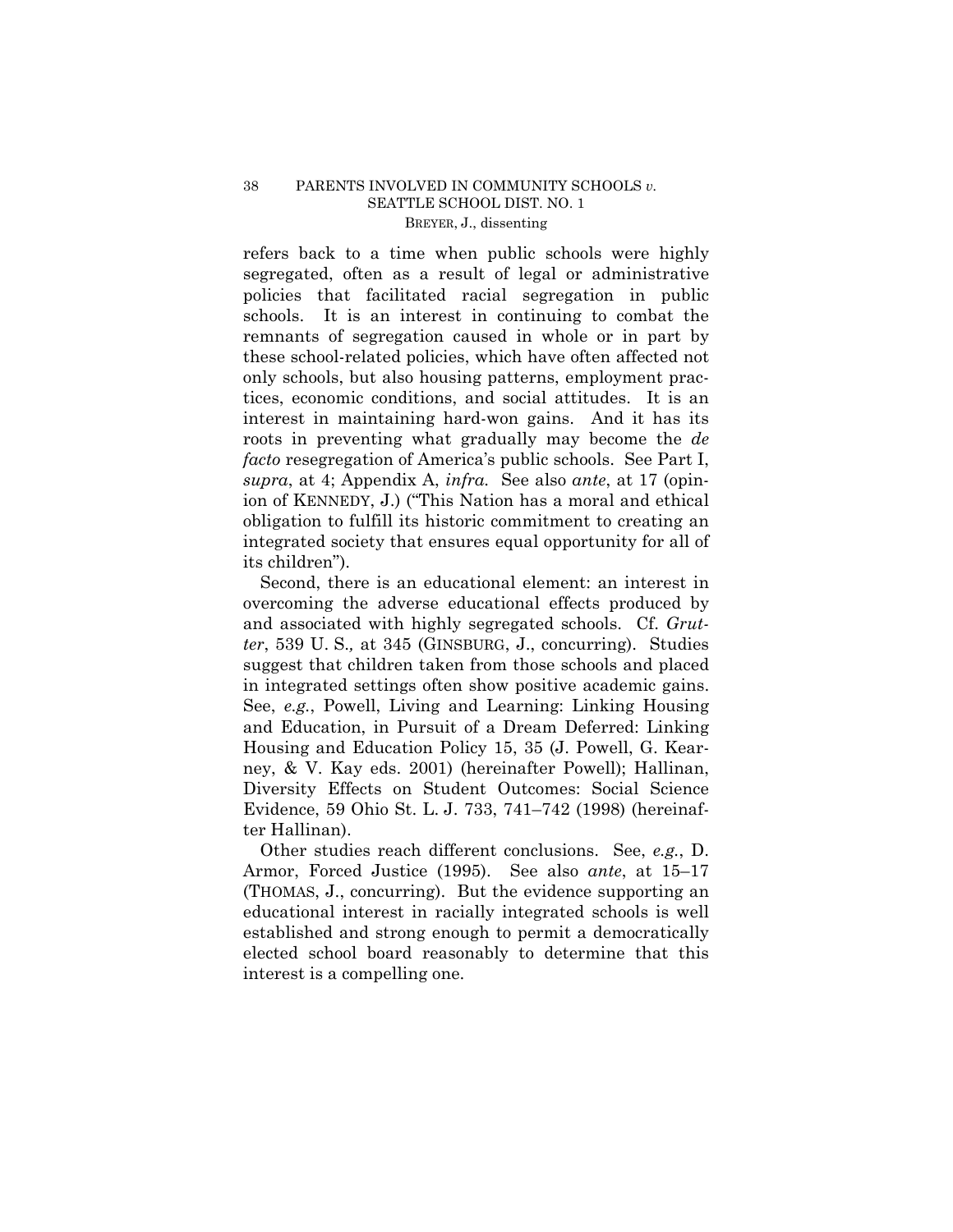Research suggests, for example, that black children from segregated educational environments significantly increase their achievement levels once they are placed in a more integrated setting. Indeed in Louisville itself the achievement gap between black and white elementary school students grew substantially smaller (by seven percentage points) after the integration plan was implemented in 1975. See Powell 35. Conversely, to take another example, evidence from a district in Norfolk, Virginia, shows that resegregated schools led to a decline in the achievement test scores of children of all races. *Ibid*.

 One commentator, reviewing dozens of studies of the educational benefits of desegregated schooling, found that the studies have provided "remarkably consistent" results, showing that: (1) black students' educational achievement is improved in integrated schools as compared to racially isolated schools, (2) black students' educational achievement is improved in integrated classes, and (3) the earlier that black students are removed from racial isolation, the better their educational outcomes. See Hallinan 741–742. Multiple studies also indicate that black alumni of integrated schools are more likely to move into occupations traditionally closed to African-Americans, and to earn more money in those fields. See, *e.g.*, Schofield, Review of Research on School Desegregationís Impact on Elementary and Secondary School Students, in Handbook of Research on Multicultural Education 597, 606–607 (J. Banks & C. Banks eds. 1995). Cf. W. Bowen & D. Bok, The Shape of the River 118 (1998) (hereinafter Bowen & Bok).

 Third, there is a democratic element: an interest in producing an educational environment that reflects the "pluralistic society" in which our children will live. *Swann*, 402 U. S., at 16. It is an interest in helping our children learn to work and play together with children of different racial backgrounds. It is an interest in teaching children to engage in the kind of cooperation among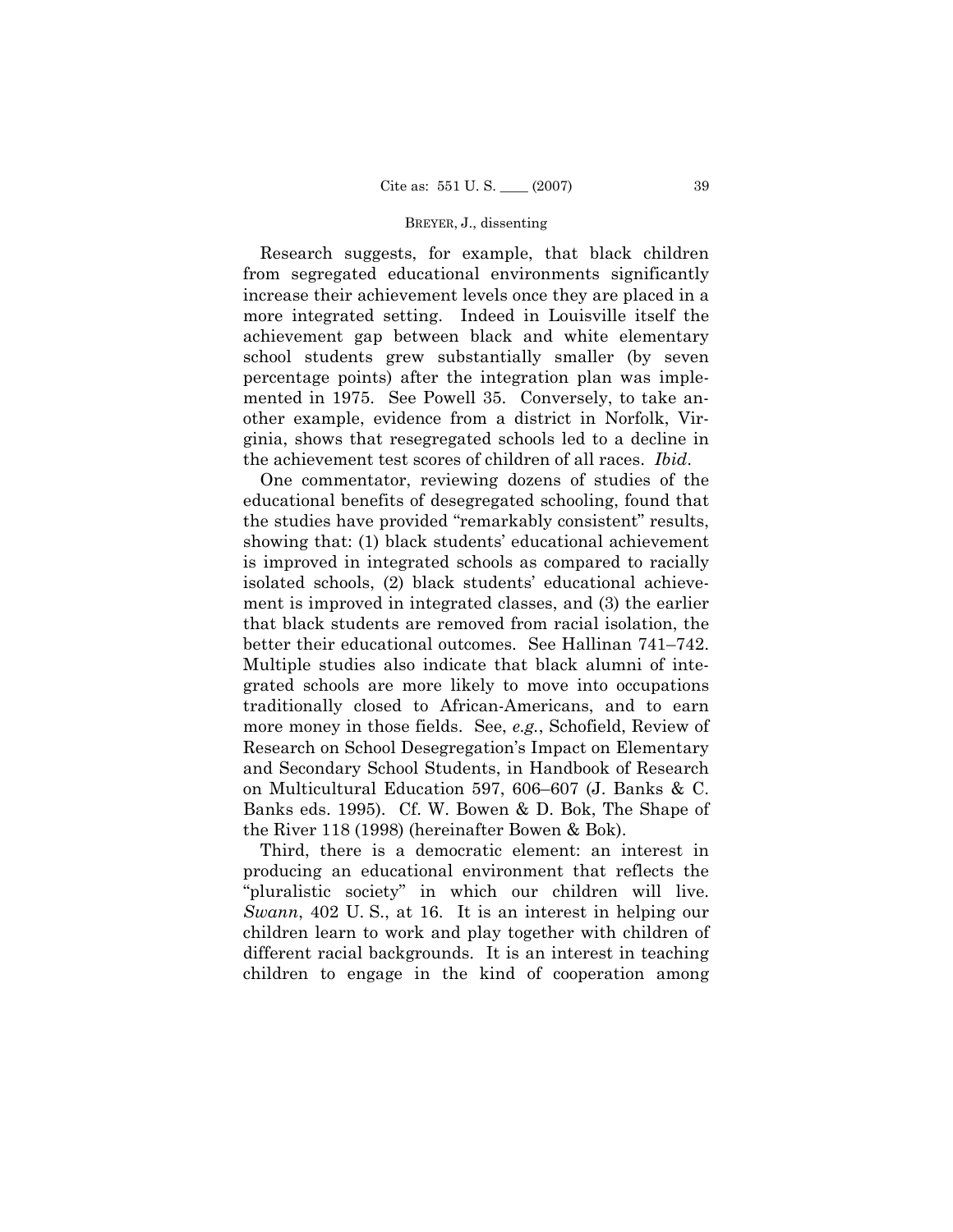Americans of all races that is necessary to make a land of three hundred million people one Nation.

 Again, data support this insight. See, *e.g.*, Hallinan 745; Quillian & Campbell, Beyond Black and White: The Present and Future of Multiracial Friendship Segregation, 68 Am. Sociological Rev. 540, 541 (2003) (hereinafter Quillian & Campbell); Dawkins & Braddock, The Continuing Significance of Desegregation: School Racial Composition and African American Inclusion in American Society, 63 J. Negro Ed. 394, 401–403 (1994) (hereinafter Dawkins  $\&$ Braddock); Wells & Crain, Perpetuation Theory and the Long-Term Effects of School Desegregation, 64 Rev. Educational Research 531, 550 (1994) (hereinafter Wells & Crain).

 There are again studies that offer contrary conclusions. See, *e.g.*, Schofield, School Desegregation and Intergroup Relations, in 17 Review of Research in Education 356 (G. Grant ed. 1991). See also *ante*, at 22–23 (THOMAS, J., concurring). Again, however, the evidence supporting a democratic interest in racially integrated schools is firmly established and sufficiently strong to permit a school board to determine, as this Court has itself often found, that this interest is compelling.

For example, one study documented that "black and white students in desegregated schools are less racially prejudiced than those in segregated schools," and that ìinterracial contact in desegregated schools leads to an increase in interracial sociability and friendship." Hallinan 745. See also Quillian & Campbell 541. Cf. Bowen & Bok 155. Other studies have found that both black and white students who attend integrated schools are more likely to work in desegregated companies after graduation than students who attended racially isolated schools. Dawkins & Braddock 401-403; Wells & Crain 550. Further research has shown that the desegregation of schools can help bring adult communities together by reducing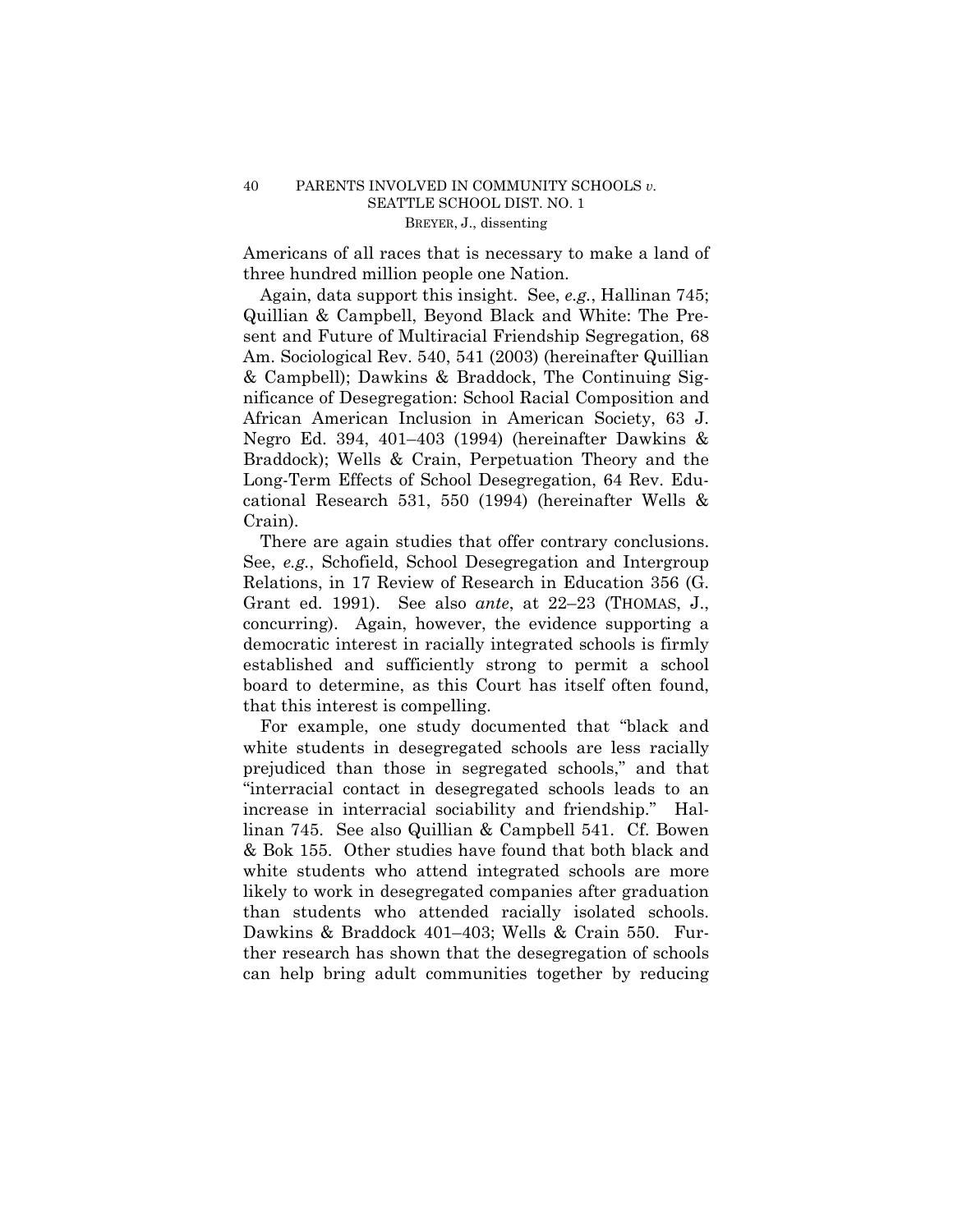segregated housing. Cities that have implemented successful school desegregation plans have witnessed increased interracial contact and neighborhoods that tend to become less racially segregated. Dawkins & Braddock 403. These effects not only reinforce the prior gains of integrated primary and secondary education; they also foresee a time when there is less need to use raceconscious criteria.

 Moreover, this Court from *Swann* to *Grutter* has treated these civic effects as an important virtue of racially diverse education. See, *e.g.*, *Swann*, *supra*, at 16; *Seattle School Dist. No. 1, 458 U.S., at 472–473. In <i>Grutter,* in the context of law school admissions, we found that these types of interests were, constitutionally speaking, "compelling." See 539 U.S., at 330 (recognizing that Michigan Law School's race-conscious admissions policy "promotes cross-racial understanding, helps to break down racial stereotypes, and enables [students] to better understand persons of different races," and pointing out that "the skills needed in todayís increasingly global marketplace can only be developed through exposure to widely diverse people, cultures, ideas, and viewpoints" (internal quotation marks omitted; alteration in original)).

In light of this Court's conclusions in *Grutter*, the "compellingî nature of these interests in the context of primary and secondary public education follows here *a fortiori*. Primary and secondary schools are where the education of this Nationís children begins, where each of us begins to absorb those values we carry with us to the end of our days. As Justice Marshall said, "unless our children begin to learn together, there is little hope that our people will ever learn to live together.î *Milliken* v. *Bradley*, 418 U. S. 717, 783 (1974) (dissenting opinion).

 And it was *Brown,* after all, focusing upon primary and secondary schools, not *Sweatt* v. *Painter*, 339 U. S. 629 (1950), focusing on law schools, or *McLaurin* v. *Oklahoma*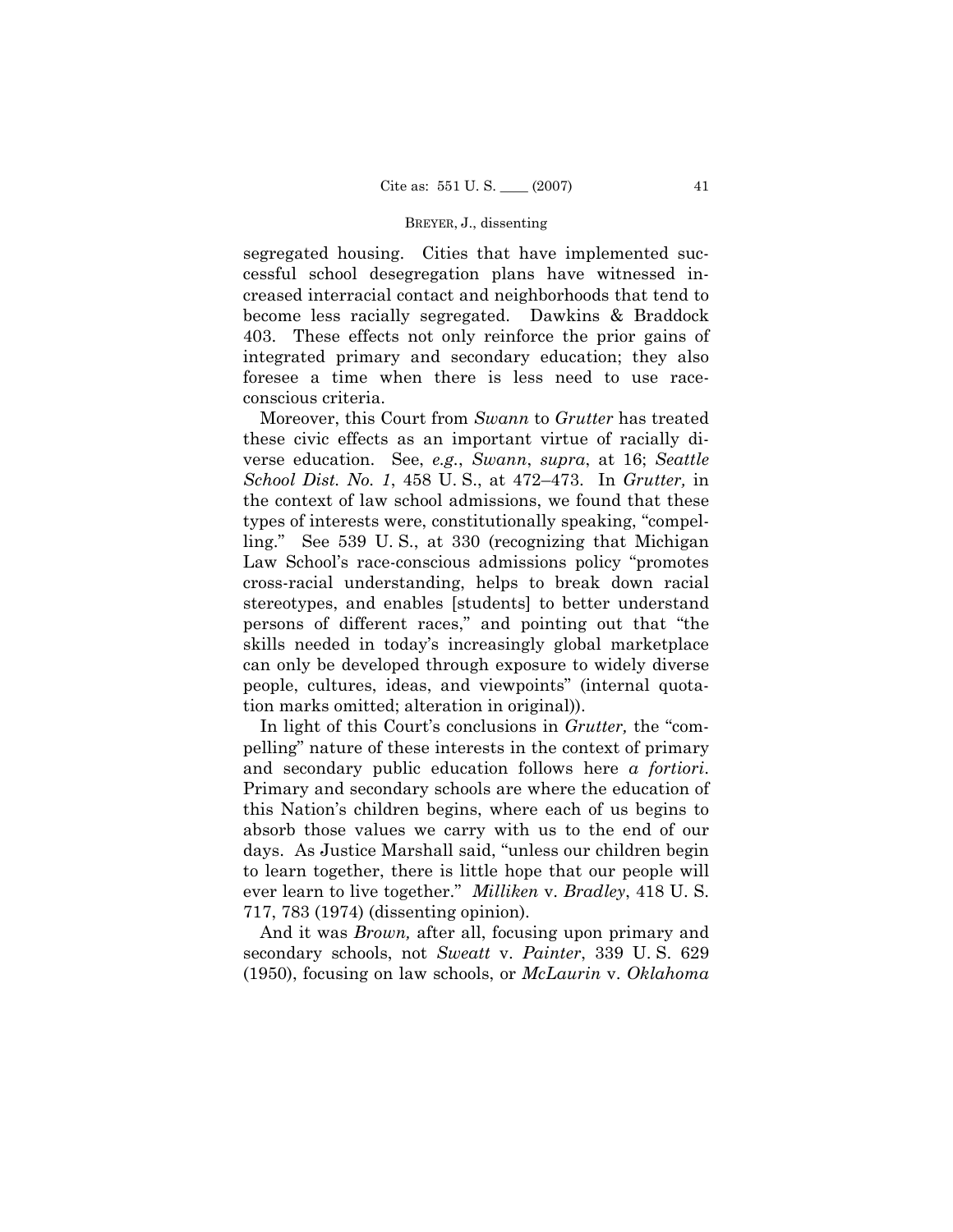*State Regents for Higher Ed.*, 339 U. S. 637 (1950), focusing on graduate schools, that affected so deeply not only Americans but the world. R. Kluger, Simple Justice: The History of *Brown* v. *Board of Education* and Black Americaís Struggle for Equality, p. x (1975) (arguing that perhaps no other Supreme Court case has "affected more directly the minds, hearts, and daily lives of so many Americansî); Patterson, *Brown* v. *Board of Education* xxvii (2001) (identifying *Brown* as "the most eagerly awaited and dramatic judicial decision of modern times"). See also *Parents Involved VII,* 426 F. 3d, at 1194 (Kozinski, J., concurring); Strauss, Discriminatory Intent and the Taming of *Brown*, 56 U. Chi. L. Rev. 935, 937 (1989) (calling *Brown* "the Supreme Court's greatest antidiscrimination decisionî); Brief for United States as *Amicus Curiae* in *Brown,* 347 U. S. 483; Dudziak, *Brown* as a Cold War Case, 91 J. Am. Hist. 32 (2004); A Great Decision, Hindustan Times (New Dehli, May 20, 1954), p. 5; USA Takes Positive Step, West African Pilot (Lagos, May 22, 1954), p. 2 (stating that *Brown* is an acknowledgment that the "United States should set an example for all other nations by taking the lead in removing from its national life all signs and traces of racial intolerance, arrogance or discriminationî). Hence, I am not surprised that JUSTICE KENNEDY finds that, "a district may consider it a compelling interest to achieve a diverse student population," including a *racially* diverse population. Ante, at  $17 - 18$ .

 The compelling interest at issue here, then, includes an effort to eradicate the remnants, not of general "societal" discrimination," ante, at 23 (plurality opinion), but of primary and secondary school segregation, see *supra*, at 7, 14; it includes an effort to create school environments that provide better educational opportunities for all children; it includes an effort to help create citizens better prepared to know, to understand, and to work with people of all races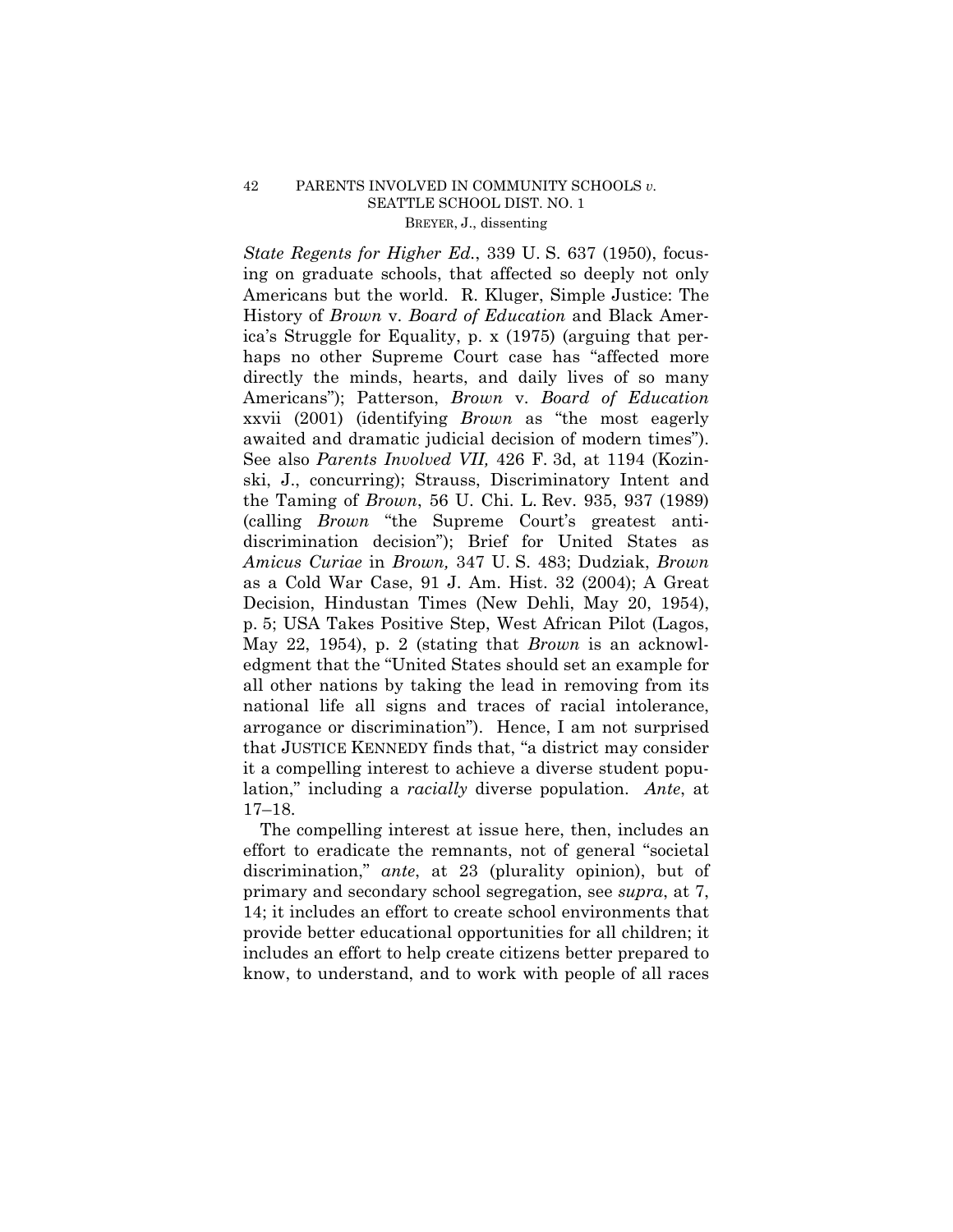and backgrounds, thereby furthering the kind of democratic government our Constitution foresees. If an educational interest that combines these three elements is not "compelling," what is?

 The majority acknowledges that in prior cases this Court has recognized at least two interests as compelling: an interest in "remedying the effects of past intentional discrimination," and an interest in "diversity in higher education.î *Ante*, at 12, 13. But the plurality does not convincingly explain why those interests do not constitute a "compelling interest" here. How do the remedial interests here differ in kind from those at issue in the voluntary desegregation efforts that Attorney General Kennedy many years ago described in his letter to the President? *Supra*, at 19–20. How do the educational and civic interests differ in kind from those that underlie and justify the racial "diversity" that the law school sought in *Grutter*, where this Court found a compelling interest?

 The plurality tries to draw a distinction by reference to the well-established conceptual difference between *de jure*  segregation ("segregation by state action") and *de facto* segregation ("racial imbalance caused by other factors"). *Ante*, at 28. But that distinction concerns what the Constitution *requires* school boards to do, not what it *permits*  them to do. Compare, *e.g.*, *Green*, 391 U. S., at 437–438 ("School boards ... operating state-compelled dual systems" have an "affirmative duty to take whatever steps might be necessary to convert to a unitary system in which racial discrimination would be eliminated root and branchî), with, *e.g.*, *Milliken*, 418 U. S., at 745 (the Constitution does not impose a duty to desegregate upon districts that have not been "shown to have committed any constitutional violationî).

 The opinions cited by the plurality to justify its reliance upon the *de jure/de facto* distinction only address what remedial measures a school district may be constitution-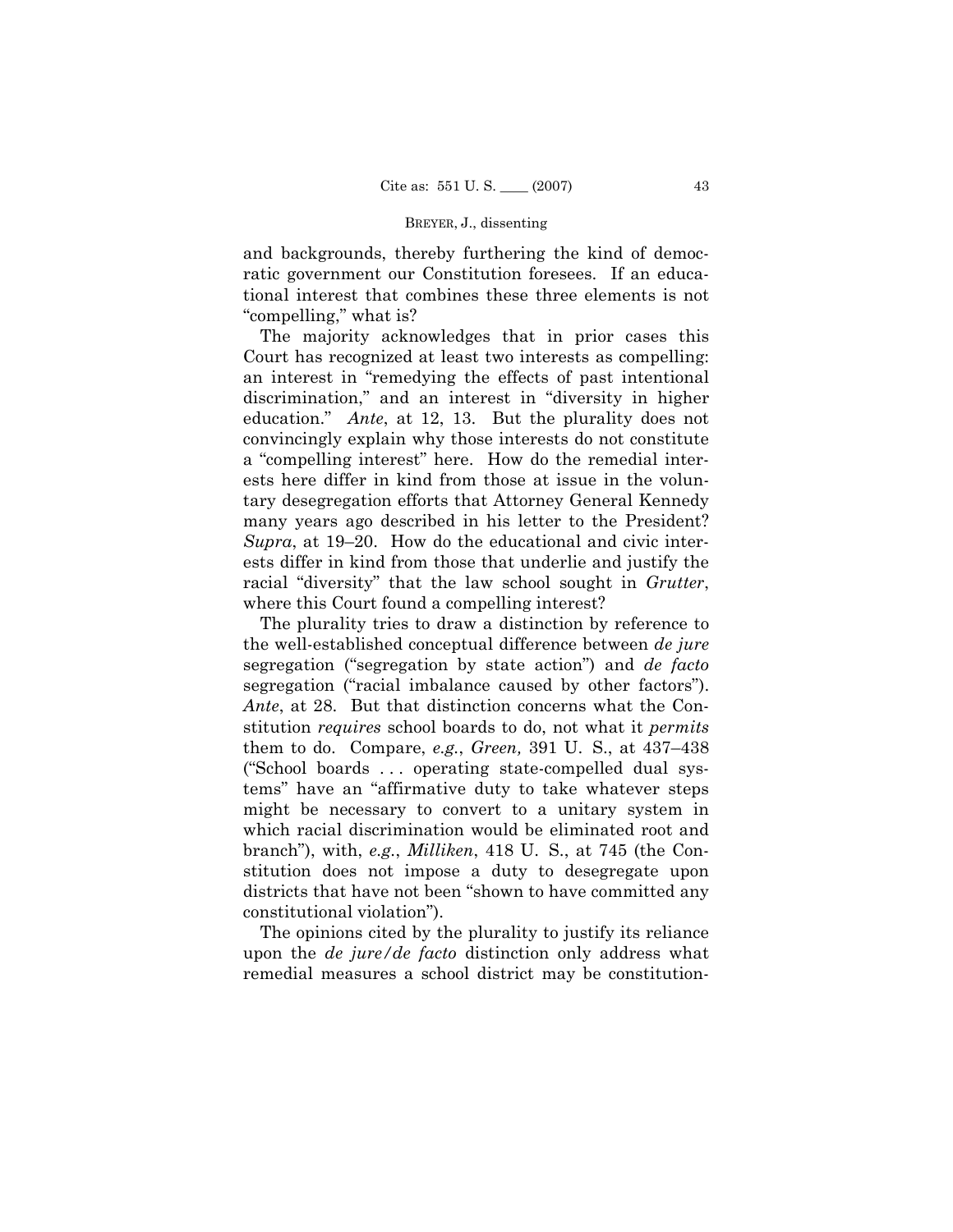ally *required* to undertake. See, *e.g.*, *Freeman* v. *Pitts*, 503 U. S. 467, 495 (1992). As to what is *permitted*, nothing in our equal protection law suggests that a State may right only those wrongs that it committed. No case of this Court has ever relied upon the *de jure/de facto* distinction in order to limit what a school district is voluntarily allowed to do. That is what is at issue here. And *Swann*, *McDaniel, Crawford*, *North Carolina Bd. of Ed.*, *Harris*, and *Bustop* made one thing clear: significant as the difference between *de jure* and *de facto* segregation may be to the question of what a school district *must* do, that distinction is not germane to the question of what a school district *may* do.

 Nor does any precedent indicate, as the plurality suggests with respect to Louisville, *ante*, at 29, that remedial interests vanish the day after a federal court declares that a district is "unitary." Of course, Louisville adopted those portions of the plan at issue here *before* a court declared Louisville "unitary." Moreover, in *Freeman*, this Court pointed out that in "one sense of the term, vestiges of past segregation by state decree do remain in our society and in our schools. Past wrongs to the black race, wrongs committed by the State and in its name, are a stubborn fact of history. And stubborn facts of history linger and persist." 503 U. S., at 495. See also *ante*, at 15 (opinion of KENNEDY, J.). I do not understand why this Court's cases, which rest the significance of a "unitary" finding in part upon the wisdom and desirability of returning schools to local control, should deprive those local officials of legal *permission* to use means they once found necessary to combat persisting injustices.

 For his part, JUSTICE THOMAS faults my citation of various studies supporting the view that school districts can find compelling educational and civic interests in integrating their public schools. See *ante*, at 15–17, 23 (concurring opinion). He is entitled of course to his own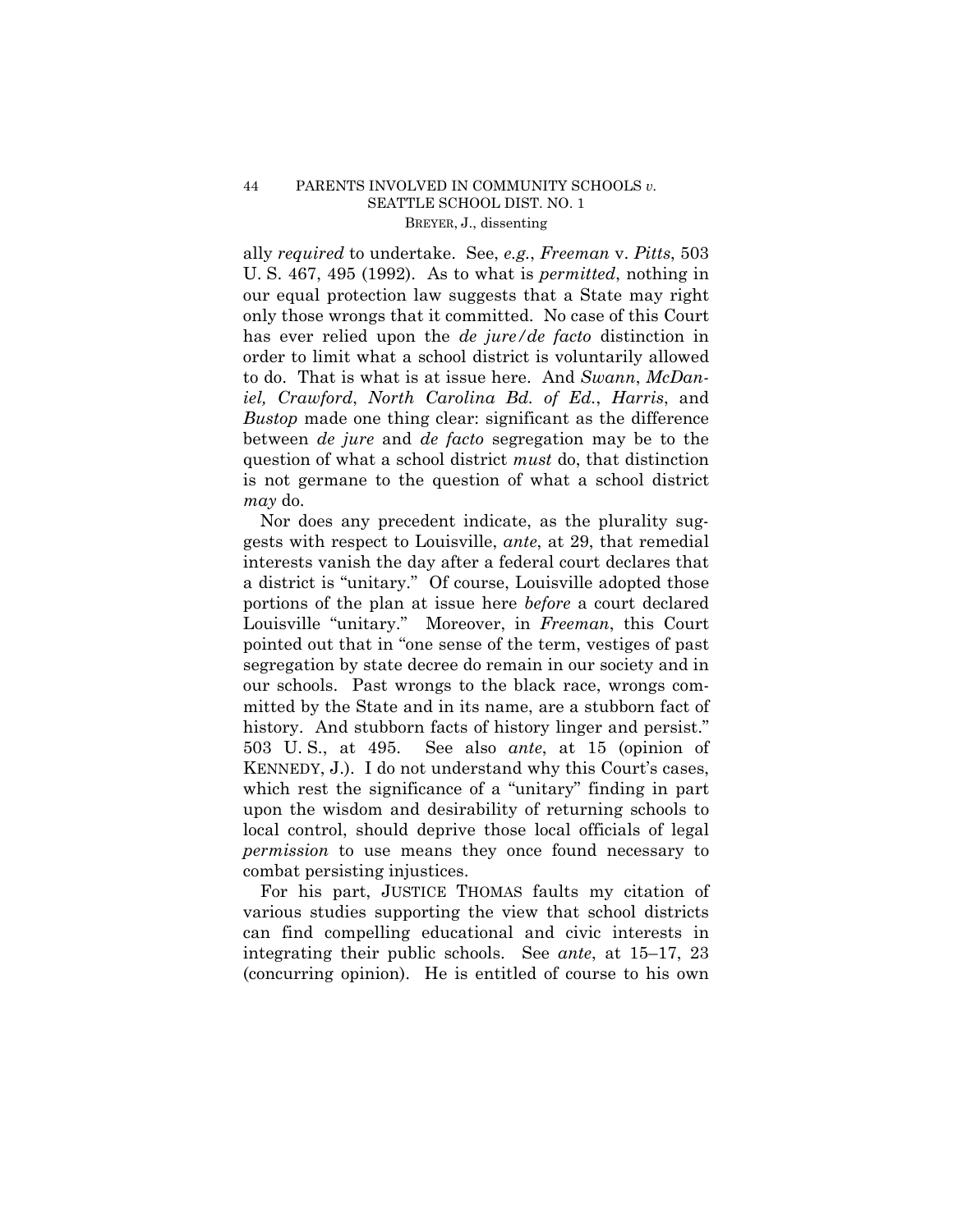opinion as to which studies he finds convincing—although it bears mention that even the author of some of JUSTICE THOMASí preferred studies has found *some* evidence linking integrated learning environments to increased academic achievement. Cf. ante, at 15-17 (opinion of THOMAS, J.) (citing Armor & Rossell, Desegregation and Resegregation in the Public Schools, in Beyond the Color Line 239 (A. Thernstrom & S. Thernstrom eds. 2002); Brief for Armor *et al.* as *Amici Curiae*, with Rosen, Perhaps Not All Affirmative Action is Created Equal, N. Y. Times, June 11, 2006 (quoting David Armor as commenting "[w]e did find the [racial] achievement gap changing *significantly*" and acknowledging that he "did find a modest association for math but not reading in terms of racial composition and achievement, but there's a big state variation<sup>"</sup> (emphasis added)). If we are to insist upon unanimity in the social science literature before finding a compelling interest, we might never find one. I believe only that the Constitution allows democratically elected school boards to make up their own minds as to how best to include people of all races in one America.

## B

### *Narrow Tailoring*

I next ask whether the plans before us are "narrowly tailored" to achieve these "compelling" objectives. I shall not accept the school board's assurances on faith, cf. *Miller* v. *Johnson*, 515 U. S. 900, 920 (1995), and I shall subject the "tailoring" of their plans to "rigorous judicial review." *Grutter*, 539 U. S., at 388 (KENNEDY, J., dissenting). Several factors, taken together, nonetheless lead me to conclude that the boards' use of race-conscious criteria in these plans passes even the strictest "tailoring" test.

 First, the race-conscious criteria at issue only help set the outer bounds of *broad* ranges. Cf. *id.,* at 390 (KENNEDY, J., dissenting) (expressing concern about "nar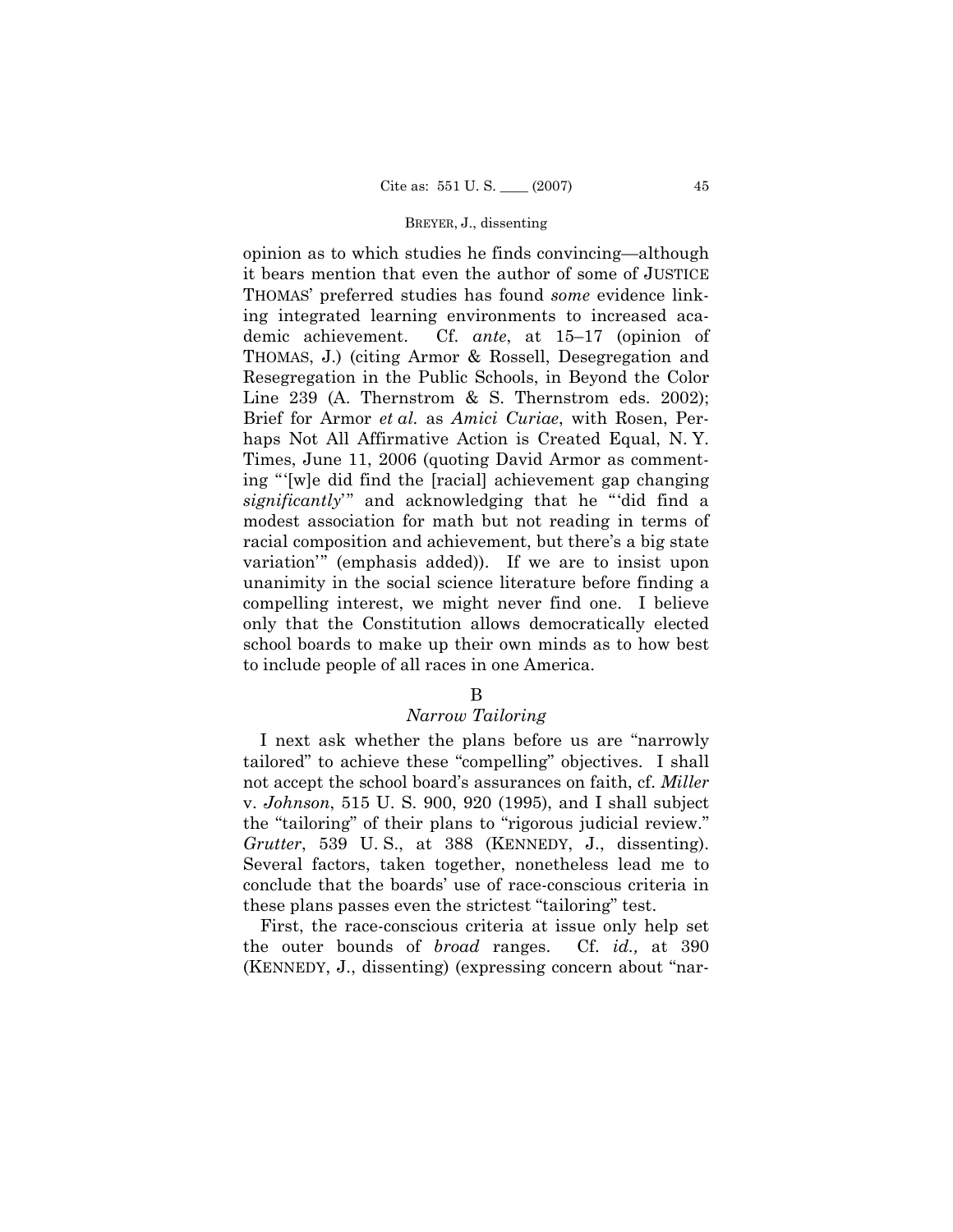row fluctuation band[s]"). They constitute but one part of plans that depend primarily upon other, nonracial elements. To use race in this way is not to set a forbidden "quota." See *id.*, at 335 ("Properly understood, a 'quota' is a program in which a certain fixed number or proportion of opportunities are ëreserved exclusively for certain minority groups<sup>3</sup> (quoting *Croson*, 488 U. S., at 496)).

 In fact, the defining feature of both plans is greater emphasis upon student choice. In Seattle, for example, in more than 80% of all cases, that choice alone determines which high schools Seattle's ninth graders will attend. After ninth grade, students can decide voluntarily to transfer to a preferred district high school (without any consideration of race-conscious criteria). *Choice*, therefore, is the "predominant factor" in these plans. *Race* is not. See *Grutter*, *supra*, at 393 (KENNEDY, J., dissenting) (allowing consideration of race only if it does "not become a predominant factor").

 Indeed, the race-conscious ranges at issue in these cases often have no effect, either because the particular school is not oversubscribed in the year in question, or because the racial makeup of the school falls within the broad range, or because the student is a transfer applicant or has a sibling at the school. In these respects, the broad ranges are less like a quota and more like the kinds of "useful" starting points" that this Court has consistently found permissible, even when they set boundaries upon voluntary transfers, and even when they are based upon a communityís general population. See, *e.g.*, *North Carolina Bd. of Ed. v. Swann,* 402 U. S. 43, 46 (1971) (no "absolute prohibition against [the] use" of mathematical ratios as a "starting point");  $Swann$ , 402 U.S., at 24–25 (approving the use of a ratio reflecting "the racial composition of the whole school system" as a "useful starting point," but not as an "inflexible requirement"). Cf. *United States v. Montgomery County Bd. of Ed.*, 395 U. S. 225, 232 (1969) (ap-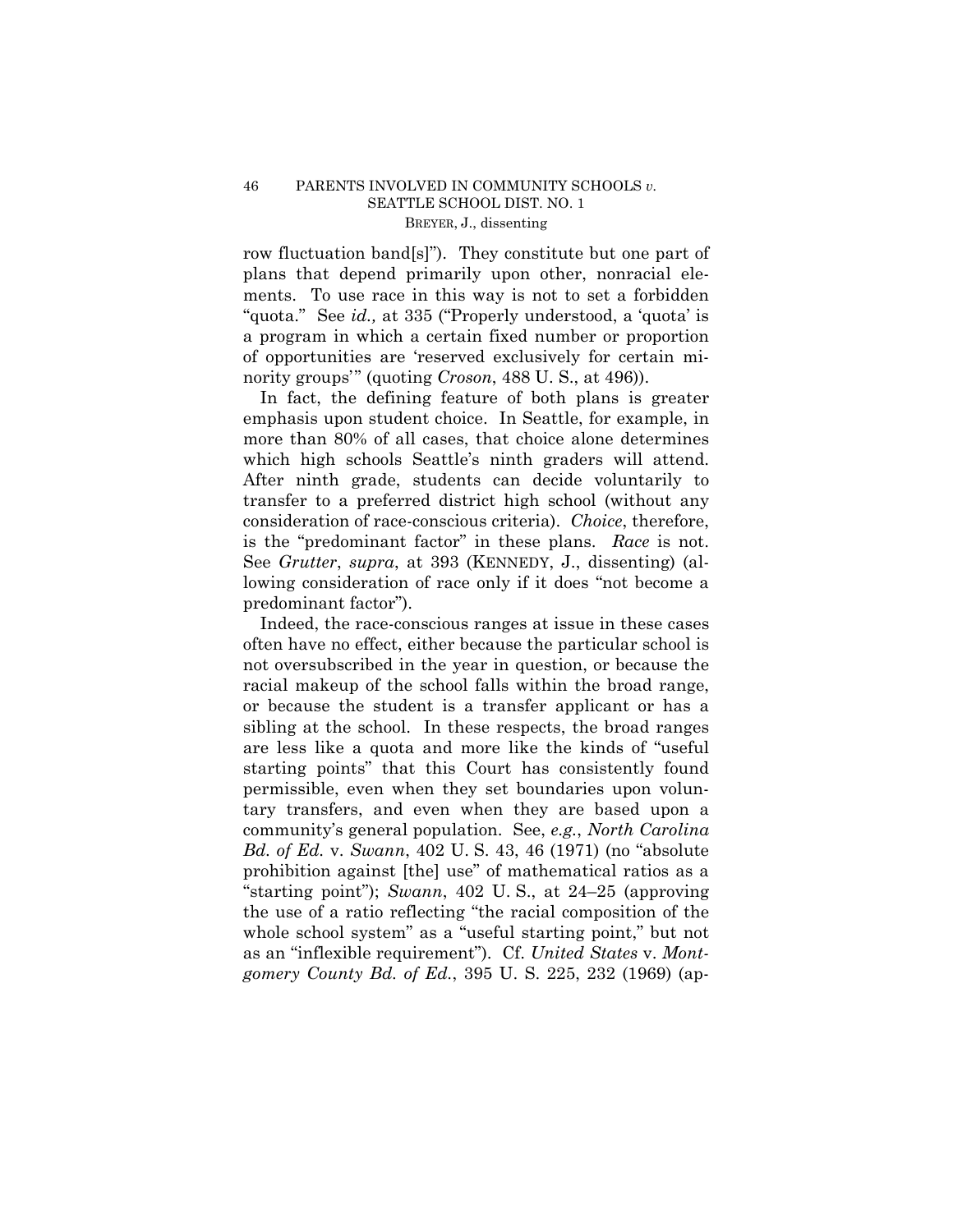proving a lower court desegregation order that "provided" that the [school] board must move toward a goal under which 'in each school the ratio of white to Negro faculty members is substantially the same as it is throughout the system," and "immediately" requiring "[t]he ratio of Negro to white teachers" in each school to be equal to "the ratio of Negro to white teachers in . . . the system as a whole").

 Second, broad-range limits on voluntary school choice plans are less burdensome, and hence more narrowly tailored, see *Grutter, supra*, at 341, than other raceconscious restrictions this Court has previously approved. See, *e.g.*, *Swann*, *supra*, at 26–27; *Montgomery Co. Bd. of Ed.*, *supra*, at 232. Indeed, the plans before us are *more narrowly tailored* than the race-conscious admission plans that this Court approved in *Grutter*. Here, race becomes a factor only in a fraction of students' non-merit-based assignments—not in large numbers of students' meritbased applications. Moreover, the effect of applying raceconscious criteria here affects potentially disadvantaged students *less severely,* not more severely, than the criteria at issue in *Grutter*. Disappointed students are not rejected from a State's flagship graduate program; they simply attend a different one of the district's many public schools, which in aspiration and in fact are substantially equal. Cf. *Wygant*, 476 U. S., at 283. And, in Seattle, the disadvantaged student loses at most one year at the high school of his choice. One will search *Grutter* in vain for similarly persuasive evidence of narrow tailoring as the school districts have presented here.

 Third, the manner in which the school boards developed these plans itself reflects "narrow tailoring." Each plan was devised to overcome a history of segregated public schools. Each plan embodies the results of local experience and community consultation. Each plan is the product of a process that has sought to enhance student choice, while diminishing the need for mandatory busing. And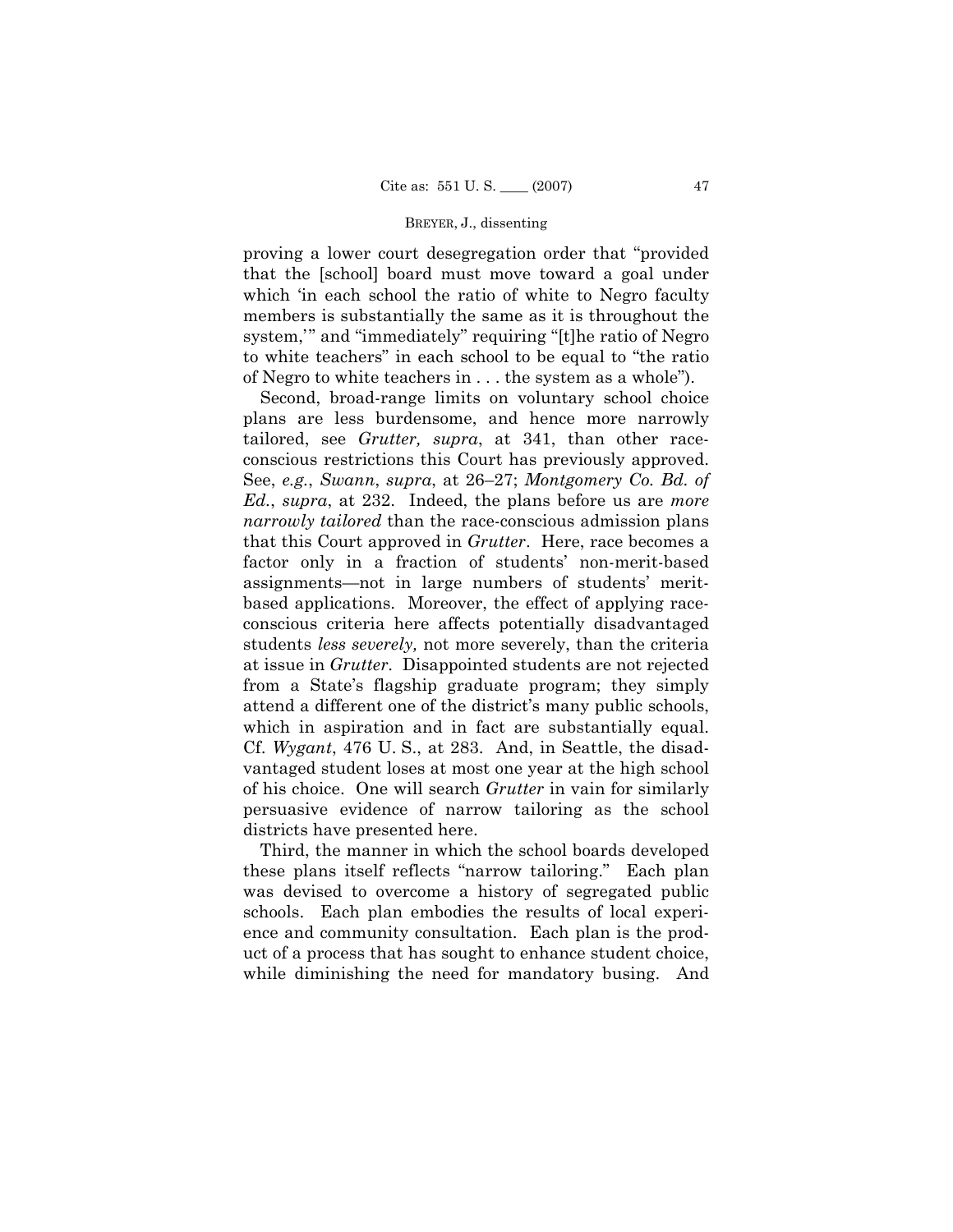each planís use of race-conscious elements is *diminished*  compared to the use of race in preceding integration plans.

The school boards' widespread consultation, their experimentation with numerous other plans, indeed, the 40 year history that Part I sets forth, make clear that plans that are less explicitly race-based are unlikely to achieve the board's "compelling" objectives. The history of each school system reveals highly segregated schools, followed by remedial plans that involved forced busing, followed by efforts to attract or retain students through the use of plans that abandoned busing and replaced it with greater student choice. Both cities once tried to achieve more integrated schools by relying solely upon measures such as redrawn district boundaries, new school building construction, and unrestricted voluntary transfers. In neither city did these prior attempts prove sufficient to achieve the city's integration goals. See Parts I–A and I–B, *supra*, at  $6 - 18$ .

 Moreover, giving some degree of weight to a local school boardís knowledge, expertise, and concerns in these particular matters is not inconsistent with rigorous judicial scrutiny. It simply recognizes that judges are not well suited to act as school administrators. Indeed, in the context of school desegregation, this Court has repeatedly stressed the importance of acknowledging that local school boards better understand their own communities and have a better knowledge of what in practice will best meet the educational needs of their pupils. See *Milliken*, 418 U. S., at  $741-42$  ("No single tradition in public education is more deeply rooted than local control over the operation of schools; local autonomy has long been thought essential both to the maintenance of community concern and support for public schools and to quality of the educational processî). See also *San Antonio Independent School Dist.* v. *Rodriguez*, 411 U. S. 1, 49–50 (1973) (extolling local control for "the opportunity it offers for participation in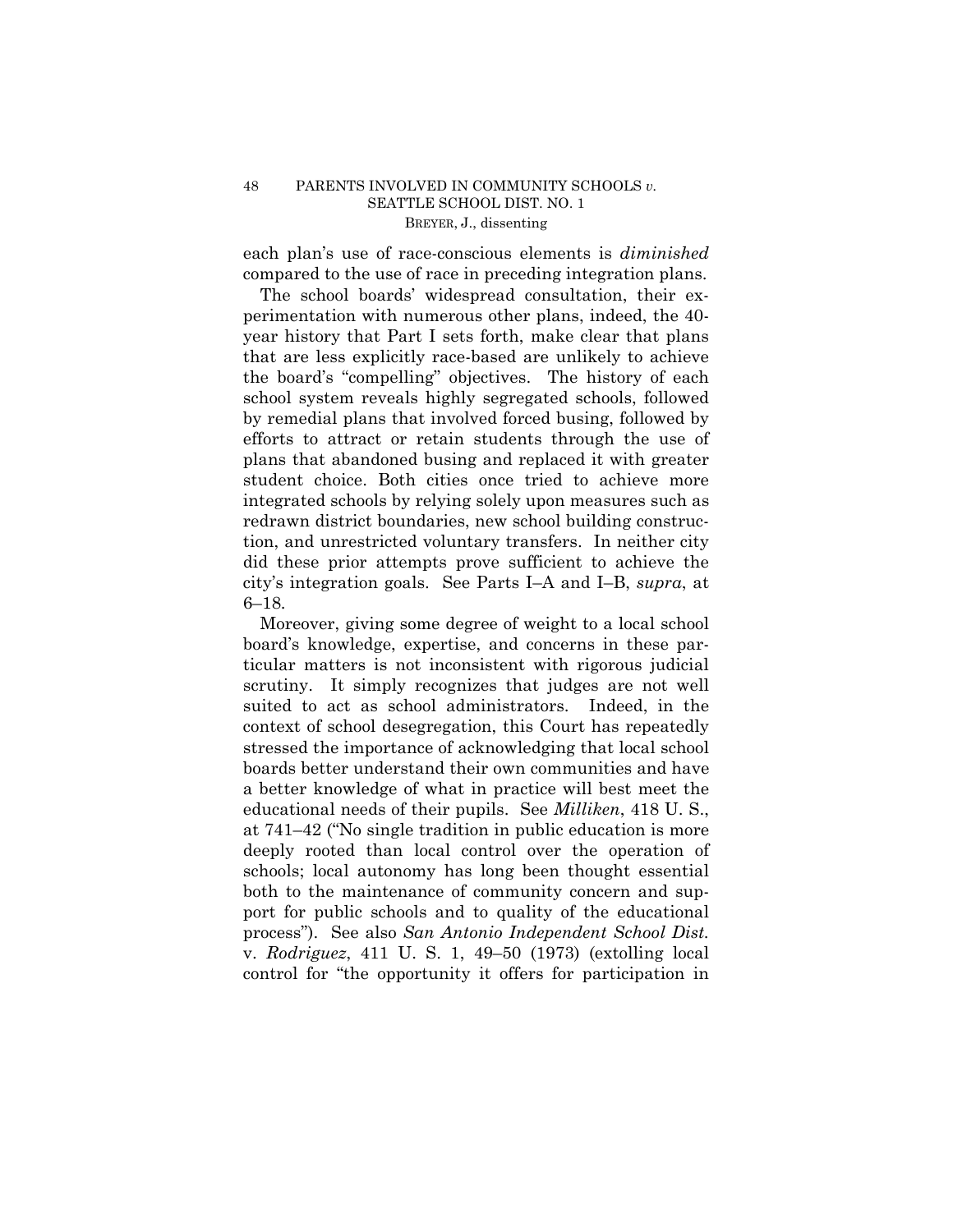the decisionmaking process that determines how . . . local tax dollars will be spent. Each locality is free to tailor local programs to local needs. Pluralism also affords some opportunity for experimentation, innovation, and a healthy competition for educational excellence"); *Epperson* v. *Arkansas*, 393 U. S. 97, 104 (1968) ("Judicial interposition in the operation of the public school system of the Nation raises problems requiring care and restraint. . . . By and large, public education in our Nation is committed to the control of state and local authoritiesî); *Brown* v. *Board of Education*, 349 U. S. 294, 299 (1955) *(Brown II)* ("Full implementation of these constitutional principles may require solution of varied local school problems. School authorities have the primary responsibility for elucidating, assessing, and solving these problems; courts will have to consider whether the action of school authorities constitutes good faith implementation of the governing constitutional principles").

 Experience in Seattle and Louisville is consistent with experience elsewhere. In 1987, the U. S. Commission on Civil Rights studied 125 large school districts seeking integration. It reported that most districts—92 of them, in fact—adopted desegregation policies that combined two or more highly race-conscious strategies, for example, rezoning or pairing. See Welch 83–91.

 Having looked at dozens of *amicus* briefs, public reports, news stories, and the records in many of this Court's prior cases, which together span 50 years of desegregation history in school districts across the Nation, I have discovered many examples of districts that sought integration through explicitly race-conscious methods, including mandatory busing. Yet, I have found *no* example or model that would permit this Court to say to Seattle and to Louisville: ìHere is an instance of a desegregation plan that is likely to achieve your objectives and also makes less use of raceconscious criteria than your plans." And, if the plurality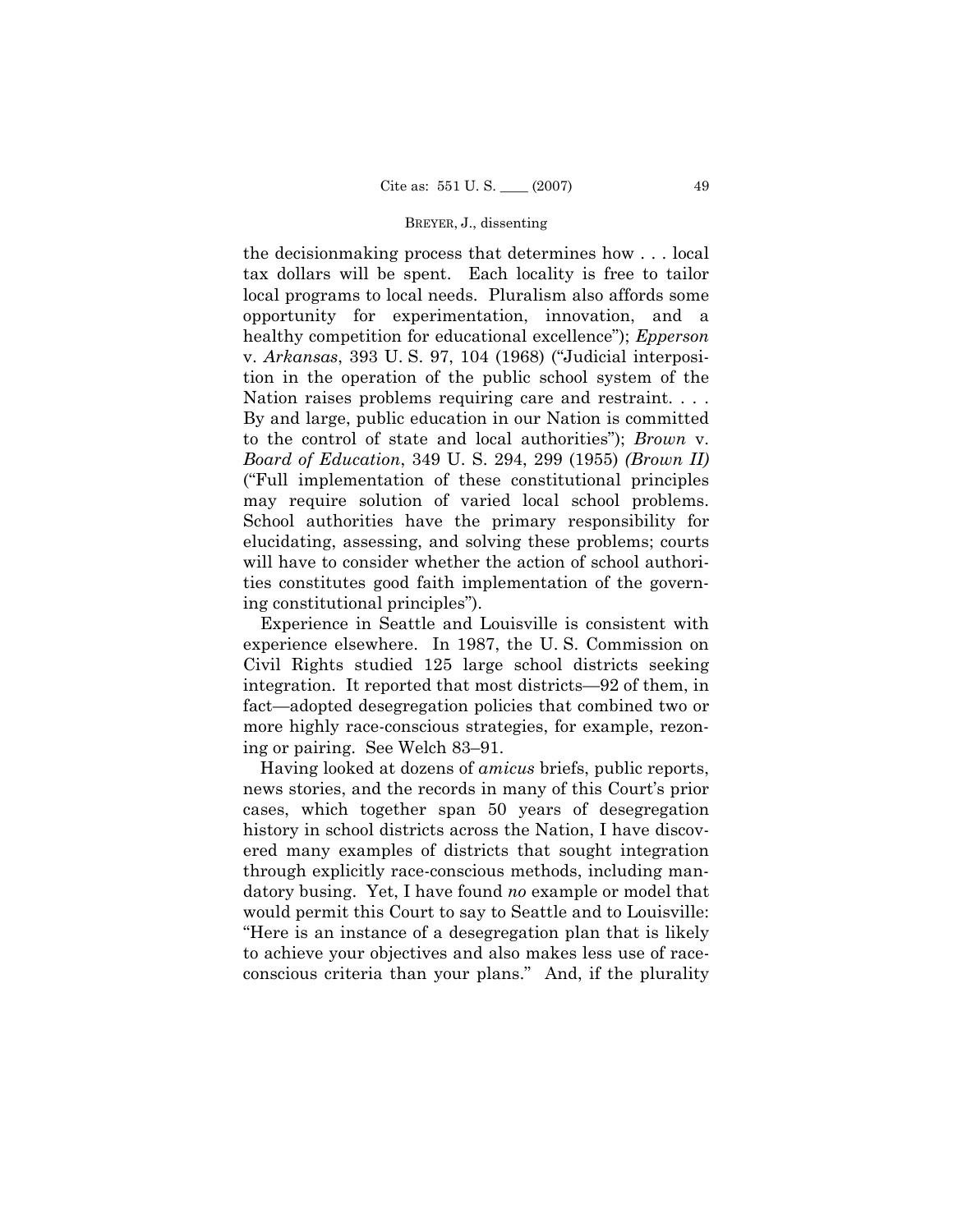cannot suggest such a model—and it cannot—then it seeks to impose a "narrow tailoring" requirement that in practice would never be met.

 Indeed, if there is no such plan, or if such plans are purely imagined, it is understandable why, as the plurality notes, *ante*, at 27, Seattle school officials concentrated on diminishing the racial component of their districts' plan, but did not pursue eliminating that element entirely. For the plurality now to insist as it does, *ante*, at  $27-28$ , that these school districts ought to have said so officially is either to ask for the superfluous (if they need only make explicit what is implicit) or to demand the impossible (if they must somehow provide more proof that there is no hypothetical *other* plan that could work as well as theirs). I am not aware of any case in which this Court has read the "narrow tailoring" test to impose such a requirement. Cf. *People Who Care* v. *Rockford Bd. of Ed. School Dist. No. 205*, 961 F. 2d 1335, 1338 (CA7 1992) (Easterbrook, J.) ("Would it be necessary to adjudicate the obvious before adopting (or permitting the parties to agree on) a remedy  $\dots$  ?").

The plurality also points to the school districts' use of numerical goals based upon the racial breakdown of the general school population, and it faults the districts for failing to prove that *no other set of numbers will work*. See *ante*, at 18–20. The plurality refers to no case in support of its demand. Nor is it likely to find such a case. After all, this Court has in many cases explicitly permitted districts to use target ratios based upon the district's underlying population. See, *e.g.*, *Swann*, 402 U.S., at 24– 25; *North Carolina Bd. of Ed.*, 402 U. S., at 46; *Montgomery County Bd. of Ed.*, 395 U. S., at 232. The reason is obvious: In Seattle, where the overall student population is 41% white, permitting 85% white enrollment at a single school would make it much more likely that other schools would have very few white students, whereas in Jefferson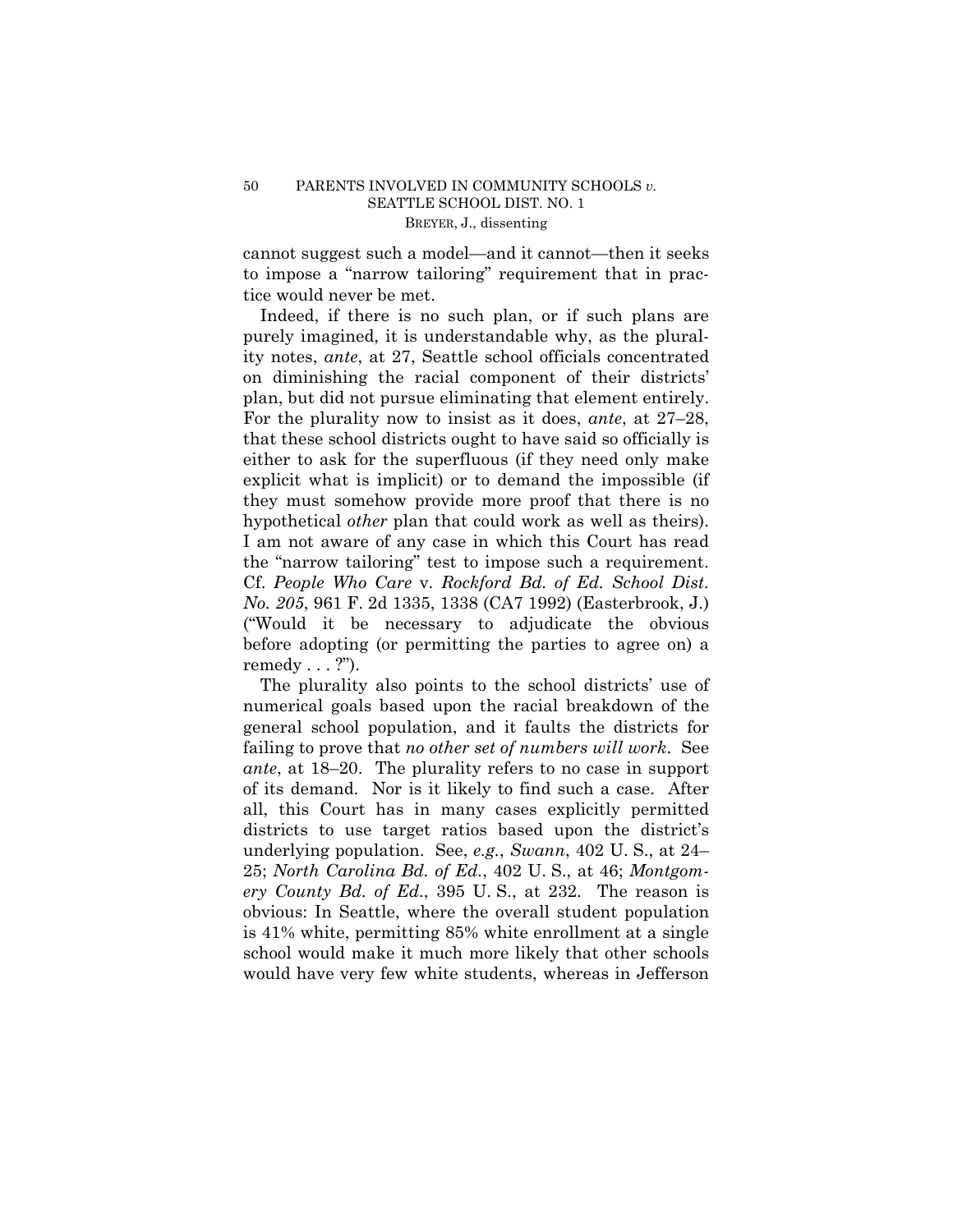County, with a 60% white enrollment, one school with 85% white students would be less likely to skew enrollments elsewhere.

 Moreover, there is research-based evidence supporting, for example, that a ratio no greater than  $50\%$  minority which is Louisville's starting point, and as close as feasible to Seattle's starting point—is helpful in limiting the risk of ìwhite flight.î See Orfield, Metropolitan School Desegregation: Impacts on Metropolitan Society, in Pursuit of a Dream Deferred: Linking Housing and Education Policy 121, 125. Federal law also assumes that a similar target percentage will help avoid detrimental "minority group" isolation." See No Child Left Behind Act of 2001, Title V, Part C, 115 Stat. 1806, 20 U. S. C. ß7231 *et seq.* (2000 ed., Supp. IV); 34 CFR ßß280.2, 280.4 (2006) (implementing regulations). What other numbers are the boards to use as a "starting point"? Are they to spend days, weeks, or months seeking independently to validate the use of ratios that this Court has repeatedly authorized in prior cases? Are they to draw numbers out of thin air? These districts have followed this Court's holdings and advice in "tailoring" their plans. That, too, strongly supports the lawfulness of their methods.

 Nor could the school districts have accomplished their desired aims (*e.g.*, avoiding forced busing, countering white flight, maintaining racial diversity) by other means. Nothing in the extensive history of desegregation efforts over the past 50 years gives the districts, or this Court, any reason to believe that another method is possible to accomplish these goals. Nevertheless, JUSTICE KENNEDY suggests that school boards:

ìmay pursue the goal of bringing together students of diverse backgrounds and races through other means, including strategic site selection of new schools; drawing attendance zones with general recognition of the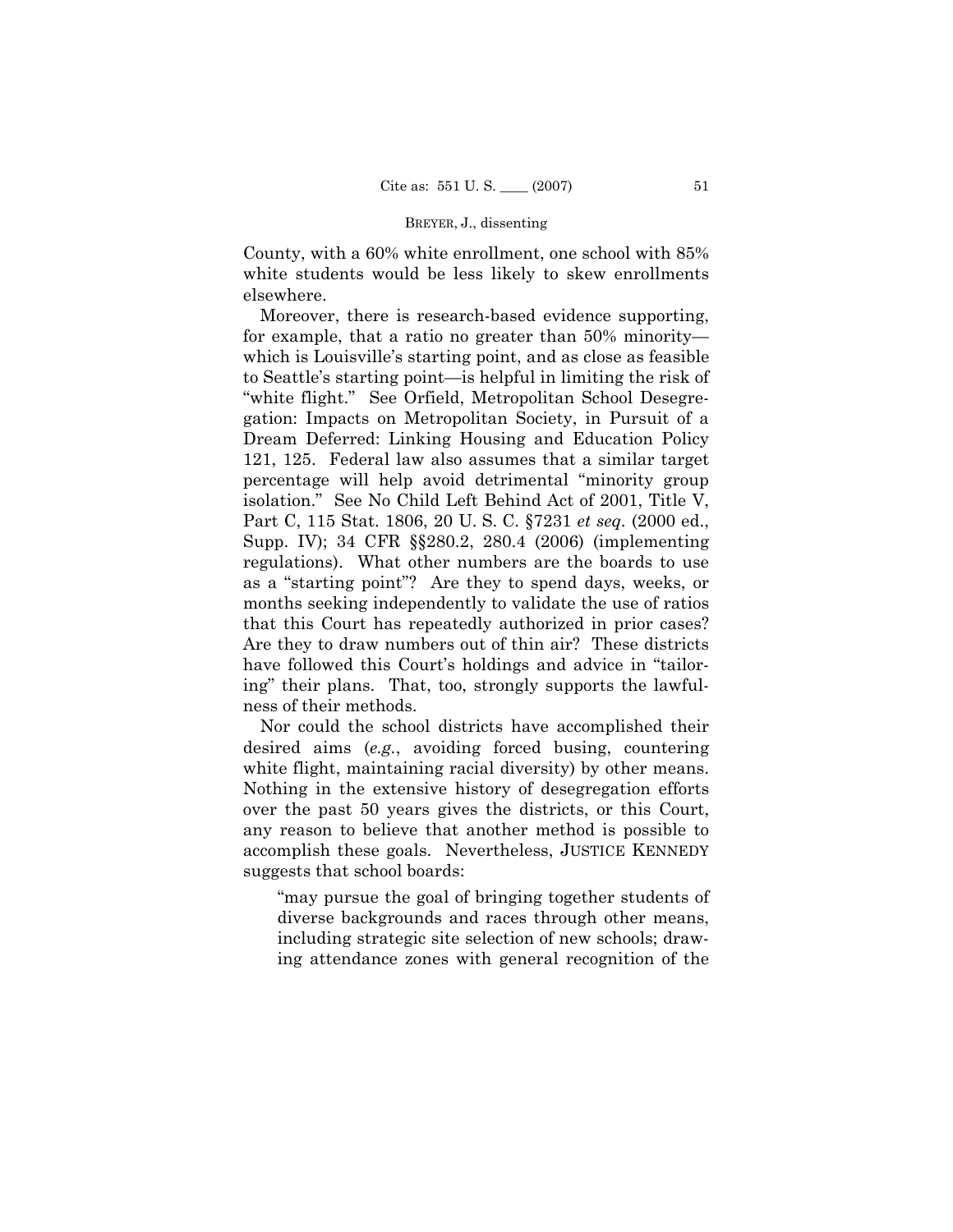demographics of neighborhoods; allocating resources for special programs; recruiting students and faculty in a targeted fashion; and tracking enrollments, performance, and other statistics by race.î *Ante*, at 8.

But, as to "strategic site selection," Seattle has built one new high school in the last 44 years (and that specialized school serves only 300 students). In fact, six of the Seattle high schools involved in this case were built by the 1920's; the other four were open by the early 1960's. See generally N. Thompson & C. Marr, Building for Learning: Seattle Public Schools Histories,  $1862-2000$  (2002). As to "drawing" neighborhood "attendance zones" on a racial basis, Louisville tried it, and it worked only when forced busing was also part of the plan. See *supra*, at 12–14. As to "allocating resources for special programs," Seattle and Louisville have both experimented with this; indeed, these programs are often referred to as "magnet schools," but the limited desegregation effect of these efforts extends at most to those few schools to which additional resources are granted. In addition, there is no evidence from the experience of these school districts that it will make any meaningful impact. See Brief for Respondents in No.  $05-908$ , p. 42. As to "recruiting faculty" on the basis of race, both cities have tried, but only as one part of a broader program. As to "tracking enrollments, performance and other statistics by race," tracking *reveals* the problem; it does not cure it.

 JUSTICE KENNEDY sets forth two additional concerns related to "narrow tailoring." In respect to Louisville, he says first that officials stated (1) that kindergarten assignments are not subject to the race-conscious guidelines, and (2) that the child at issue here was denied permission to attend the kindergarten he wanted because of those guidelines. Both, he explains, cannot be true. He adds that this confusion illustrates that Louisville's assignment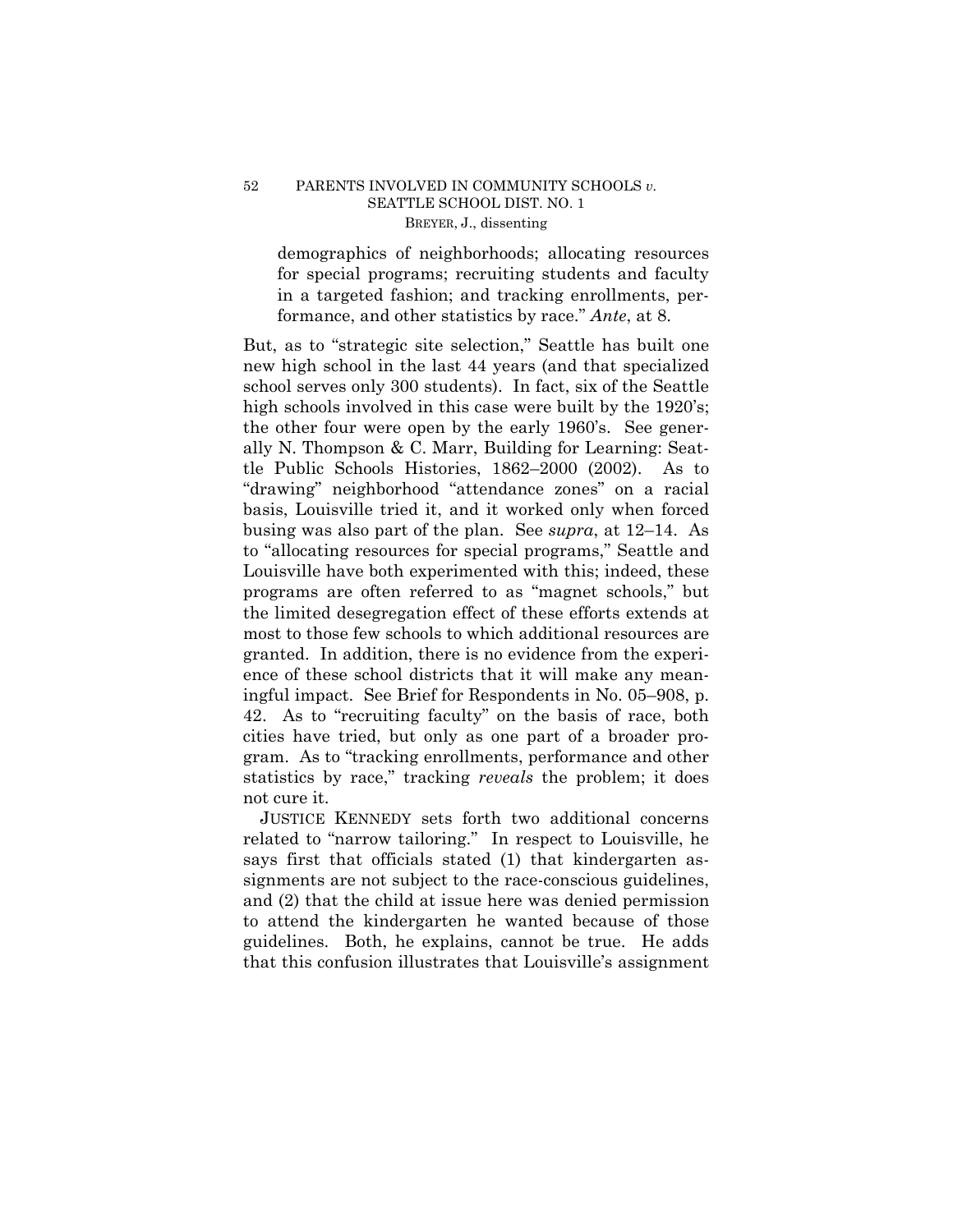plan (or its explanation of it to this Court) is insufficiently precise in respect to "who makes the decisions," "oversight," "the precise circumstances in which an assignment decision" will be made; and "which of two similarly situated children will be subjected to a given race-based decision.î *Ante*, at 4.

 The record suggests, however, that the child in question was not assigned to the school he preferred because he missed the kindergarten application deadline. See App. in 05–915, p. 20. After he had enrolled and after the academic year had begun, he then applied to transfer to his preferred school after the kindergarten assignment deadline had passed, *id.*, at 21, possibly causing school officials to treat his late request as an application to transfer to the first grade, in respect to which the guidelines apply. I am not certain just how the remainder of JUSTICE KENNEDYís concerns affect the lawfulness of the Louisville program, for they seem to be failures of explanation, not of administration. But Louisville should be able to answer the relevant questions on remand.

 JUSTICE KENNEDYís second concern is directly related to the merits of Seattle's plan: Why does Seattle's plan group Asian-Americans, Hispanic-Americans, Native-Americans, and African-Americans together, treating all as similar minorities? *Ante*, at 6–7. The majority suggests that Seattle's classification system could permit a school to be labeled "diverse" with a 50% Asian-American and 50% white student body, and no African-American students, Hispanic students, or students of other ethnicity. *Ante*, at 6; ante, at 15-16 (opinion of the Court).

 The 50/50 hypothetical has no support in the record here; it is conjured from the imagination. In fact, Seattle apparently began to treat these different minority groups alike in response to the federal Emergency School Aid Act's requirement that it do so. Siqueland 116–117. See also Hanawalt 31; Pub. L. 95–561, Tit. VI (1978) (prescrib-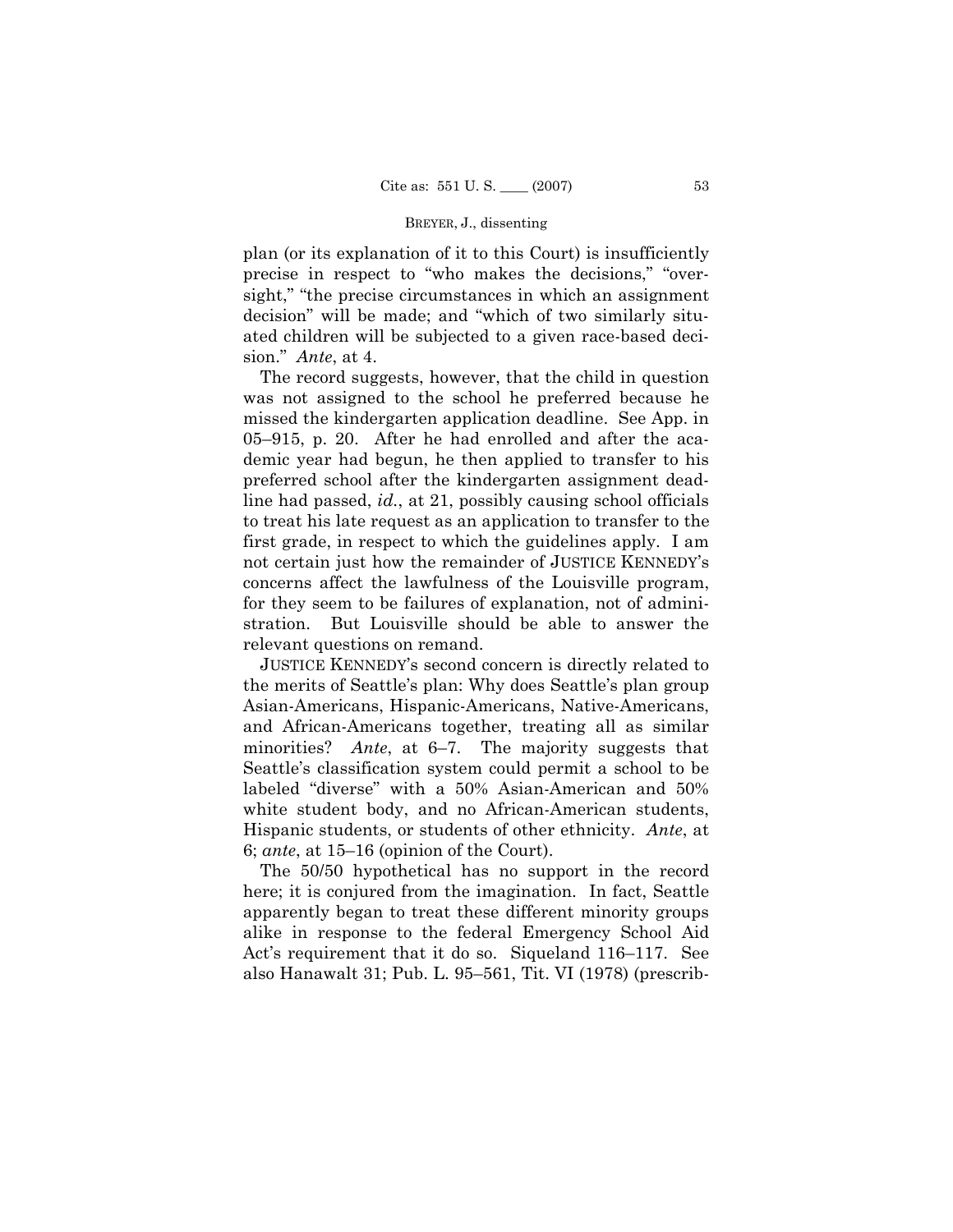ing percentage enrollment requirements for "minority" students); Siqueland 55 (discussing HEW definition of "minority"). Moreover, maintaining this federally mandated system of classification makes sense insofar as Seattle's experience indicates that the relevant circumstances in respect to each of these different minority groups are roughly similar, *e.g.*, in terms of residential patterns, and call for roughly similar responses. This is confirmed by the fact that Seattle has been able to achieve a desirable degree of diversity without the *greater* emphasis on race that drawing fine lines among minority groups would require. Does the plurality's view of the Equal Protection Clause mean that courts must give no weight to such a board determination? Does it insist upon especially strong evidence supporting inclusion of multiple minority groups in an otherwise lawful government minorityassistance program? If so, its interpretation threatens to produce divisiveness among minority groups that is incompatible with the basic objectives of the Fourteenth Amendment. Regardless, the plurality cannot object that the constitutional defect is the individualized use of race and simultaneously object that not enough account of individualsí race has been taken.

 Finally, I recognize that the Court seeks to distinguish *Grutter* from these cases by claiming that *Grutter* arose in ìëthe context of higher education.íî *Ante*, at 16. But that is not a meaningful legal distinction. I have explained why I do not believe the Constitution could possibly find ìcompellingî the provision of a racially diverse education for a 23-year-old law student but not for a 13-year-old high school pupil. See *supra*, at 46–48. And I have explained how the plans before us are more narrowly tailored than those in *Grutter*. See *supra*, at 45. I add that one cannot find a relevant distinction in the fact that these school districts did not examine the merits of applications "individual[ly]." See *ante*, at 13–15. The context here does not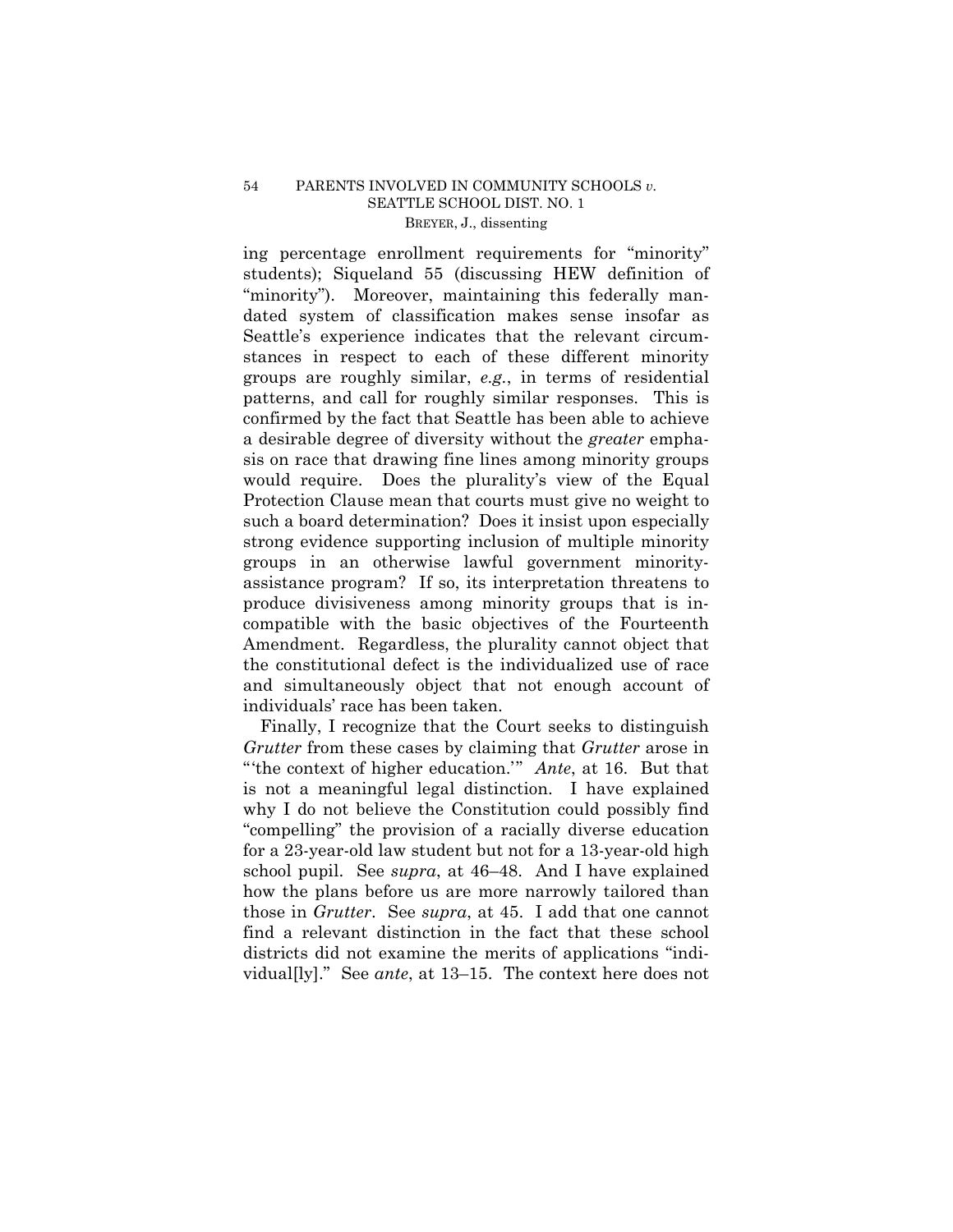involve admission by merit; a child's academic, artistic, and athletic "merits" are not at all relevant to the child's placement. These are not affirmative action plans, and hence "individualized scrutiny" is simply beside the point.

The upshot is that these plans' specific features— $(1)$ their limited and historically-diminishing use of race, (2) their strong reliance upon other non-race-conscious elements, (3) their history and the manner in which the districts developed and modified their approach, (4) the comparison with prior plans, and (5) the lack of reasonably evident alternatives—together show that the districts' plans are "narrowly tailored" to achieve their "compelling" goals. In sum, the districtsí race-conscious plans satisfy ìstrict scrutinyî and are therefore lawful.

## IV

## *Direct Precedent*

 Two additional precedents more directly related to the plans here at issue reinforce my conclusion. The first consists of the District Court determination in the Louisville case when it dissolved its desegregation order that there was "overwhelming evidence of the Board's good faith compliance with the desegregation Decree and its underlying purposes," indeed that the Board had "treated the ideal of an integrated system as much more than a legal obligation—they consider it a positive, desirable policy and an essential element of any well-rounded public school education.î *Hampton II*, 102 F. Supp. 2d, at 370. When the court made this determination in 2000, it did so in the context of the Louisville desegregation plan that the board had adopted in 1996. That plan, which took effect before 1996, is the very plan that in all relevant respects is in effect now and is the subject of the present challenge.

No one claims that (the relevant portion of) Louisville's plan was unlawful in 1996 when Louisville adopted it. To the contrary, there is every reason to believe that it repre-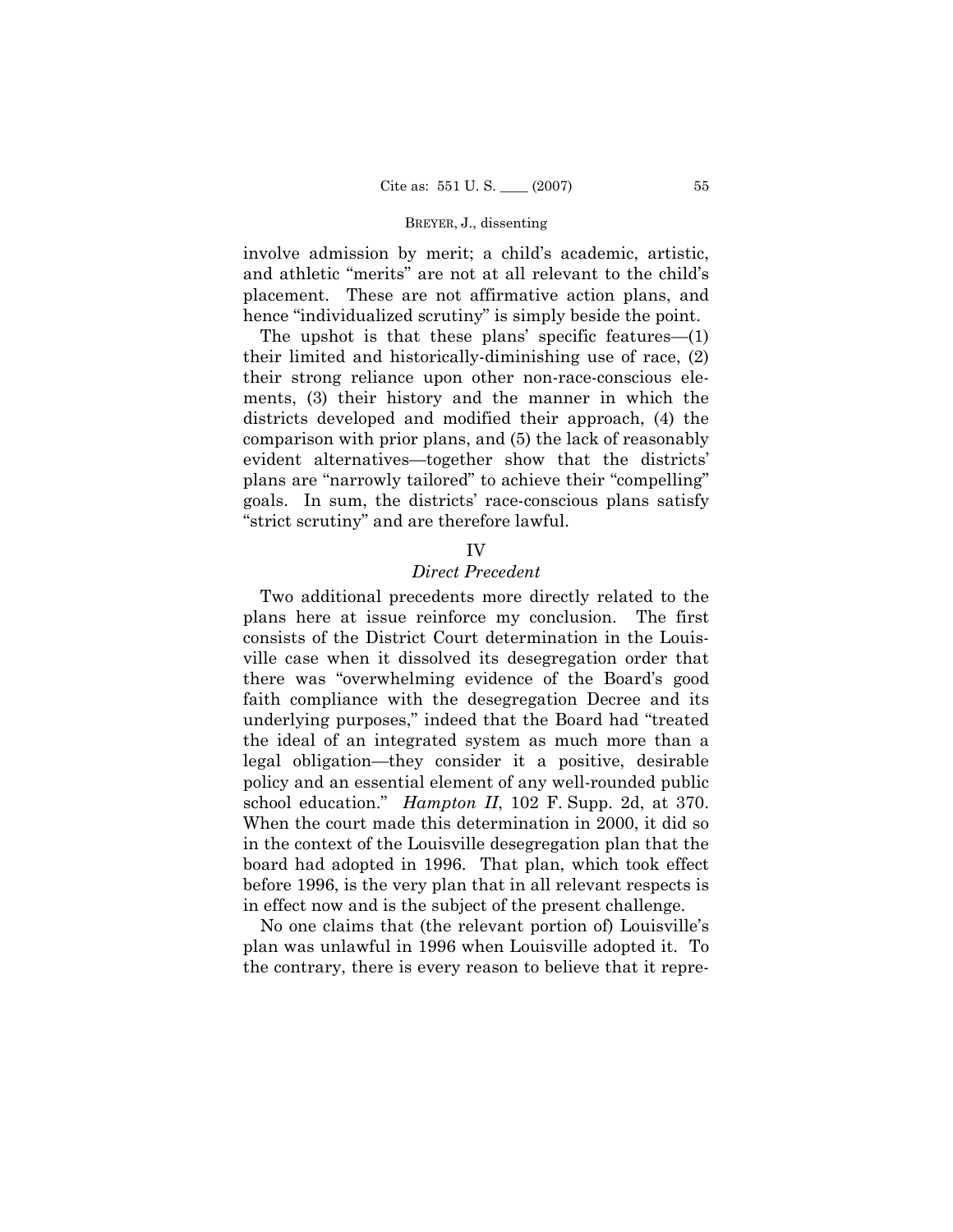sented part of an effort to implement the 1978 desegregation order. But if the plan was lawful when it was first adopted and if it was lawful the day before the District Court dissolved its order, how can the plurality now suggest that it became *unlawful* the following day? Is it conceivable that the Constitution, implemented through a court desegregation order, could permit (perhaps *require*) the district to make use of a race-conscious plan the day before the order was dissolved and then *forbid* the district to use the identical plan the day after? See *id.,* at 380 ("The very analysis for dissolving desegregation decrees") supports continued maintenance of a desegregated system as a compelling state interest"). The Equal Protection Clause is not incoherent. And federal courts would rightly hesitate to find unitary status if the consequences of the ruling were so dramatically disruptive.

 Second, *Seattle School Dist. No. 1*, 458 U. S. 457, is directly on point. That case involves the original Seattle Plan, a *more heavily race-conscious predecessor* of the very plan now before us. In *Seattle School Dist. No. 1*, this Court struck down a state referendum that effectively barred implementation of Seattle's desegregation plan and ìburden[ed] all future attempts to integrate Washington schools in districts throughout the State.<sup>n</sup> *Id.*, at 462–463, 483. Because the referendum would have prohibited the adoption of a school-integration plan that involved mandatory busing, and because it would have imposed a special burden on school integration plans (plans that sought to integrate previously segregated schools), the Court found it unconstitutional. *Id.*, at 483–487.

 In reaching this conclusion, the Court did not directly address the constitutional merits of the underlying Seattle plan. But it explicitly cited *Swann*ís statement that the Constitution permitted a local district to adopt such a plan. 458 U. S., at 472, n. 15. It also cited to Justice Powell's opinion in *Bakke*, *approving of* the limited use of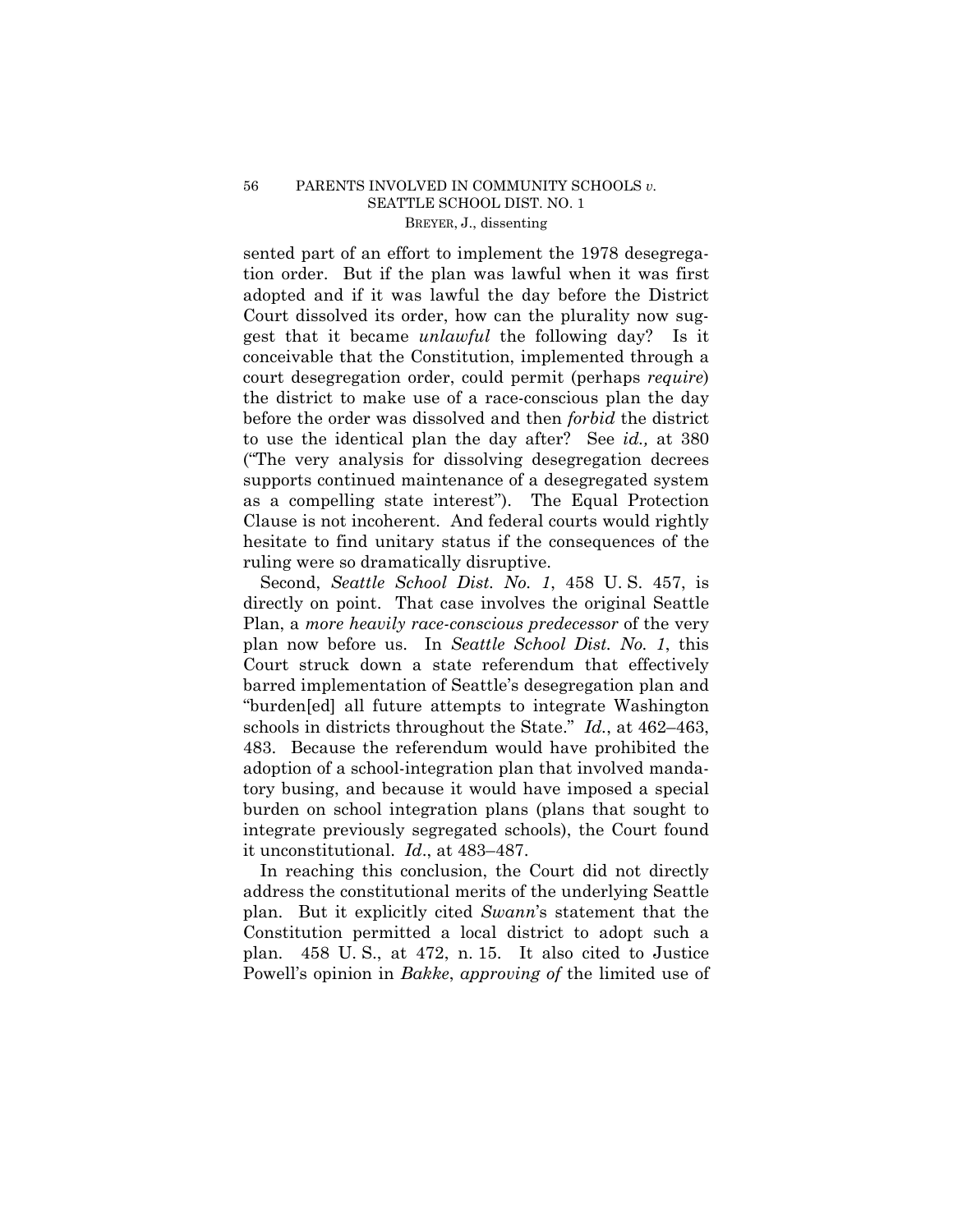race-conscious criteria in a university-admissions "affirmative actionî case. 458 U. S., at 472, n. 15*.* In addition, the Court stated that "[a]ttending an ethnically diverse school," *id.*, at 473, could help prepare "minority" children for citizenship in our pluralistic society," hopefully "teaching members of the racial majority to live in harmony and mutual respect with children of minority heritage." *Ibid.* (internal quotation marks and citation omitted).

 It is difficult to believe that the Court that held unconstitutional a referendum that would have interfered with the implementation of this plan thought that the integration plan it sought to preserve was itself an *unconstitutional* plan. And if *Seattle School Dist. No. 1* is premised upon the constitutionality of the original Seattle Plan, it is equally premised upon the constitutionality of the present plan, for the present plan *is* the Seattle Plan, modified only insofar as it places even *less* emphasis on raceconscious elements than its predecessors.

It is even more difficult to accept the plurality's contrary view, namely that the underlying plan was unconstitutional. If that is so, then *all* of Seattle's earlier (even more race-conscious) plans must also have been unconstitutional. That necessary implication of the pluralityís position strikes the 13th chime of the clock. How could the plurality adopt a constitutional standard that would hold unconstitutional large numbers of race-conscious integration plans adopted by numerous school boards over the past 50 years while remaining true to this Court's desegregation precedent?

### V

### *Consequences*

 The Founders meant the Constitution as a practical document that would transmit its basic values to future generations through principles that remained workable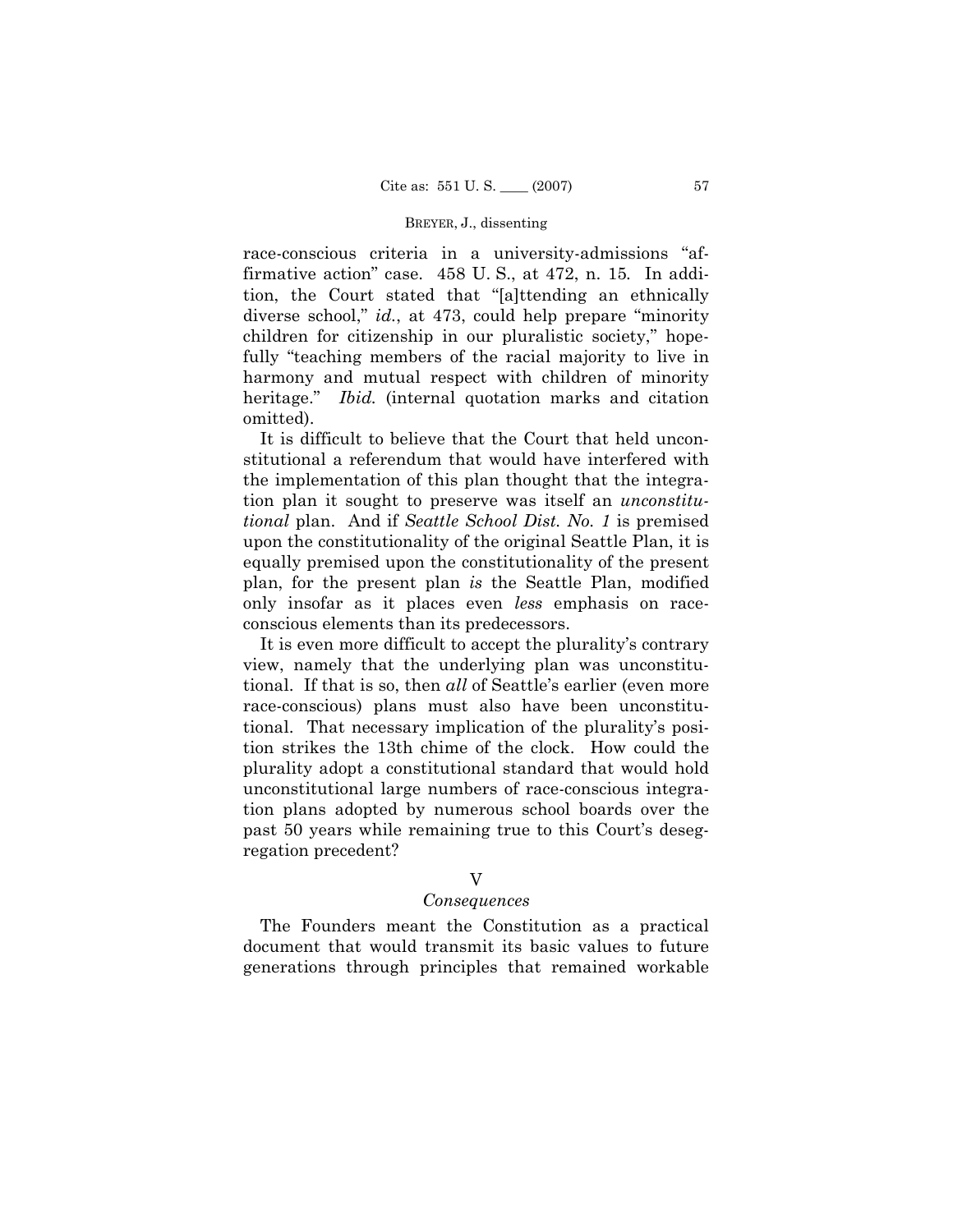over time. Hence it is important to consider the potential consequences of the pluralityís approach, as measured against the Constitutionís objectives. To do so provides further reason to believe that the plurality's approach is legally unsound.

For one thing, consider the effect of the plurality's views on the parties before us and on similar school districts throughout the Nation. Will Louisville and all similar school districts have to return to systems like Louisville's initial 1956 plan, which did not consider race at all? See *supra*, at 12. That initial 1956 plan proved ineffective. Sixteen years into the plan, 14 of 19 middle and high schools remained almost totally white or almost totally black. *Ibid.*

The districts' past and current plans are not unique. They resemble other plans, promulgated by hundreds of local school boards, which have attempted a variety of desegregation methods that have evolved over time in light of experience. A 1987 Civil Rights Commission Study of 125 school districts in the Nation demonstrated the breadth and variety of desegregation plans:

 ìThe [study] documents almost 300 desegregation plans that were implemented between 1961 and 1985. The degree of heterogeneity within these districts is immediately apparent. They are located in every region of the country and range in size from Las Cruces, New Mexico, with barely over 15,000 students attending 23 schools in 1968, to New York City, with more than one million students in 853 schools. The sample includes districts in urban areas of all sizes, suburbs (*e.g.*, Arlington County, Virginia) and rural areas (*e.g.*, Jefferson Parish, Louisiana, and Raleigh County, West Virginia). It contains 34 countywide districts with central cities (the 11 Florida districts fit this description, plus Clark County, Nevada and others) and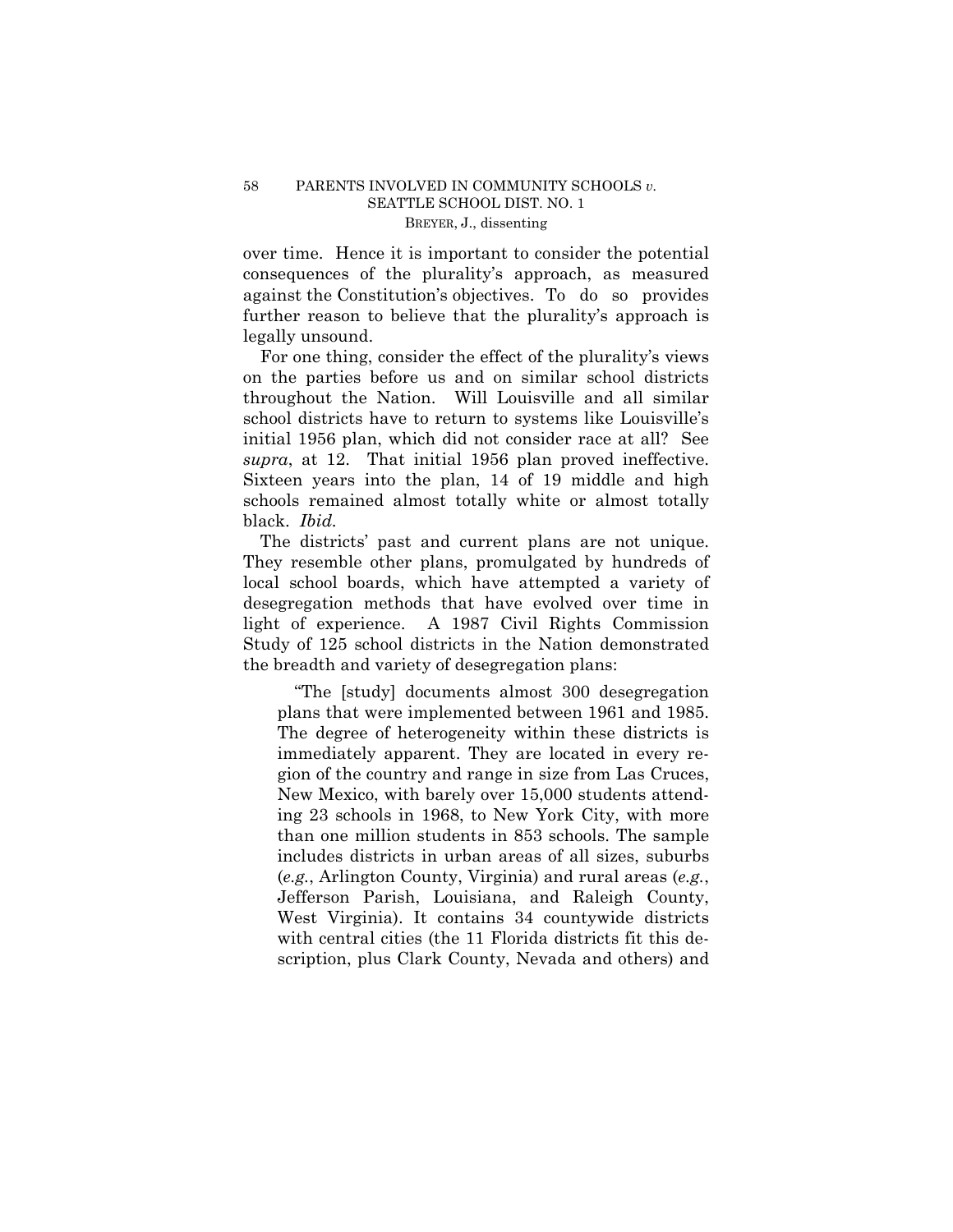a small number of consolidated districts (New Castle County, Delaware and Jefferson County, Kentucky).

 ìThe districts also vary in their racial compositions and levels of segregation. Initial plans were implemented in Mobile, Alabama and Mecklenburg County, North Carolina, and in a number of other southern districts in the face of total racial segregation. At the other extreme, Santa Clara, California had a relatively even racial distribution prior to its 1979 desegregation plan. When the 1965 plan was designed for Harford County, Maryland, the district was 92 percent white. Compton, California, on the other hand, became over 99 percent black in the 1980s, while Buffalo, New York had a virtual  $50-50$  split between white and minority students prior to its 1977 plan.

 ìIt is not surprising to find a large number of different desegregation strategies in a sample with this much variation." Welch 23 (footnotes omitted).

A majority of these desegregation techniques explicitly considered a student's race. See *id.*, at 24–28. Transfer plans, for example, allowed students to shift from a school in which they were in the racial majority to a school in which they would be in a racial minority. Some districts, such as Richmond, California, and Buffalo, New York, permitted only "one-way" transfers, in which only black students attending predominantly black schools were permitted to transfer to designated receiver schools. *Id.*, at 25. Fifty-three of the 125 studied districts used transfers as a component of their plans.  $Id.$ , at 83–91.

 At the state level, 46 States and Puerto Rico have adopted policies that encourage or require local school districts to enact interdistrict or intradistrict open choice plans. Eight of those States condition approval of transfers to another school or district on whether the transfer will produce increased racial integration. Eleven other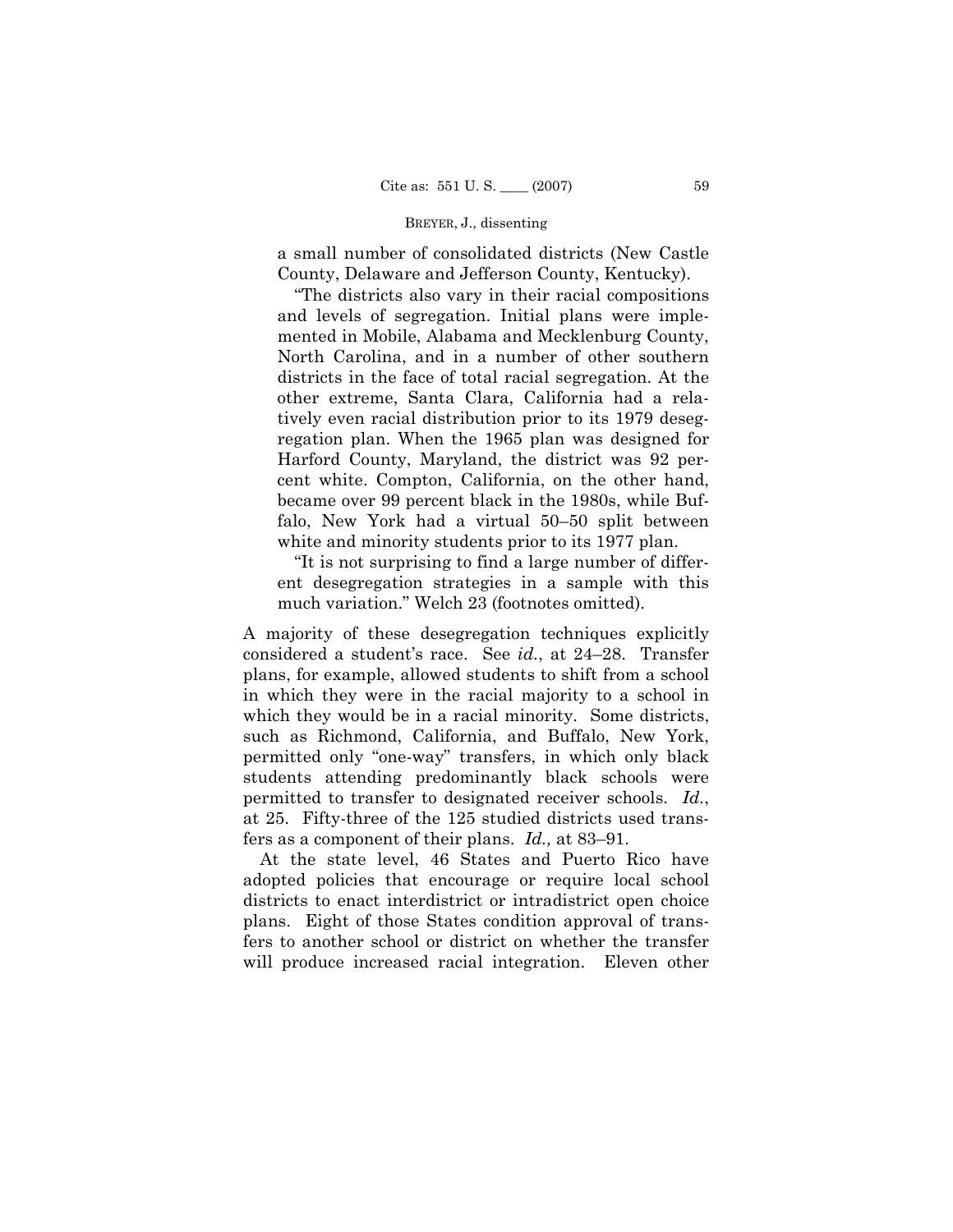States require local boards to deny transfers that are not in compliance with the local school board's desegregation plans. See Education Commission of the States, Open Enrollment: 50-State Report (2007), online at http://mb2.ecs.org/reports/Report.aspx?id=268.

Arkansas, for example, provides by statute that  $\lceil n \rceil$ student may transfer to a nonresident district where the percentage of enrollment for the student's race exceeds that percentage in the student's resident district." Ark. Code Ann.  $6-18-206(f)(1)$ , as amended 2007 Ark. Gen. Acts 552 (2007). An Ohio statute provides, in respect to student choice, that each school district must establish ì[p]rocedures to ensure that an appropriate racial balance is maintained in the district schools." Ohio Rev. Code Ann. ß3313.98(B)(2)(b)(iii) (Lexis Supp. 2006). Ohio adds that a "district may object to the enrollment of a native student in an adjacent or other district in order to maintain an appropriate racial balance."  $\S 3313.98$  (F)(1)(a).

 A Connecticut statute states that its student choice program will seek to "preserve racial and ethnic balance." Conn. Gen. Stat.  $$10-266$ aa(b)(2) (2007). Connecticut law requires each school district to submit racial group population figures to the State Board of Education.  $$10-226a$ . Another Connecticut regulation provides that "[a]ny school in which the Proportion for the School falls outside of a range from 25 percentage points less to 25 percentage points more than the Comparable Proportion for the School District, shall be determined to be racially imbalanced." Conn. Agencies Regs.  $$10-226e-3(b)$  (1999). A ìracial imbalanceî determination requires the district to submit a plan to correct the racial imbalance, which plan may include "mandatory pupil reassignment."  $\S10-226e$  $5(a)$  and  $(c)(4)$ .

Interpreting that State's Constitution, the Connecticut Supreme Court has held legally inadequate the reliance by a local school district solely upon some of the techniques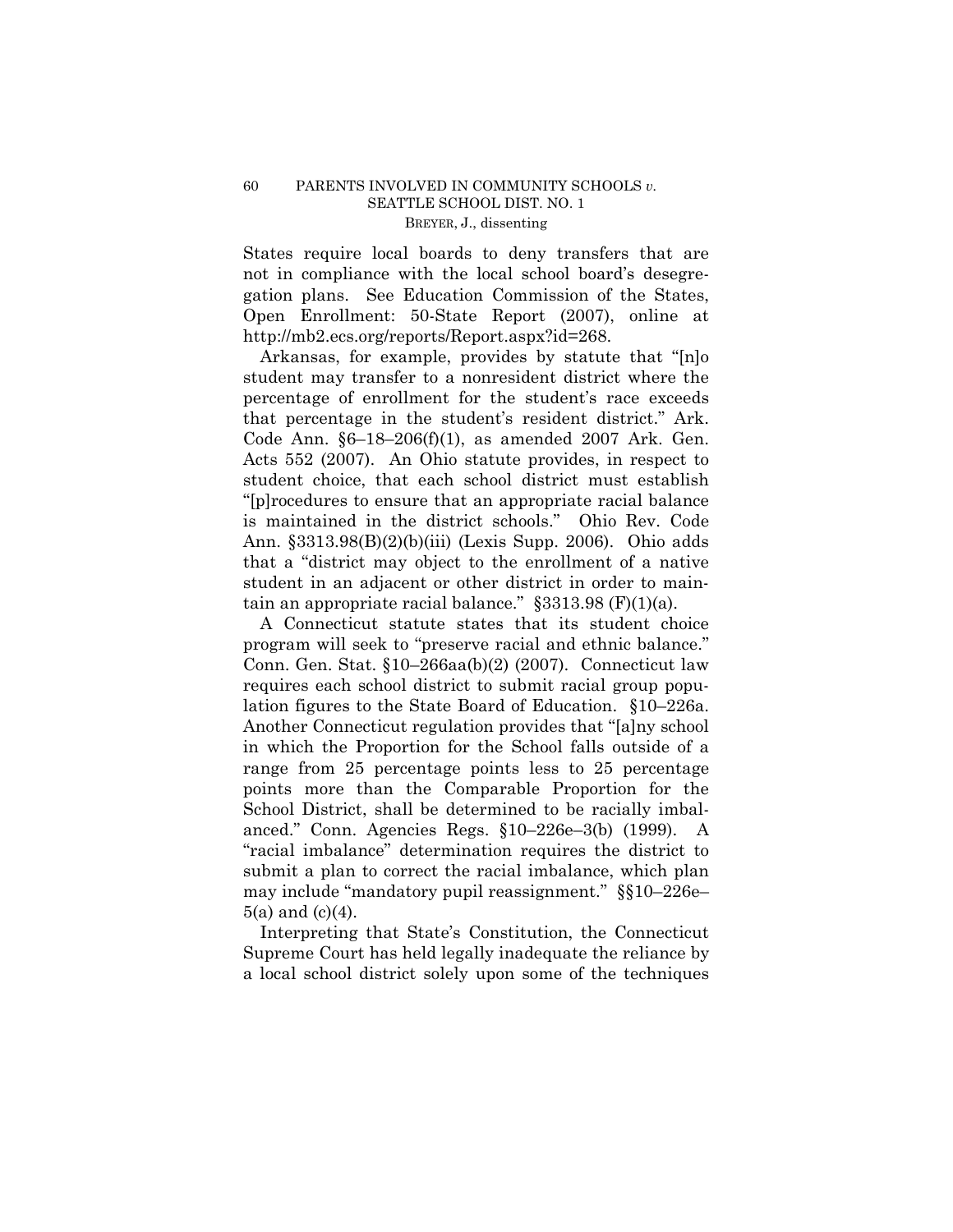JUSTICE KENNEDY today recommends (*e.g.*, reallocating resources, etc.). See *Sheff* v. *OíNeill*, 238 Conn. 1, 678 A. 2d 1267 (1996). The State Supreme Court wrote: "Despite the initiatives undertaken by the defendants to alleviate the severe racial and ethnic disparities among school districts, and despite the fact that the defendants did not intend to create or maintain these disparities, the disparities that continue to burden the education of the plaintiffs infringe upon their fundamental state constitutional right to a substantially equal educational opportunity.î *Id.*, at 42, 678 A. 2d, at 1289.

 At a minimum, the pluralityís views would threaten a surge of race-based litigation. Hundreds of state and federal statutes and regulations use racial classifications for educational or other purposes. See *supra*, at 27. In many such instances, the contentious force of legal challenges to these classifications, meritorious or not, would displace earlier calm.

 The wide variety of different integration plans that school districts use throughout the Nation suggests that the problem of racial segregation in schools, including *de facto* segregation, is difficult to solve. The fact that many such plans have used explicitly racial criteria suggests that such criteria have an important, sometimes necessary, role to play. The fact that the controlling opinion would make a school district's use of such criteria often unlawful (and the plurality's "colorblind" view would make such use always unlawful) suggests that today's opinion will require setting aside the laws of several States and many local communities.

 As I have pointed out, *supra*, at 4, *de facto* resegregation is on the rise. See Appendix A, *infra*. It is reasonable to conclude that such resegregation can create serious educational, social, and civic problems. See *supra*, at 37–45. Given the conditions in which school boards work to set policy, see *supra*, at 20–21, they may need all of the means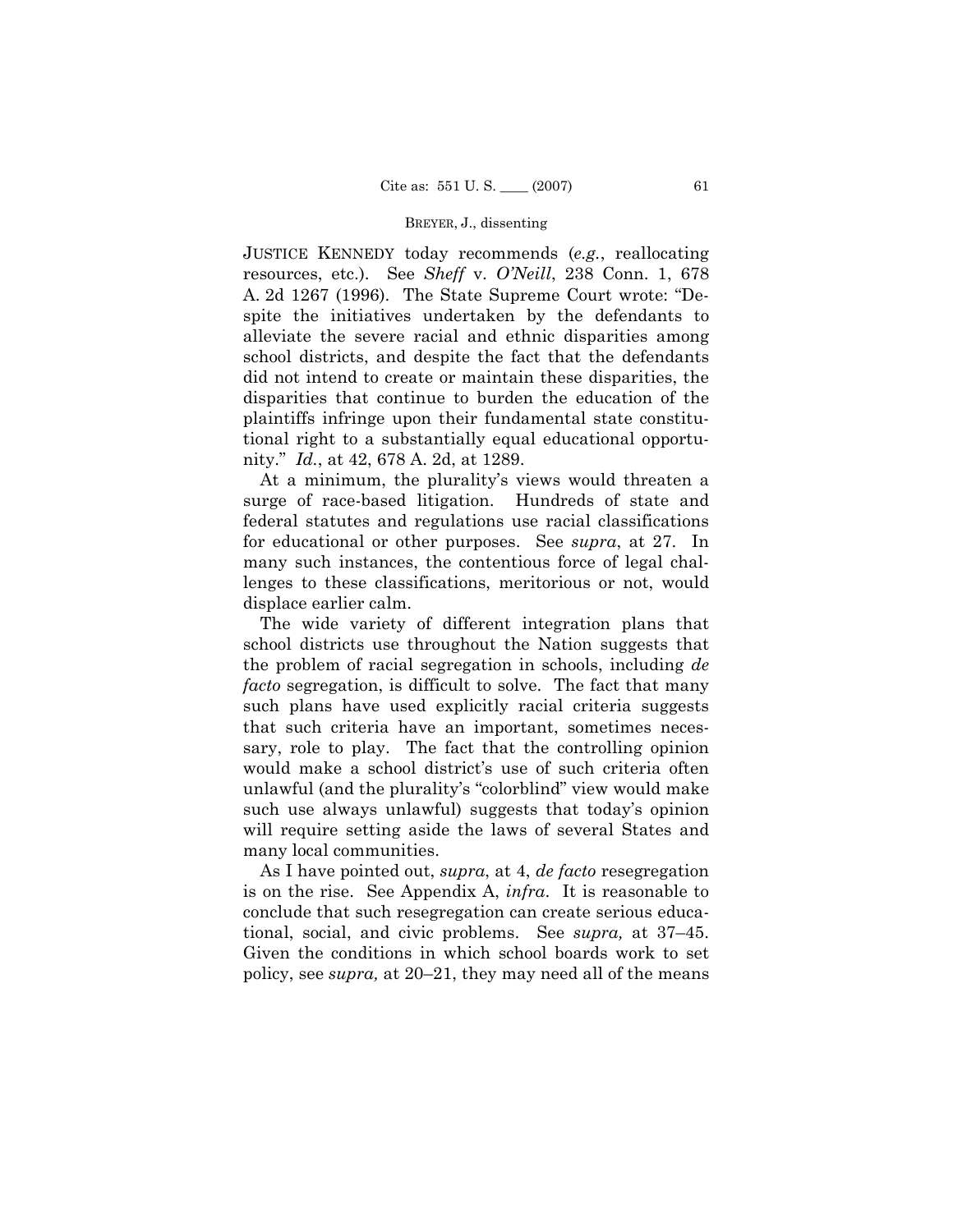presently at their disposal to combat those problems. Yet the plurality would deprive them of at least one tool that some districts now consider vital—the limited use of broad race-conscious student population ranges.

I use the words "may need" here deliberately. The plurality, or at least those who follow JUSTICE THOMAS' "color-blind" approach, see *ante*, at 26-27 (THOMAS, J., concurring); *Grutter*, 539 U.S., at 353–354 (THOMAS, J., concurring in part and dissenting in part), may feel confident that, to end invidious discrimination, one must end *all* governmental use of race-conscious criteria including those with inclusive objectives. See *ante*, at 40–41 (plurality opinion); see also *ante*, at 26 (THOMAS, J., concurring). By way of contrast, I do not claim to know how best to stop harmful discrimination; how best to create a society that includes all Americans; how best to overcome our serious problems of increasing *de facto* segregation, troubled inner city schooling, and poverty correlated with race. But, as a judge, I do know that the Constitution does not authorize judges to dictate solutions to these problems. Rather, the Constitution creates a democratic political system through which the people themselves must together find answers. And it is for them to debate how best to educate the Nationís children and how best to administer Americaís schools to achieve that aim. The Court should leave them to their work. And it is for them to decide, to quote the plurality's slogan, whether the best "way to stop discrimination on the basis of race is to stop discriminating on the basis of race." *Ante*, at 40–41. See also *Parents Involved VII*, 426 F. 3d, at 1222 (Bea, J., dissenting) ("The way to end racial discrimination is to stop discriminating by race"). That is why the Equal Protection Clause outlaws invidious discrimination, but does not similarly forbid all use of race-conscious criteria.

 Until today, this Court understood the Constitution as affording the people, acting through their elected repre-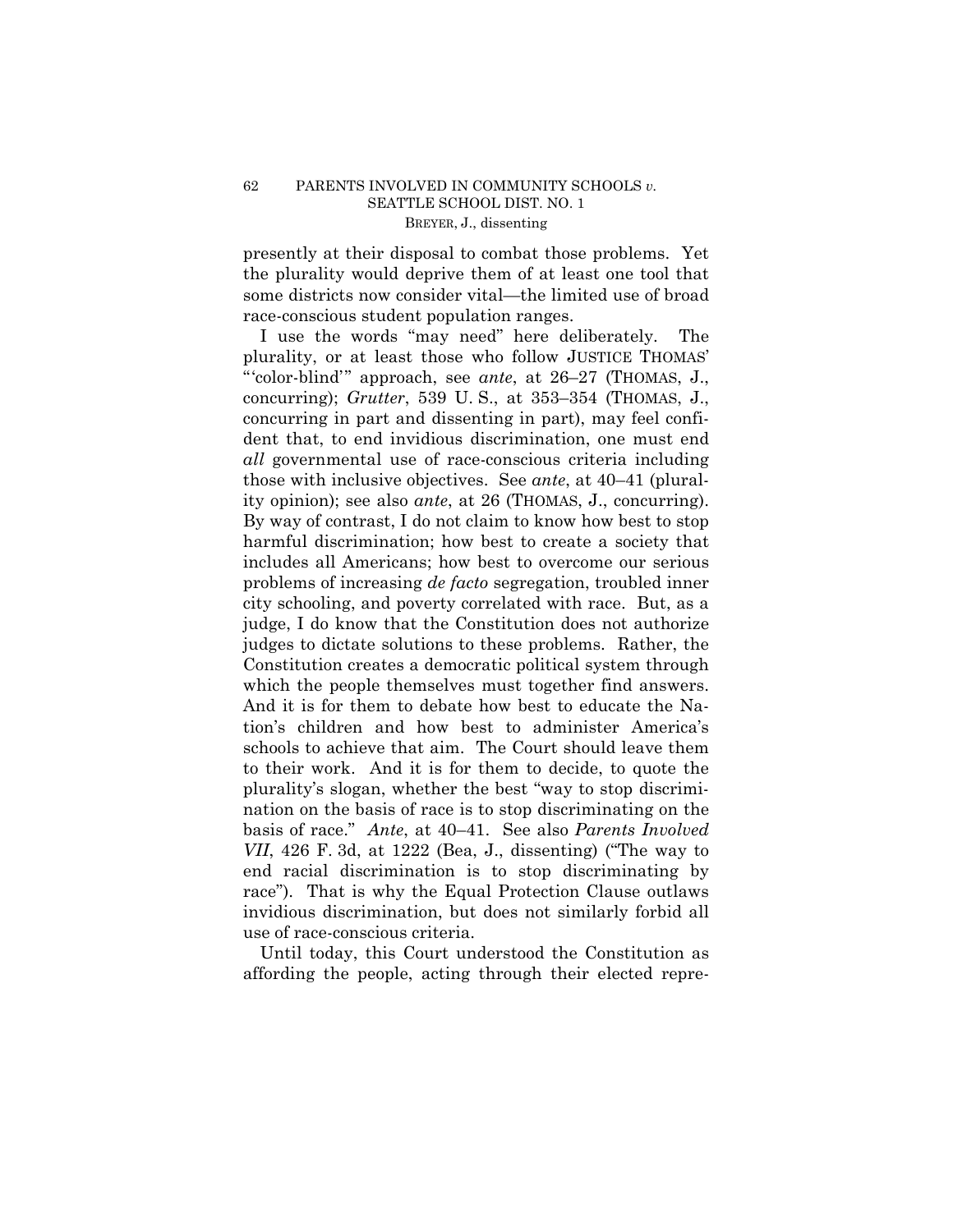sentatives, freedom to select the use of "race-conscious" criteria from among their available options. See *Adarand Constructors, Inc.*, 515 U. S., at 237 ("[S]trict scrutiny" in this context is "[not] 'strict in theory, but fatal in fact'" (quoting *Fullilove*, 448 U. S., at 519 (Marshall, J., concurring in judgment))). Today, however, the Court restricts (and some Members would eliminate) that leeway. I fear the consequences of doing so for the law, for the schools, for the democratic process, and for Americaís efforts to create, out of its diversity, one Nation.

### VI

## *Conclusions*

 To show that the school assignment plans here meet the requirements of the Constitution, I have written at exceptional length. But that length is necessary. I cannot refer to the history of the plans in these cases to justify the use of race-conscious criteria without describing that history in full. I cannot rely upon *Swann*'s statement that the use of race-conscious limits is permissible without showing, rather than simply asserting, that the statement represents a constitutional principle firmly rooted in federal and state law. Nor can I explain my disagreement with the Court's holding and the plurality's opinion, without offering a detailed account of the arguments they propound and the consequences they risk.

Thus, the opinion's reasoning is long. But its conclusion is short: The plans before us satisfy the requirements of the Equal Protection Clause. And it is the pluralityís opinion, not this dissent that "fails to ground the result it would reach in law.î *Ante*, at 28.

 Four basic considerations have led me to this view. *First*, the histories of Louisville and Seattle reveal complex circumstances and a long tradition of conscientious efforts by local school boards to resist racial segregation in public schools. Segregation at the time of *Brown* gave way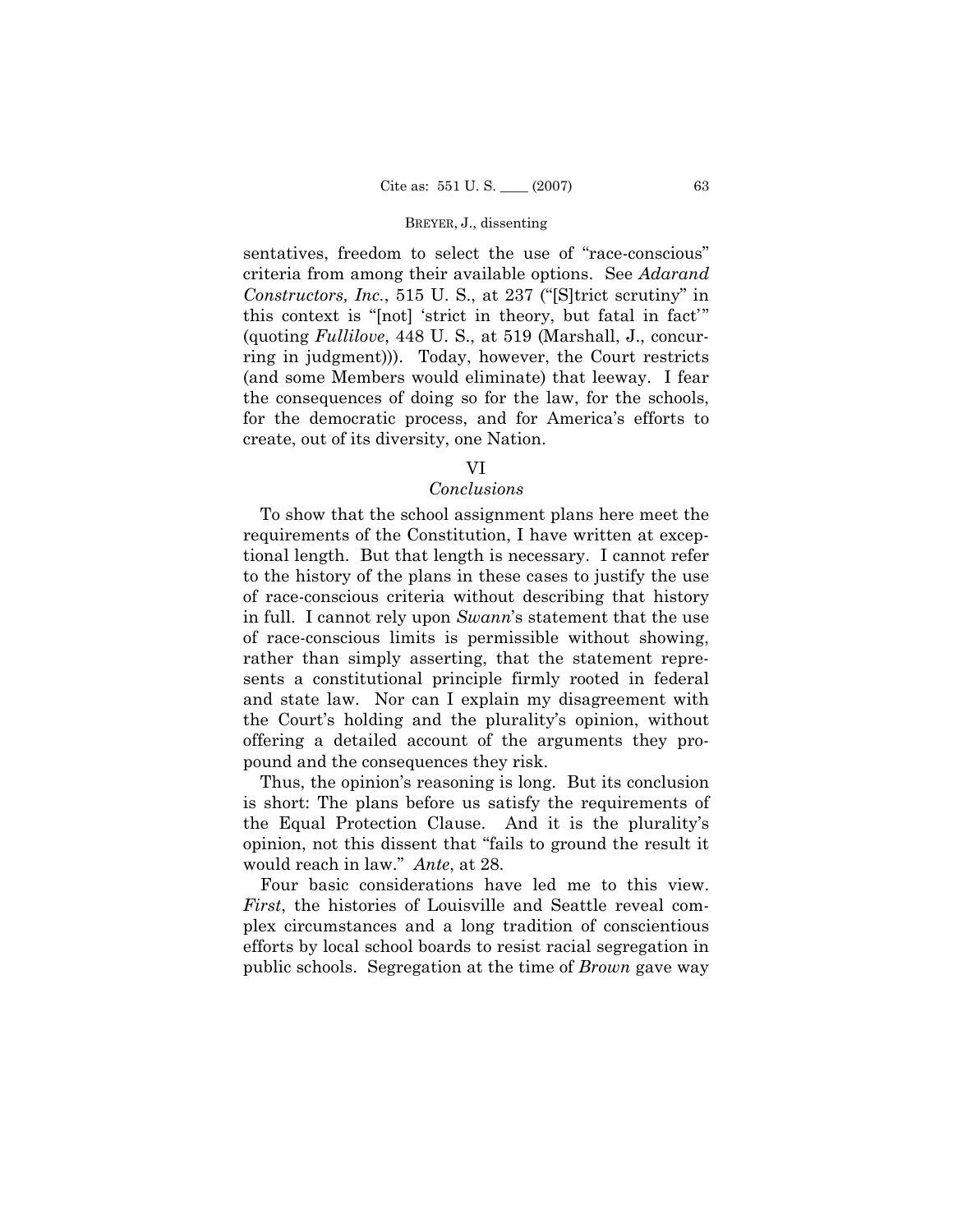to expansive remedies that included busing, which in turn gave rise to fears of white flight and resegregation. For decades now, these school boards have considered and adopted and revised assignment plans that sought to rely less upon race, to emphasize greater student choice, and to improve the conditions of all schools for all students, no matter the color of their skin, no matter where they happen to reside. The plans under review—which are less burdensome, more egalitarian, and more effective than prior plans—continue in that tradition. And their history reveals school district goals whose remedial, educational, and democratic elements are inextricably intertwined each with the others. See Part I,  $\textit{supra}$ , at  $2-21$ .

*Second*, since this Court's decision in *Brown*, the law has consistently and unequivocally approved of both voluntary and compulsory race-conscious measures to combat segregated schools. The Equal Protection Clause, ratified following the Civil War, has always distinguished in practice between state action that excludes and thereby subordinates racial minorities and state action that seeks to bring together people of all races. From *Swann* to *Grutter*, this Courtís decisions have emphasized this distinction, recognizing that the fate of race relations in this country depends upon unity among our children, "for unless our children begin to learn together, there is little hope that our people will ever learn to live together.î *Milliken*, 418 U. S., at 783 (Marshall, J., dissenting). See also C. Sumner, Equality Before the Law: Unconstitutionality of Separate Colored Schools in Massachusetts, in 2 The Works of Charles Sumner  $327, 371$  (1849) ("The law contemplates not only that all be taught, but that all shall be taught together"). See Part II, *supra*, at 21-37.

*Third*, the plans before us, subjected to rigorous judicial review, are supported by compelling state interests and are narrowly tailored to accomplish those goals. Just as diversity in higher education was deemed compelling in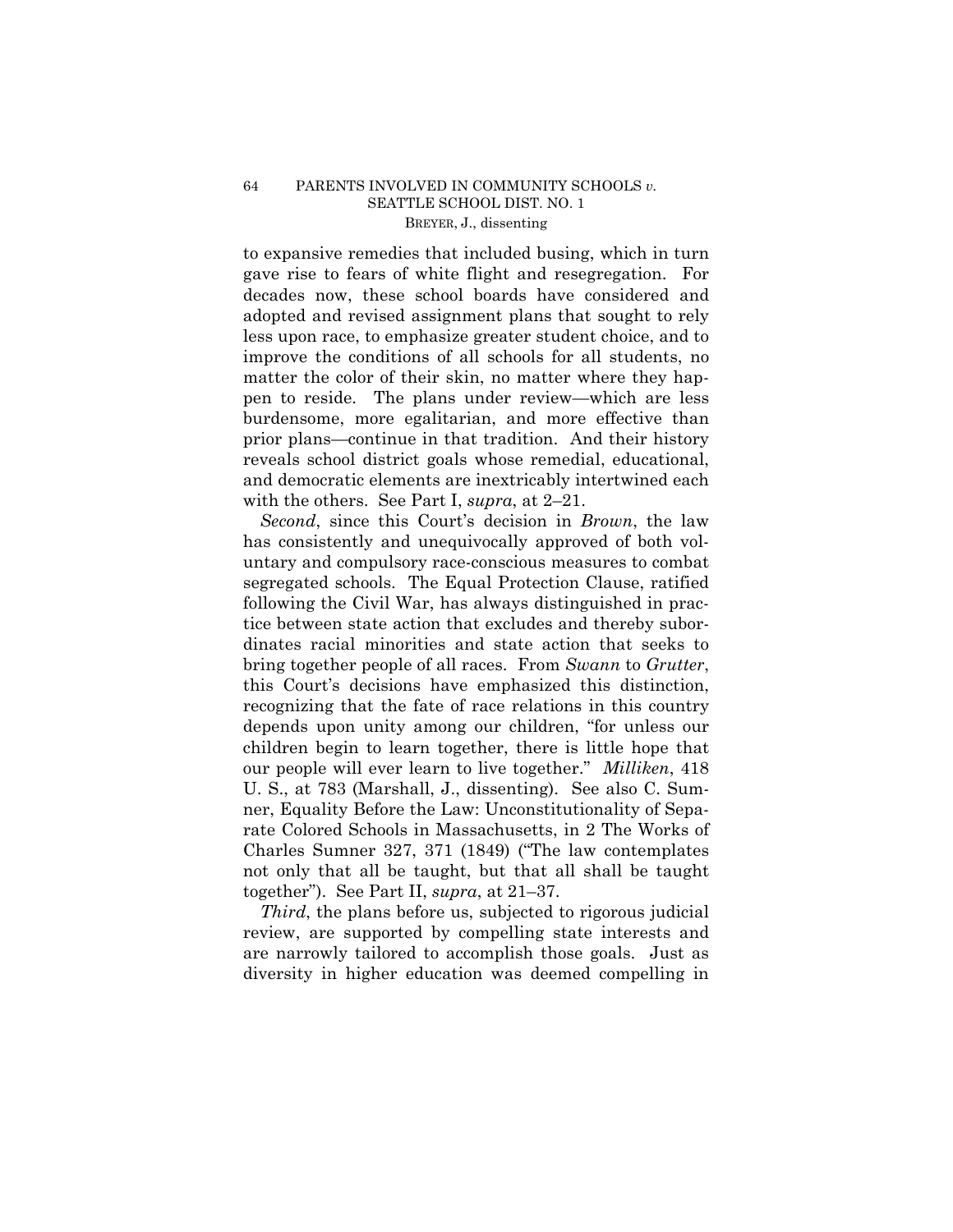*Grutter*, diversity in public primary and secondary schools—where there is even more to gain—must be, *a fortiori*, a compelling state interest. Even apart from *Grutter*, five Members of this Court agree that "avoiding" racial isolation" and "achiev[ing] a diverse student population<sup>"</sup> remain today compelling interests. *Ante*, at 17–18 (opinion of KENNEDY, J.). These interests combine remedial, educational, and democratic objectives. For the reasons discussed above, however, I disagree with JUSTICE KENNEDY that Seattle and Louisville have not done enough to demonstrate that their present plans are necessary to continue upon the path set by *Brown*. These plans are *more* "narrowly tailored" than the race-conscious law school admissions criteria at issue in *Grutter*. Hence, their lawfulness follows *a fortiori* from this Court's prior decisions. See Parts III–IV, *supra*, at 37–57.

*Fourth*, the pluralityís approach risks serious harm to the law and for the Nation. Its view of the law rests either upon a denial of the distinction between exclusionary and inclusive use of race-conscious criteria in the context of the Equal Protection Clause, or upon such a rigid application of its "test" that the distinction loses practical significance. Consequently, the Court's decision today slows down and sets back the work of local school boards to bring about racially diverse schools. See Part V, *supra*, at 57–63.

 Indeed, the consequences of the approach the Court takes today are serious. Yesterday, the plans under review were lawful. Today, they are not. Yesterday, the citizens of this Nation could look for guidance to this Court's unanimous pronouncements concerning desegregation. Today, they cannot. Yesterday, school boards had available to them a full range of means to combat segregated schools. Today, they do not.

The Court's decision undermines other basic institutional principles as well. What has happened to *stare decisis?* The history of the plans before us, their educa-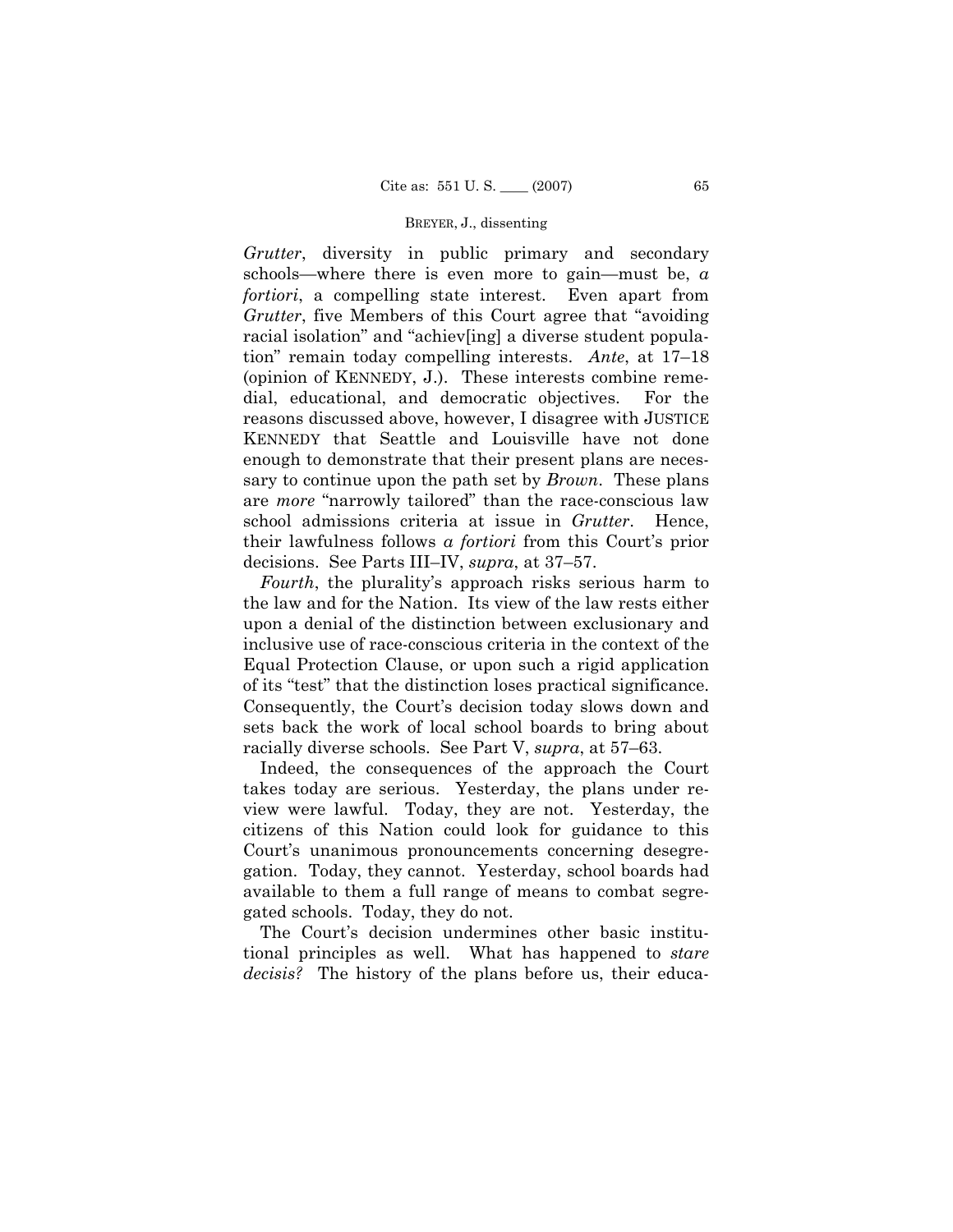tional importance, their highly limited use of race—all these and more—make clear that the compelling interest here is stronger than in *Grutter*. The plans here are more narrowly tailored than the law school admissions program there at issue. Hence, applying *Grutter*ís strict test, their lawfulness follows *a fortiori*. To hold to the contrary is to transform that test from "strict" to "fatal in fact"—the very opposite of what *Grutter* said. And what has happened to *Swann?* To *McDaniel?* To *Crawford?* To *Harris?* To *School Committee of Boston?* To *Seattle School Dist. No. 1?* After decades of vibrant life, they would all, under the pluralityís logic, be written out of the law.

 And what of respect for democratic local decisionmaking by States and school boards? For several decades this Court has rested its public school decisions upon *Swann*ís basic view that the Constitution grants local school districts a significant degree of leeway where the inclusive use of race-conscious criteria is at issue. Now localities will have to cope with the difficult problems they face (including resegregation) deprived of one means they may find necessary.

 And what of lawís concern to diminish and peacefully settle conflict among the Nationís people? Instead of accommodating different good-faith visions of our country and our Constitution, today's holding upsets settled expectations, creates legal uncertainty, and threatens to produce considerable further litigation, aggravating racerelated conflict.

 And what of the long history and moral vision that the Fourteenth Amendment itself embodies? The plurality cites in support those who argued in *Brown* against segregation, and JUSTICE THOMAS likens the approach that I have taken to that of segregation's defenders. See *ante*, at  $39-41$  (plurality opinion) (comparing Jim Crow segregation to Seattle and Louisville's integration polices); *ante*, at 28–32 (THOMAS, J., concurring). But segregation poli-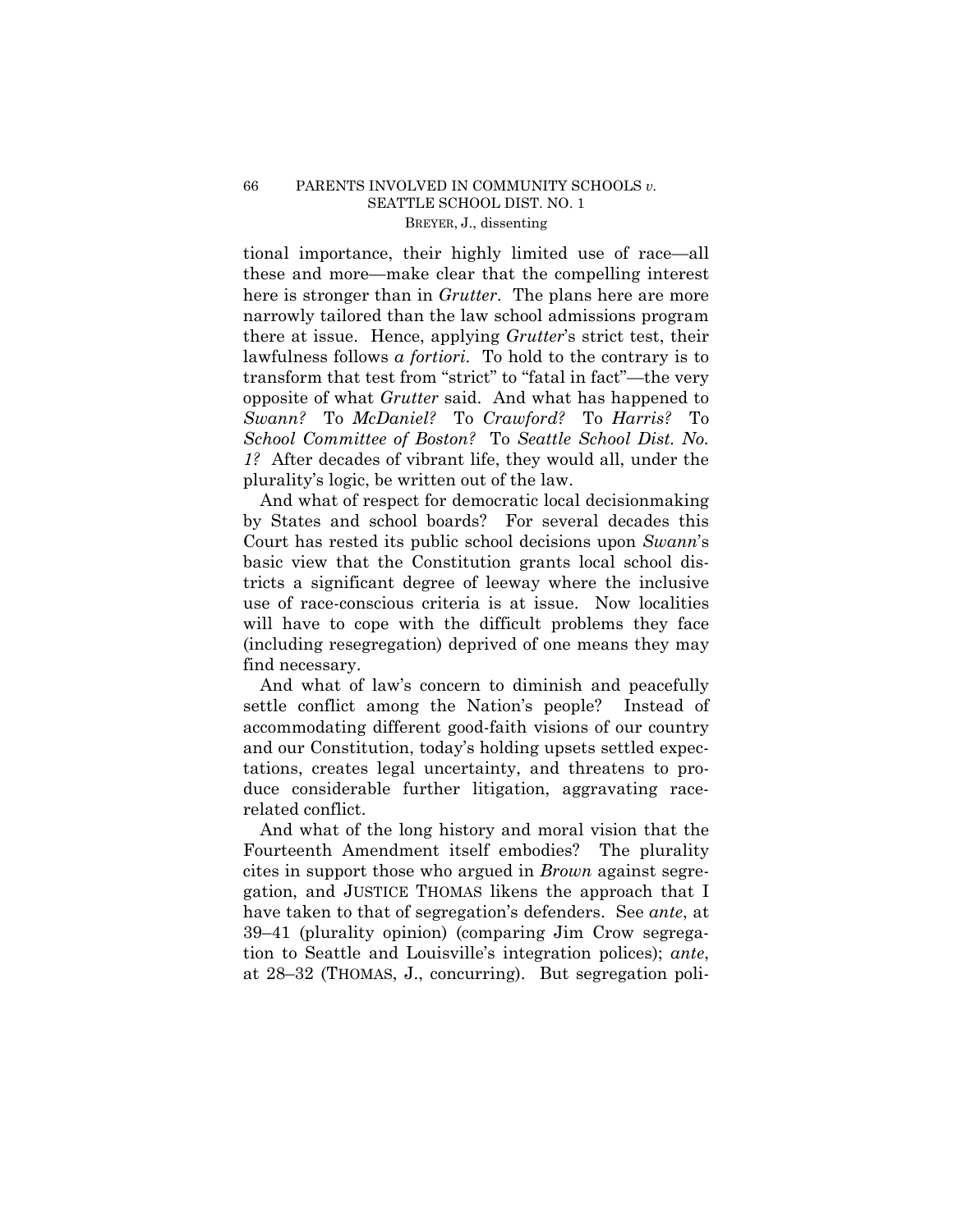cies did not simply tell schoolchildren "where they could and could not go to school based on the color of their skin," *ante*, at 40 (plurality opinion); they perpetuated a caste system rooted in the institutions of slavery and 80 years of legalized subordination. The lesson of history, see *ante*, at 39 (plurality opinion), is not that efforts to continue racial segregation are constitutionally indistinguishable from efforts to achieve racial integration. Indeed, it is a cruel distortion of history to compare Topeka, Kansas, in the 1950's to Louisville and Seattle in the modern day—to equate the plight of Linda Brown (who was ordered to attend a Jim Crow school) to the circumstances of Joshua McDonald (whose request to transfer to a school closer to home was initially declined). This is not to deny that there is a cost in applying "a state-mandated racial label." *Ante*, at 17 (KENNEDY, J., concurring in part and concurring in judgment). But that cost does not approach, in degree or in kind, the terrible harms of slavery, the resulting caste system, and 80 years of legal racial segregation.

\* \* \*

 Finally, what of the hope and promise of *Brown?* For much of this Nation's history, the races remained divided. It was not long ago that people of different races drank from separate fountains, rode on separate buses, and studied in separate schools. In this Court's finest hour, *Brown* v. *Board of Education* challenged this history and helped to change it. For *Brown* held out a promise. It was a promise embodied in three Amendments designed to make citizens of slaves. It was the promise of true racial equality—not as a matter of fine words on paper, but as a matter of everyday life in the Nation's cities and schools. It was about the nature of a democracy that must work for all Americans. It sought one law, one Nation, one people, not simply as a matter of legal principle but in terms of how we actually live.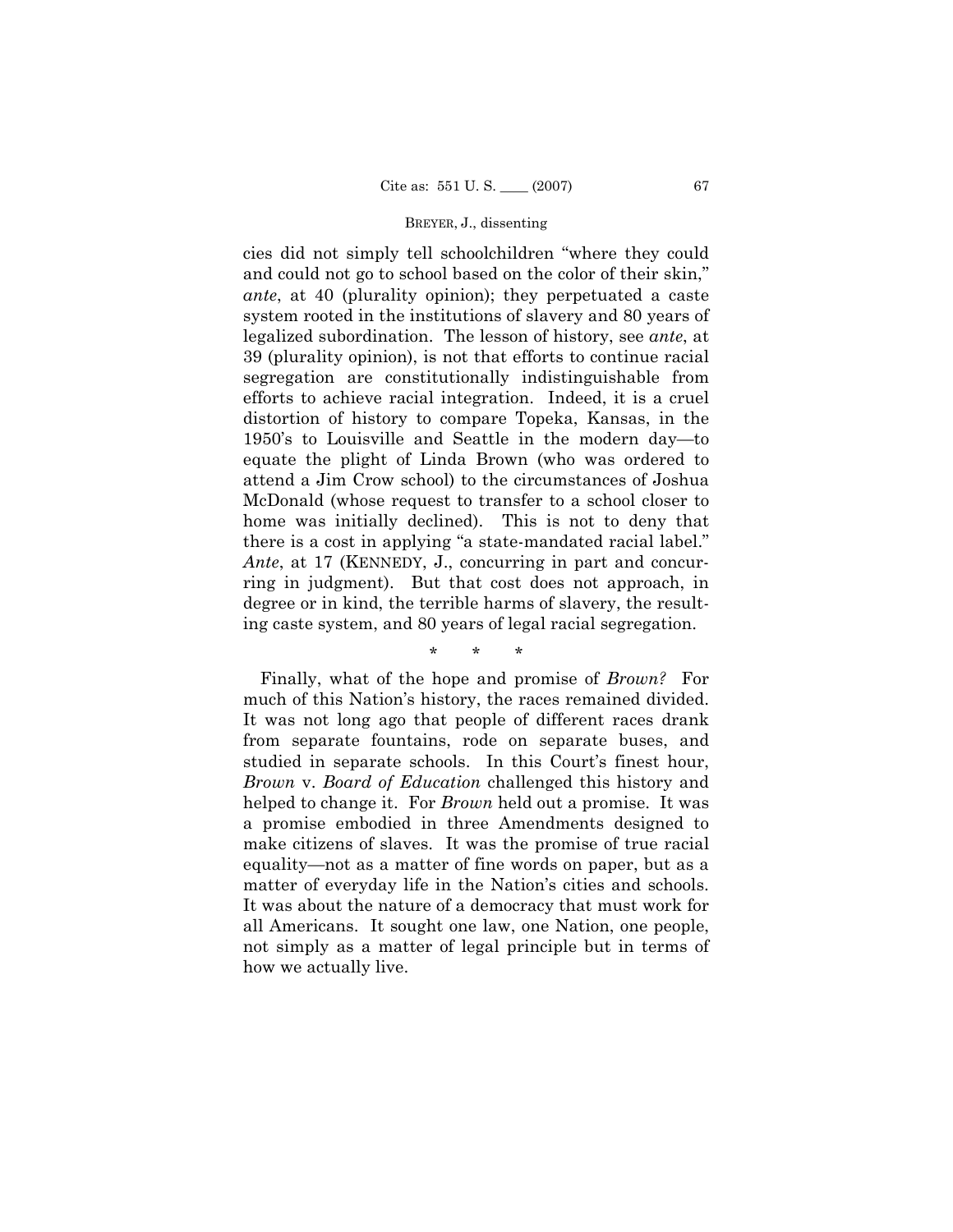Not everyone welcomed this Court's decision in *Brown*. Three years after that decision was handed down, the Governor of Arkansas ordered state militia to block the doors of a white schoolhouse so that black children could not enter. The President of the United States dispatched the 101st Airborne Division to Little Rock, Arkansas, and federal troops were needed to enforce a desegregation decree. See *Cooper* v. *Aaron*, 358 U. S. 1 (1958). Today, almost 50 years later, attitudes toward race in this Nation have changed dramatically. Many parents, white and black alike, want their children to attend schools with children of different races. Indeed, the very school districts that once spurned integration now strive for it. The long history of their efforts reveals the complexities and difficulties they have faced. And in light of those challenges, they have asked us not to take from their hands the instruments they have used to rid their schools of racial segregation, instruments that they believe are needed to overcome the problems of cities divided by race and poverty. The plurality would decline their modest request.

 The plurality is wrong to do so. The last half-century has witnessed great strides toward racial equality, but we have not yet realized the promise of *Brown*. To invalidate the plans under review is to threaten the promise of *Brown.* The plurality's position, I fear, would break that promise. This is a decision that the Court and the Nation will come to regret.

I must dissent.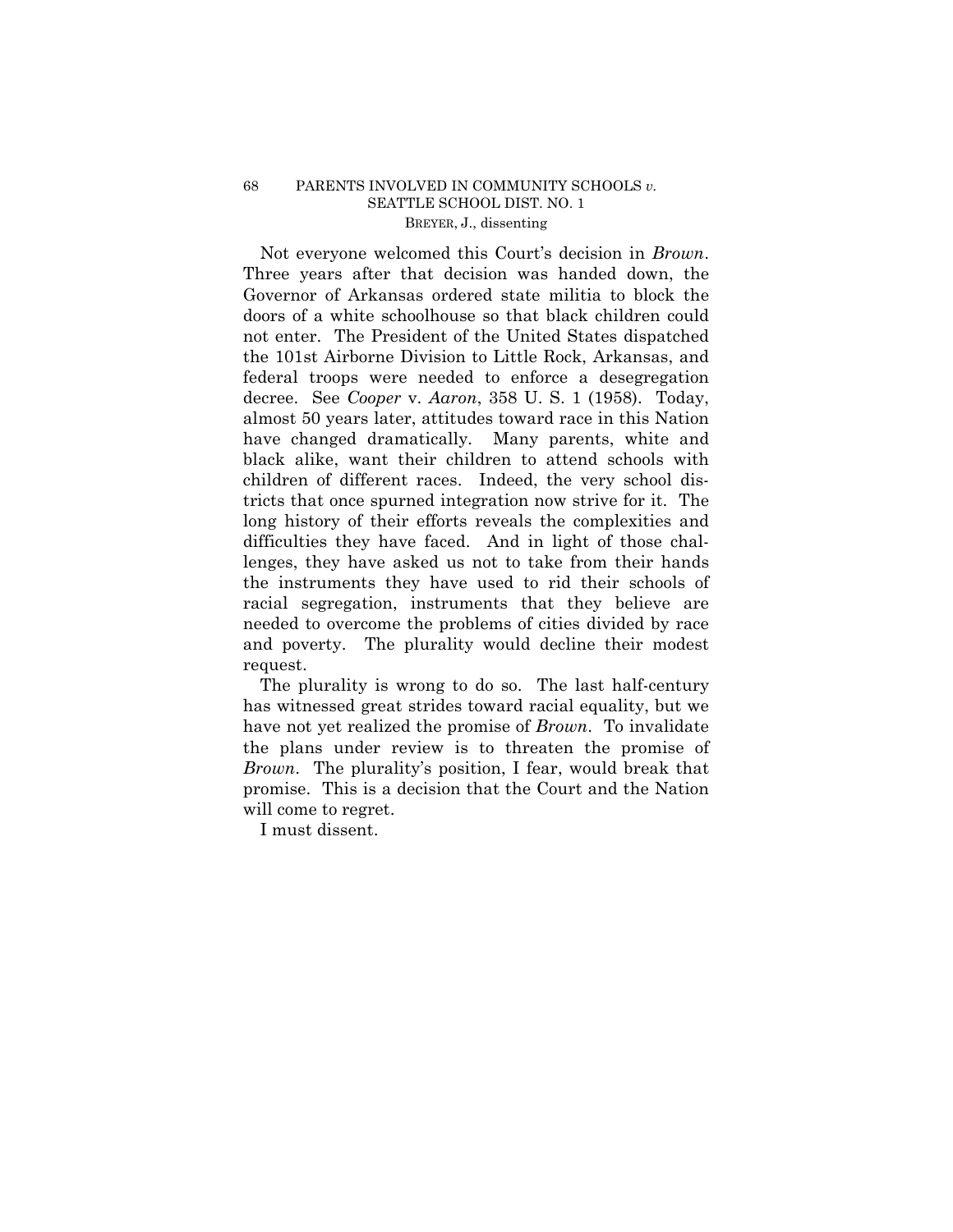Appendix A to opinion of BREYER, J.

# APPENDIXES TO OPINION OF BREYER, J.

## A

## **Resegregation Trends**

# Percentage of Black Students in 90-100 Percent **Nonwhite and Majority Nonwhite Public Schools by**  Region, 1950-1954 to 2000, Fall Enrollment

|                                        | $1950 -$ | 1960- |      |      |      |      |      |      |      |  |  |  |
|----------------------------------------|----------|-------|------|------|------|------|------|------|------|--|--|--|
| Region                                 | 1954     | 1961  | 1968 | 1972 | 1976 | 1980 | 1989 | 1999 | 2000 |  |  |  |
| Percentage in 90–100% Nonwhite Schools |          |       |      |      |      |      |      |      |      |  |  |  |
| Northeast                              |          | 40    | 42.7 | 46.9 | 51.4 | 48.7 | 49.8 | 50.2 | 51.2 |  |  |  |
| $\operatorname{Border}$                | 100      | 59    | 60.2 | 54.7 | 42.5 | 37.0 | 33.7 | 39.7 | 39.6 |  |  |  |
| South                                  | 100      | 100   | 77.8 | 24.7 | 22.4 | 23.0 | 26.0 | 31.1 | 30.9 |  |  |  |
| Midwest                                | 53       | 56    | 58.0 | 57.4 | 51.1 | 43.6 | 40.1 | 45.0 | 46.3 |  |  |  |
| ${\rm West}$                           |          | 27    | 50.8 | 42.7 | 36.3 | 33.7 | 26.7 | 29.9 | 29.5 |  |  |  |
| U.S.                                   |          |       | 64.3 | 38.7 | 35.9 | 33.2 | 33.8 | 37.4 | 37.4 |  |  |  |
| Percentage in 50–100% Nonwhite Schools |          |       |      |      |      |      |      |      |      |  |  |  |
| Northeast                              |          | 62    | 66.8 | 69.9 | 72.5 | 79.9 | 75.4 | 77.5 | 78.3 |  |  |  |
| $\operatorname{Border}$                | 100      | 69    | 71.6 | 67.2 | 60.1 | 59.2 | 58.0 | 64.8 | 67.0 |  |  |  |
| South                                  | 100      | 100   | 80.9 | 55.3 | 54.9 | 57.1 | 59.3 | 67.3 | 69.0 |  |  |  |
| Midwest                                | 78       | 80    | 77.3 | 75.3 | 70.3 | 69.5 | 69.4 | 67.9 | 73.3 |  |  |  |
| ${\rm West}$                           |          | 69    | 72.2 | 68.1 | 67.4 | 66.8 | 67.4 | 76.7 | 75.3 |  |  |  |
| U.S.                                   |          |       | 76.6 | 63.6 | 62.4 | 62.9 | 64.9 | 70.1 | 71.6 |  |  |  |

Source: C. Clotfelter, After *Brown:* The Rise and Retreat of School Desegregation 56 (2004) (Table 2.1).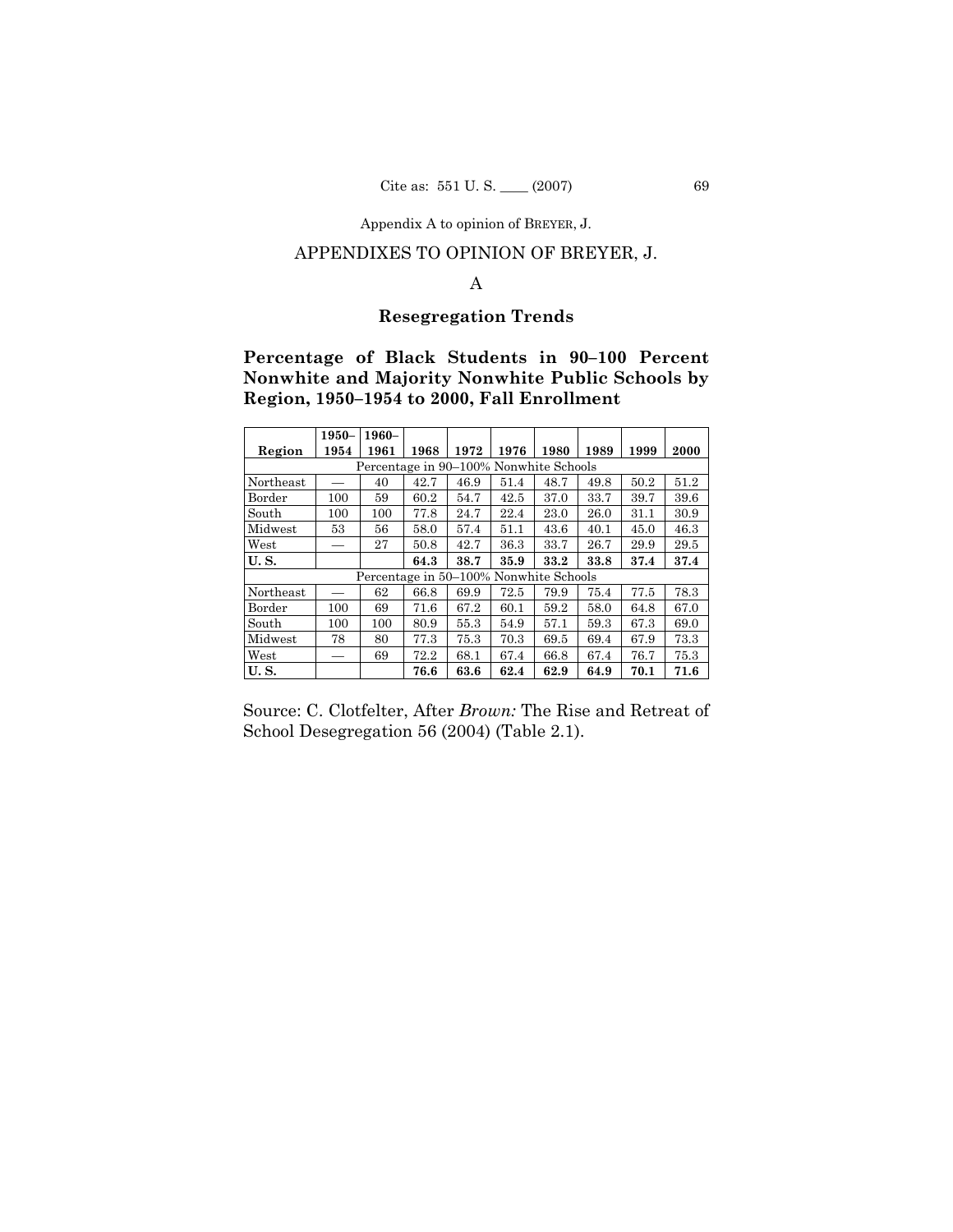## 70 PARENTS INVOLVED IN COMMUNITY SCHOOLS *v.* SEATTLE SCHOOL DIST. NO. 1 Appendix A to opinion of BREYER, J.

**Changes in the Percentage of White Students in Schools Attended by the Average Black Student by**  State, 1970–2003 (includes States with 5% or greater **enrollment of black students in 1970 and 1980)** 

|               | $\frac{0}{0}$<br>White |      |      | % White Students in School<br>of Average Black Student | Change |                |                |                |
|---------------|------------------------|------|------|--------------------------------------------------------|--------|----------------|----------------|----------------|
|               |                        |      |      |                                                        |        | 1970-          | 1980-          | $1991 -$       |
|               | 2003                   | 1970 | 1980 | 1991                                                   | 2003   | 1980           | 1991           | 2003           |
| Alabama       | 60                     | 33   | 38   | 35                                                     | 30     | 5              | $-3$           | $-5$           |
| Arkansas      | 70                     | 43   | 47   | 44                                                     | 36     | $\overline{4}$ | $-3$           | $-8$           |
| California    | 33                     | 26   | 28   | 27                                                     | 22     | $\overline{2}$ | $-1$           | $-5$           |
| Connecticut   | 68                     | 44   | 40   | 35                                                     | 32     | $-4$           | $-5$           | $-3$           |
| Delaware      | 57                     | 47   | 69   | 65                                                     | 49     | 22             | $-4$           | $-16$          |
| Florida       | 51                     | 43   | 51   | 43                                                     | 34     | 8              | $-8$           | $-9$           |
| Georgia       | 52                     | 35   | 38   | 35                                                     | 30     | 3              | $-3$           | $-5$           |
| Illinois      | 57                     | 15   | 19   | 20                                                     | 19     | $\overline{4}$ | $\mathbf{1}$   | $-1$           |
| Indiana       | 82                     | 32   | 39   | 47                                                     | 41     | 7              | 8              | $-6$           |
| Kansas        | 76                     | 52   | 59   | 58                                                     | 51     | $\overline{7}$ | $-1$           | $-7$           |
| Kentucky      | 87                     | 49   | 74   | 42                                                     | 65     | 25             | $-2$           | $-7$           |
| Louisiana     | 48                     | 31   | 33   | 32                                                     | 27     | $\overline{2}$ | $-1$           | $-5$           |
| Maryland      | 50                     | 30   | 35   | 29                                                     | 23     | 5              | $-6$           | $-6$           |
| Massachusetts | 75                     | 48   | 50   | 45                                                     | 38     | $\overline{2}$ | $-5$           | $-7$           |
| Michigan      | 73                     | 22   | 23   | 22                                                     | 22     | $\mathbf{1}$   | $-1$           | $\overline{0}$ |
| Mississippi   | 47                     | 30   | 29   | 30                                                     | 26     | $-1$           | $\mathbf{1}$   | $-4$           |
| Missouri      | 78                     | 21   | 34   | 40                                                     | 33     | 13             | 6              | $-7$           |
| Nebraska      | 80                     | 33   | 66   | 62                                                     | 49     | 33             | $-4$           | $-13$          |
| New Jersey    | 58                     | 32   | 26   | 26                                                     | 25     | $-6$           | $\Omega$       | $-1$           |
| New York      | 54                     | 29   | 23   | 20                                                     | 18     | $-6$           | $-3$           | $-2$           |
| Nevada        | 51                     | 56   | 68   | 62                                                     | 38     | 12             | $-6$           | $-24$          |
| N. Carolina   | 58                     | 49   | 54   | 51                                                     | 40     | 5              | $-3$           | $-11$          |
| Ohio          | 79                     | 28   | 43   | 41                                                     | 32     | 15             | $-2$           | $-9$           |
| Oklahoma      | 61                     | 42   | 58   | 51                                                     | 42     | 16             | $-7$           | -9             |
| Pennsylvania  | 76                     | 28   | 29   | 31                                                     | 30     | $\mathbf{1}$   | $\overline{2}$ | $-1$           |
| S. Carolina   | 54                     | 41   | 43   | 42                                                     | 39     | $\overline{2}$ | $-1$           | -3             |
| Tennessee     | 73                     | 29   | 38   | 36                                                     | 32     | 9              | $-2$           | $-4$           |
| Texas         | 39                     | 31   | 35   | 35                                                     | 27     | $\overline{4}$ | $\overline{0}$ | $-8$           |
| Virginia      | 61                     | 42   | 47   | 46                                                     | 41     | 5              | $-1$           | $-5$           |
| Wisconsin     | 79                     | 26   | 45   | 39                                                     | 29     | 19             | $-6$           | $-10$          |

Source: G. Orfield & C. Lee, Racial Transformation and the Changing Nature of Segregation 18 (Table 8) (Jan. 2006), (Civil Rights Project), online at http://www.civilrightspro ject.harvard.edu/research/deseg/Racial\_Transformation.pdf.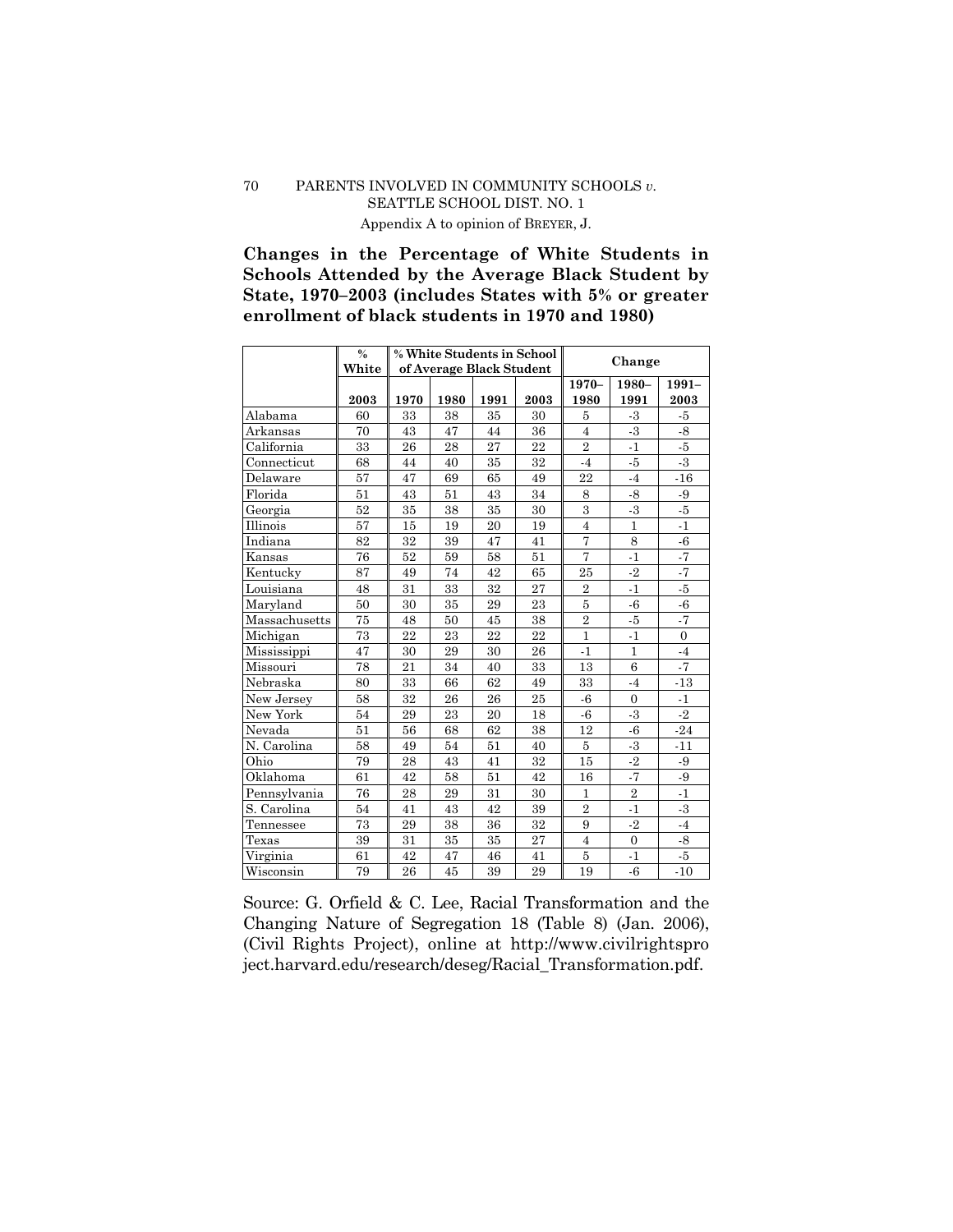**Percentage of White Students in Schools Attended**  by the Average Black Student, 1968-2000



Source: Modified from E. Frankenberg, C. Lee, & G. Orfield, A Multiracial Society with Segregated Schools: Are We Losing the Dream?, p. 30, fig. 5 (Jan. 2003), online at http://www.civilrightsproject.harvard.edu/research/reseg03/ AreWeLosingtheDream.pdf (Frankenberg, Lee, & Orfield) (using U. S. Dept. of Education and National Center for Education Statistics Common Core data).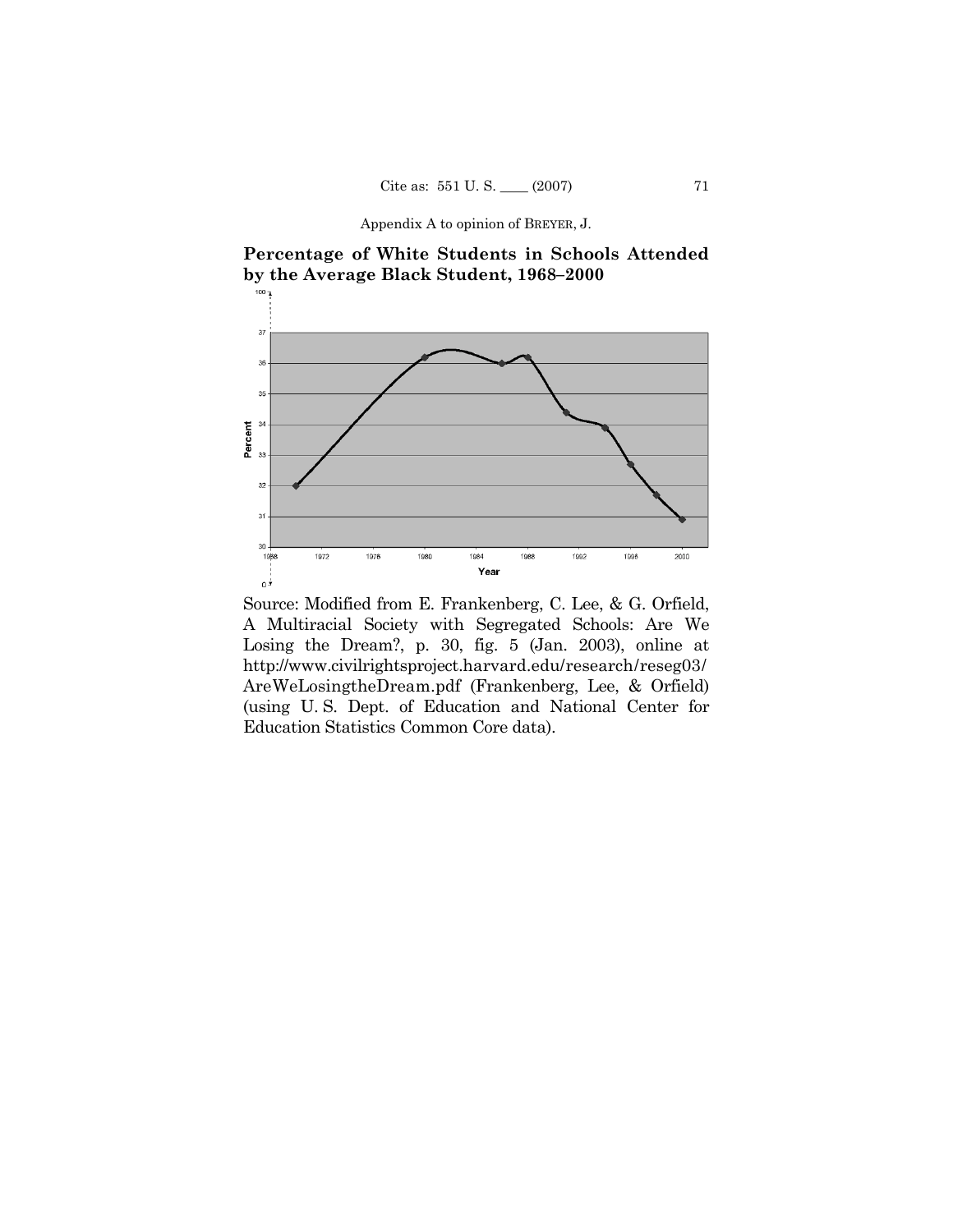## 72 PARENTS INVOLVED IN COMMUNITY SCHOOLS *v.* SEATTLE SCHOOL DIST. NO. 1 Appendix A to opinion of BREYER, J.

**Percentage of Students in Minority Schools by Race, 2000-2001** 



Source: *Id.*, at 28, fig. 4.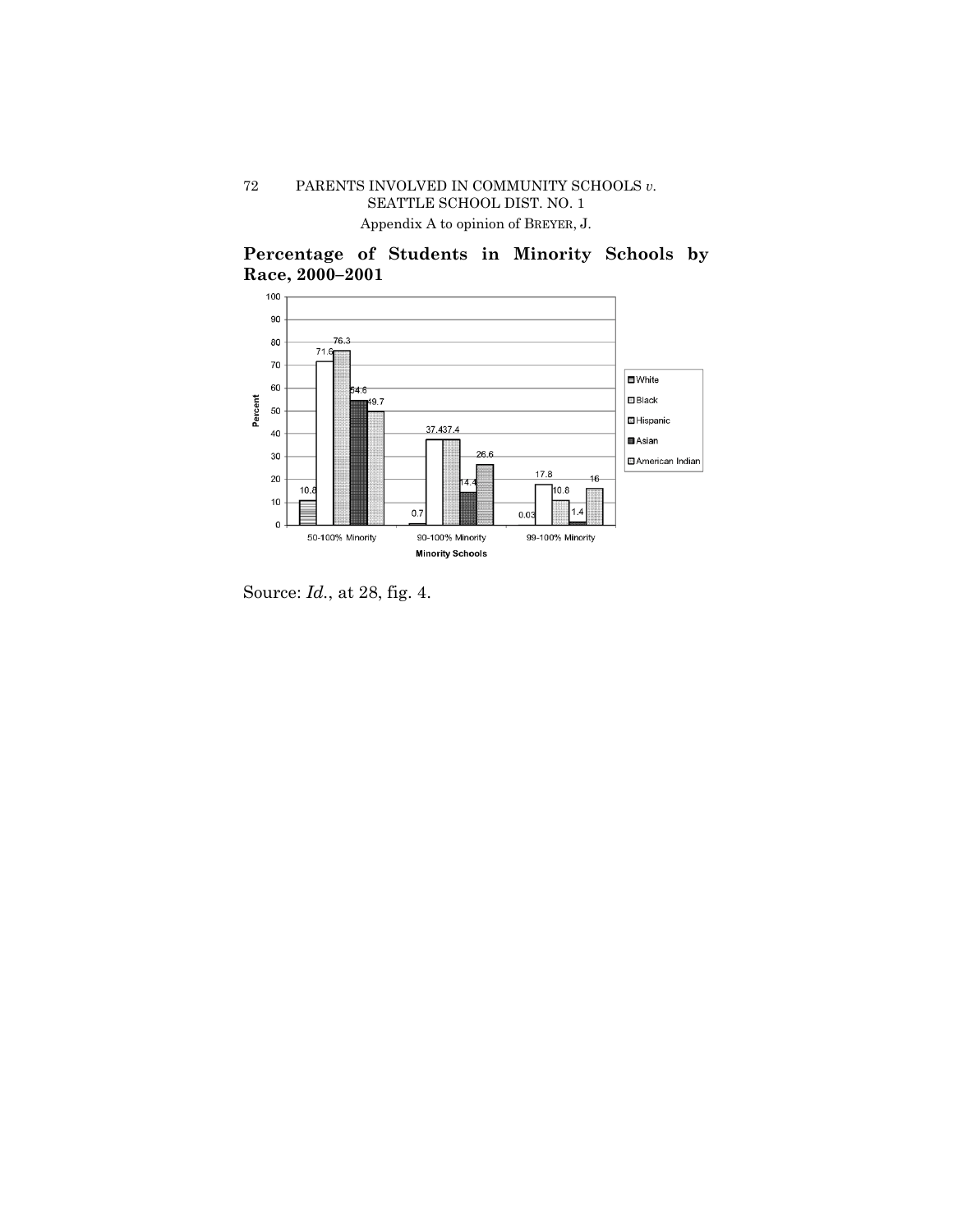Appendix B to opinion of BREYER, J.

### B

#### **Sources for Parts I-A and I-B**

# *Part I-A: Seattle Section 1. Segregation*

¶1 C. Schmid & W. McVey, Growth and Distribution of Minority Races in Seattle, Washington, 3,  $7-9$  (1964); F. Hanawalt & R. Williams, The History of Desegregation in Seattle Public Schools, 1954–1981, pp. 1–7 (1981) (hereinafter Hanawalt); Taylor, The Civil Rights Movement in the American West: Black Protest in Seattle, 1960–1970, 80 J. Negro Hist. 1, 2–3 (1995); A. Siqueland, Without A Court Order: The Desegregation of Seattle's Schools 10 (1981) (hereinafter Siqueland); D. Pieroth, Desegregating the Public Schools, Seattle, Washington,  $1954-1968$ , p. 6 (Dissertation Draft 1979) (hereinafter Pieroth).

*Section 2. Preliminary Challenges, 1956 to 1969*

¶1 Pieroth 32, 41; Hanawalt 4.

 $\P$ 2 Hanawalt 11–13.

¶3 *Id*., at 5, 13, 27.

*Section 3. The NAACPís First Legal Challenge and Seattleís Response, 1969 to 1977*

¶1 Complaint in *Adams* v. *Forbes Bottomly*, Civ. No. 6704  $(WD$  Wash., 1969), pp. 10–11.

 $\P 2 Id., at 10, 14–15.$ 

¶3 Planning and Evaluation Dept., Seattle Public Schools, The Plan Adopted by the Seattle School Board to Desegregate Fifth, Sixth, Seventh, and Eighth Grade Pupils in the Garfield, Lincoln, and Roosevelt High School Districts by September, 1971, pp. 6, 11 (on file with the University of Washington Library); see generally Siqueland  $12-15$ ; Hanawalt 18–20.

¶4 Siqueland 5, 7, 21.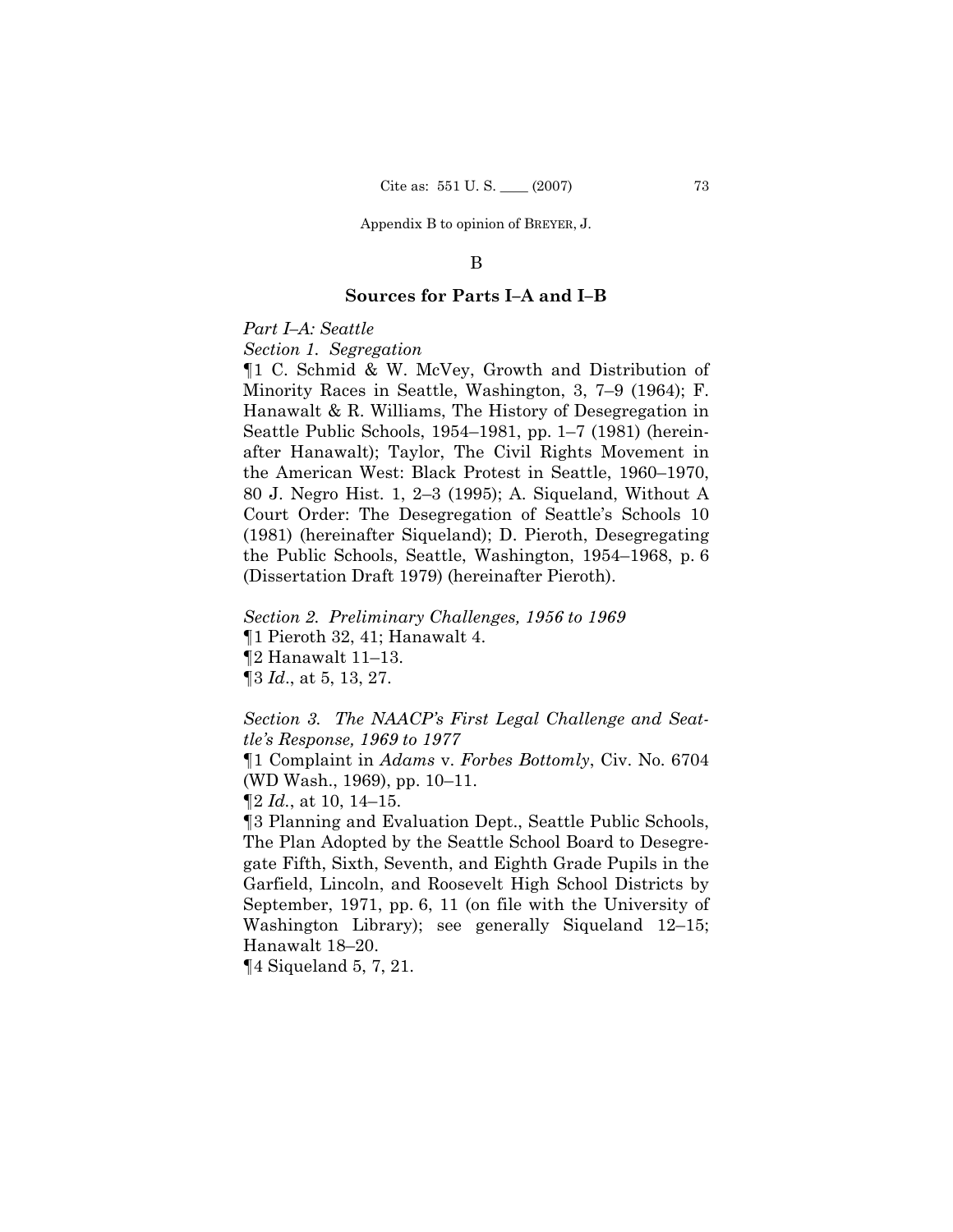## 74 PARENTS INVOLVED IN COMMUNITY SCHOOLS *v.* SEATTLE SCHOOL DIST. NO. 1 Appendix B to opinion of BREYER, J.

*Section 4. The NAACPís Second Legal Challenge*, *1977* ¶1 Administrative Complaint in *Seattle Branch, NAACP* v. *Seattle School Dist. No. 1, pp. 2–3 (OCR, Apr. 22, 1977)* (OCR Complaint) (filed with Court as Exhibit in *Seattle School Dist. No. 1*, 458 U. S. 457); see generally Siqueland 23–24.

¶2 Memorandum of Agreement between Seattle School District No. 1 of King Cty., Washington, and the OCR (June 9, 1978) (filed with the Court as Exh. A to Kiner Affidavit in *Seattle School Dist. No. 1*, *supra*.

# *Section 5. The Seattle Plan: Mandatory Busing, 1978 to 1988*

¶1 See generally *Seattle School Dist. No. 1*, *supra,* at 461; Seattle Public Schools Desegregation Planning Office, Proposed Alternative Desegregation Plans: Options for Eliminating Racial Imbalance by the 1979-80 School Year (Sept. 1977) (filed with the Court as Exh. B to Roe Affidavit in *Seattle School Dist. No. 1, supra*); Hanawalt 36–38, 40; Siqueland 3, 184, Table 4.

**[2** *Id.***, at 151–152; Hanawalt 37–38;** *Seattle School Dist. No. 1*, *supra,* at 461; Complaint and Motion to Dismiss or Affirm in *Seattle School Dist. No. 1*, *supra*.

¶3 *Seattle School Dist. No. 1, supra,* at 461; Hanawalt 40. ¶4 See generally *Seattle School Dist. No. 1, supra.*

## *Section 6. Student Choice, 1988 to 1998*

¶1 L. Kohn, Priority Shift: The Fate of Mandatory Busing for School Desegregation in Seattle and the Nation  $27-30$ , 32 (Mar. 1996).

 $\P$ 2 *Id.*, at 32–34.

# *Section 7. The Current Plan, 1999 to the Present*

 $\P$ 1 App. in No. 05–908, p. 84a; Brief for Respondents in No. 05–908, pp. 5–7; 426 F. 3d 1162, 1169–1170 (CA9 2005) (en banc) *(Parents Involved VII).*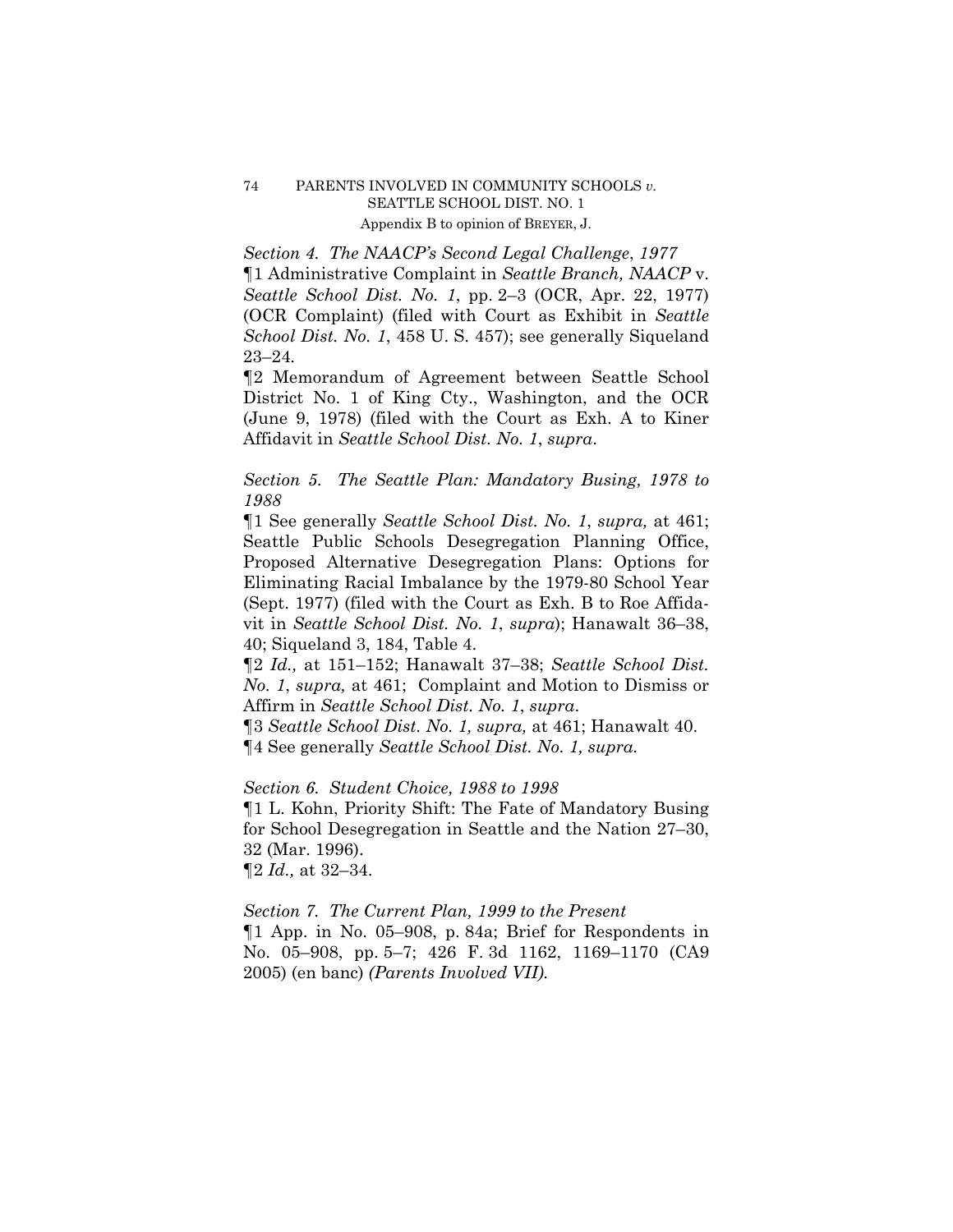#### Appendix B to opinion of BREYER, J.

 $\P$ 2 App. in No. 05–908, at 39–42; Research, Evaluation and Assessment, Student Information Services Office, Seattle Public Schools Data Profile: DistrictSummary December 2005, online at http://www.seattleschools.org/ area/siso/disprof/2005/DP05all.pdf; Brief for Respondents in No. 05–908, at 9–10, 47; App. in No. 05–908, at 309a; School Board Report, School Choices and Assignments  $2005-2006$  School Year (Apr. 2005), online at http://www.seattleschools.org/area/facilties-plan/Choice/05-06AppsChoicesBoardApril2005final.pdf.

¶3 *Parents Involved in Community Schools* v. *Seattle School Dist., No. 1*, 149 Wash. 2d 660, 72 P. 3d 151 (2003); 137 F. Supp. 2d 1224 (2001); 426 F. 3d 1162 (CA9 2005) (en banc) *(Parents Involved VII)*.

### *Part I-B: Louisville*

*Section 1. Before the Lawsuit, 1954 to 1972*  ¶1 *Hampton* v. *Jefferson Cty., Bd. of Ed.*, 72 F. Supp. 2d 753, 756, and nn. 2, 4, 5 (WD Ky. 1999) *(Hampton I)*.

*Section 2. Court-Imposed Guidelines and Busing, 1972 to 1991* 

**[1** *Hampton I, supra, at 757–758, 762; Newburg Area Council, Inc.* v. *Board of Ed. of Jefferson Cty.*, 489 F. 2d 925 (CA6 1973), vacated and remanded, 418 U. S. 918 (1974), reinstated with modifications, 510 F. 2d 1358 (CA6 1974) *(per curiam);* Judgment and Findings of Fact and Conclusions of Law in *Newburg Area Council, Inc.* v. *Board of Ed., of Jefferson Cty.*, Nos. 7045 and 7291 (WD Ky., July 30, 1975) (1975 Judgment and Findings).

¶2 *Id.,* at 2, 3, and Attachment 1.

 $\P 3 Id.,$  at 4–16.

¶4 Memorandum Opinion and Order in *Haycraft* v. *Board of Ed. of Jefferson Cty.*, Nos. 7045 and 7291, (WD Ky., June 16, 1978), pp. 1, 2, 4, 18 (1978 Memo & Order).

¶5 Memorandum Opinion and Order, *Haycraft* v. *Board of*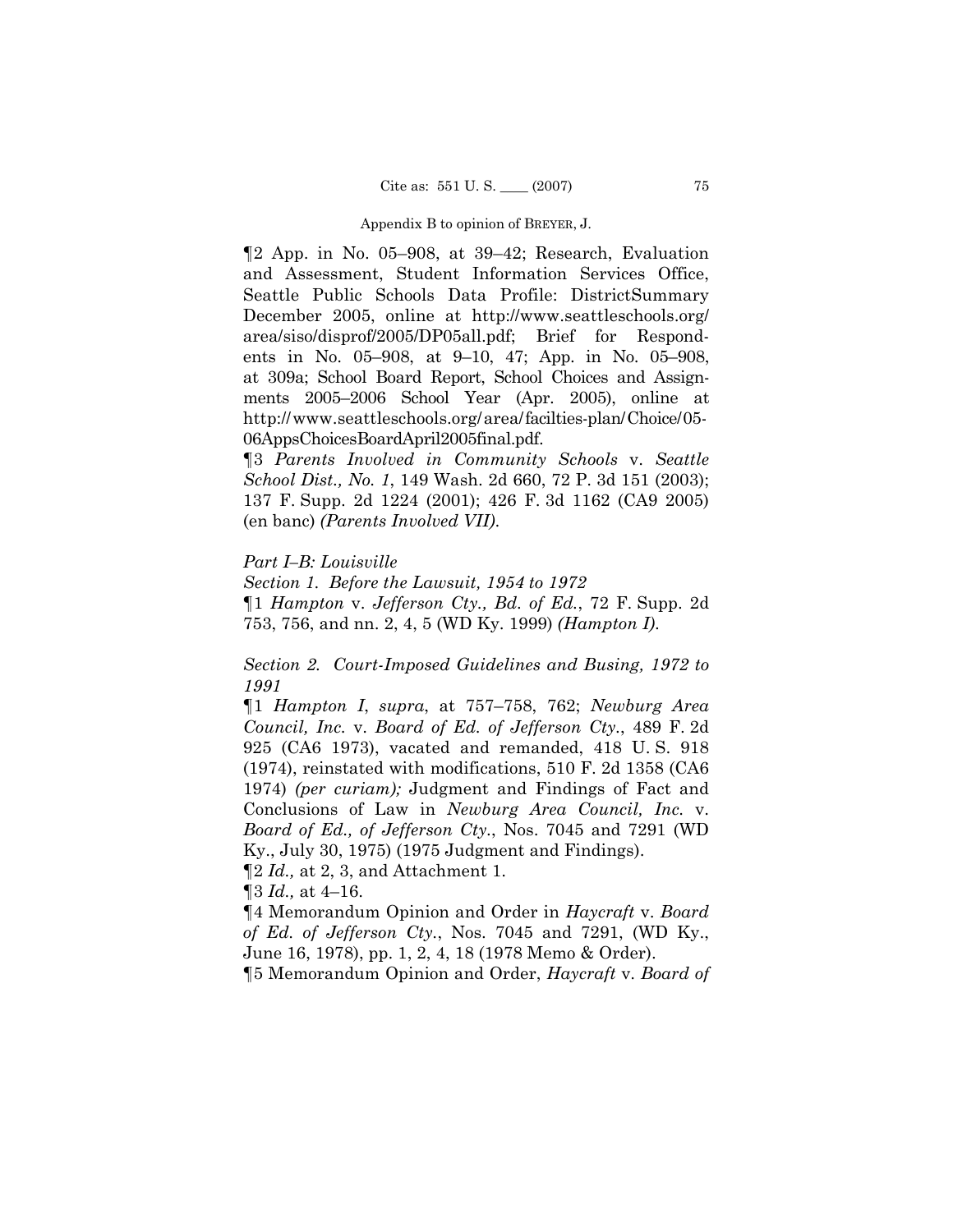## 76 PARENTS INVOLVED IN COMMUNITY SCHOOLS *v.* SEATTLE SCHOOL DIST. NO. 1 Appendix B to opinion of BREYER, J.

*Ed. of Jefferson Cty.*, Nos. 7045 and 7291 (WD Ky., Sept. 24, 1985), p. 3; Memorandum from Donald W. Ingwerson, Superintendent, to the Board of Education, Jefferson Cty. Public School Dist., pp. 1, 3, 5 (Apr. 4, 1984) (1984 Memorandum); Memorandum from Donald W. Ingwerson, Superintendent, to the Board of Education, Jefferson County Public School District, pp. 4–5 (Dec. 19, 1991) (1991) Memorandum).

*Section 3. Student Choice and Project Renaissance, 1991 to 1996* 

 $\P1$  1991 Memorandum 1–4, 7–11 (Stipulated Exh. 72); Brief for Respondents in No.  $05-915$ , P. 12, n. 13.

 $\P$ 2 1991 Memorandum 14–16.

 $\P 3$  *Id.*, at 11, 14–15.

**[4 Id., at 15–16; Memorandum from Stephen W.** Daeschner, Superintendent, to the Board of Education, Jefferson Cty. Public School Dist., p. 2 (Aug. 6, 1996) (1996 Memorandum).

*Section 4. The Current Plan: Project Renaissance Modified, 1996 to 2003* 

 $\P$ 1 1996 Memorandum 1–4; Brief for Respondents in No. 05–915, at 12, and n. 13.

¶2 1996 Memorandum 4ñ7, and Attachment 2; *Hampton I*, *supra*, at 768.

 $\P$ 3 1996 Memorandum 5–8; *Hampton I*, *supra*, at 768, n. 30.

¶4 *Hampton* v. *Jefferson Cty. Bd. of Ed.*, 102 F. Supp. 2d 358, 359, 363, 370, 377 (WD Ky. 2000) *(Hampton II)*.  $\P5$  *Id.*, at 380–381.

*Section 5. The Current Lawsuit, 2003 to the Present*  ¶1 *McFarland* v. *Jefferson Cty. Public Schools*, 330 F. Supp. 2d 834 (WD Ky. 2004); *McFarland* v. *Jefferson Cty. Public Schools*, 416 F. 3d 513 (2005); Memorandum